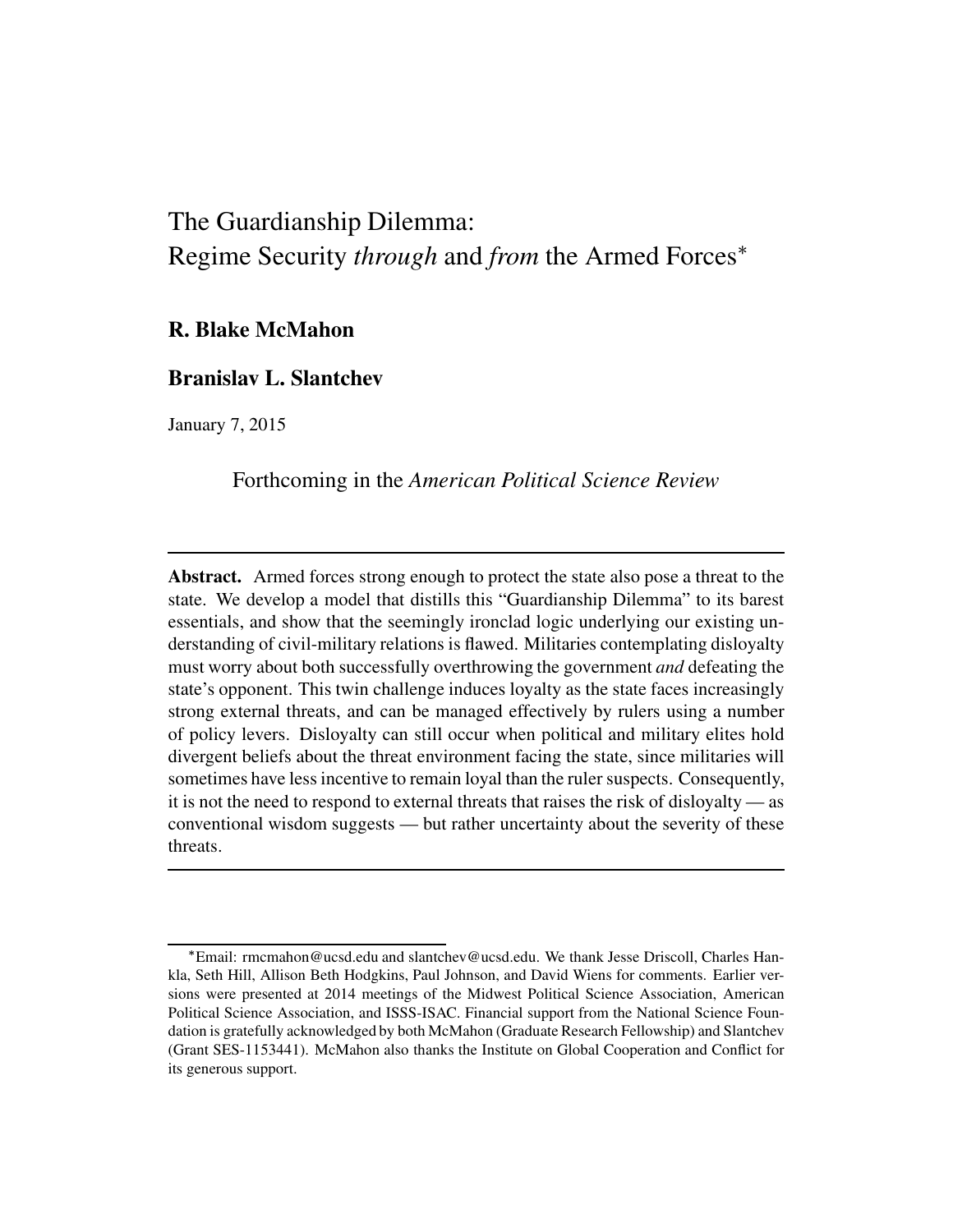Mercenary captains are either excellent men of arms or not: if they are, you cannot trust them because they always aspire to their own greatness, either by oppressing you, who are their patron, or by oppressing others contrary to your intention; but if the captain is not virtuous, he ruins you in the ordinary way.

#### Machiavelli, *The Prince,* XII

Rulers govern in an environment characterized by foreign and domestic threats, and must provide for their security if they are to survive in power. The state must therefore rely on a coercive force — one that specializes in dealing with foreign adversaries and another that focuses on internal ones or, as for most of history, one that could be used for either — an agent powerful enough to cope with these challenges, a "guardian" of the government. This existential imperative gives rise to one of the oldest dilemmas of governing, for a guardian strong enough to protect the government is also strong enough to impose its own preferences on the polity. Paradoxically, the attempt to cope with some types of threats can generate a new, and often very serious, threat. This *Guardianship Dilemma* can be resolved in two ways: the government either creates the forces it needs and takes its chances that they may turn on it or avoids that danger altogether by leaving itself exposed to the other threats. The more grave these other threats are, the more likely is the government to accept the risks of guardianship and opt for the creation of a military force (Huntington, 1957; Feaver, 1999; Svolik, 2012).

The unfortunate tradeoff for regime security implied by the Guardianship Dilemma is seen as a fundamental feature of civil-military relations, to the point where it has become an unstated assumption. As a result, most research on the subject explores the ways in which governments can maintain the necessary forces without running the risks of becoming their servant or getting eliminated altogether. The remedies suggested range from institutional checks and balances with countervailing forces to placing limits on budgets or the competence of military leaders, and from imposing organizational straight-jackets through manipulating the chain of command, recruitment, or inter-agency communications to the fostering of a separate apolitical professional culture in the military (Finer, 1988; Quinlivan, 1999; Pilster and Boehmelt, 2011; Egorov and Sonin, 2011).

But is the ancient logic underlying the Guardianship Dilemma compelling? We present a model of the interaction between the government and its military force that is starkly reduced to the barest essentials identified by the dilemma and show that, as commonly posed, the dilemma is flawed because it fails to account for the effect of the threat environment on the incentives of the guardians to interfere with politics. Because armed forces that intervene in politics must both successfully execute a coup *and* fend off other challengers, grave threats to the existing government can *induce* military loyalty. While the Guardianship Dilemma predicts that rulers are at greatest risk of a coup when some threat forces them to strengthen their mil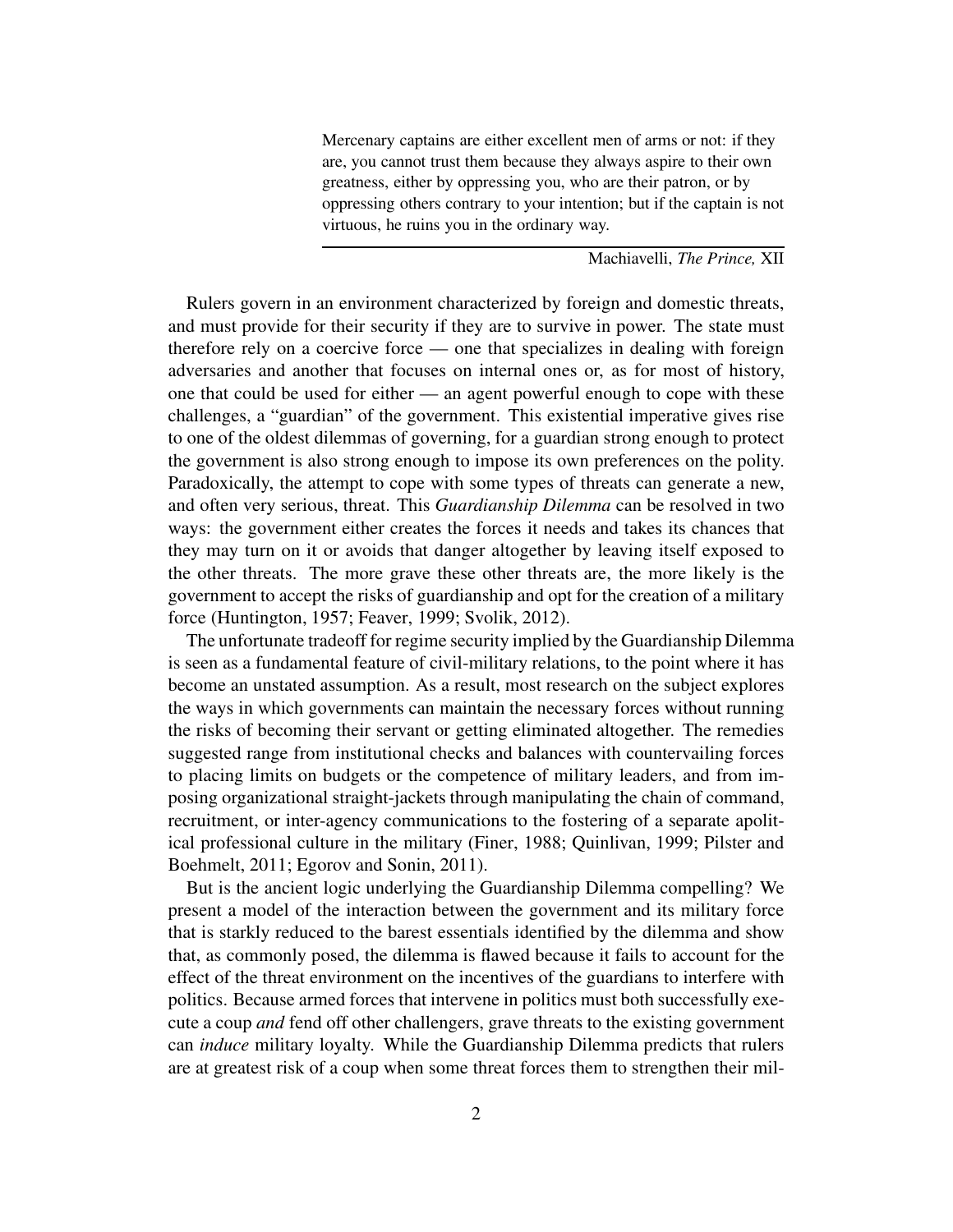itaries, we show that when these leaders are aware of the extent of this threat, it is, in fact, precisely the serious threat that permits them to pour resources into the military without fearing that it will become disloyal. This finding is consistent with the pathbreaking work of Desch (1999), who argues that large external threats help political leaders maintain control of the armed forces. In contrast to Desch, however, our model also reveals that when rulers know the threat's severity, it is possible to devise a combination of benefits that increase the military's value of remaining loyal and constraints that hinder its ability to fight, such that military loyalty is assured under all conditions. The dilemma is always resolved in favor of regime stability regardless of the size of the threat, although sometimes this happens at the expense of the military's effectiveness.

This indicates that to trigger the full power of the dilemma, another factor needs to be considered: something that prevents rulers from succeeding in the delicate balancing act between having an overweening military that might overthrow them and having an impotent one that might be useless against the threat. We argue that this necessary factor is asymmetric information about the threat environment, a type of uncertainty inherent in civil-military relations. When the military is better-informed about the extent of the threat facing the polity than the rulers — a discrepancy that could arise for a variety of reasons, as we explain below — the delicate balancing act can become well-nigh impossible.

We show that under general conditions rulers must end up with one of two unpleasant realities. If they decide that the threat is likely to be small, the military is endowed with just enough resources to deal with small threats. Whereas this ensures the military's loyalty in all circumstances, the military will be woefully unprepared if the politicians were too optimistic and the actual threat turns out to be large. If, on the other hand, rulers decide that the threat is likely to be large, they are hit with a double whammy: in their fear of a coup, rulers still handicap the military and reduce its effectiveness in dealing with the large threat, but because they are also fearful of the threat itself, rulers still endow the military with enough resources to induce its disloyalty if the threat happens to be small. In this case, the military is both ineffective against the serious threat and a danger to the regime if the rulers' estimates prove to be too pessimistic.

Thus, *the Guardianship Dilemma arises because of a mismatch between the military's strength and the threat it is supposed to deal with — if the military is underfunded, it will be loyal but deficient, and if it is over-funded, it will be effective but potentially disloyal — and the mismatch itself is caused by the divergent beliefs about the seriousness of the threat among the political and military leaders.* This divergence can be a product of the military's specialization in dealing with threats, which entails access to superior intelligence and information processing when it comes to estimating potential dangers to the polity. The closer the rulers get to the military's own estimates about the threat, the narrower the belief gap, and the weaker the dilemma.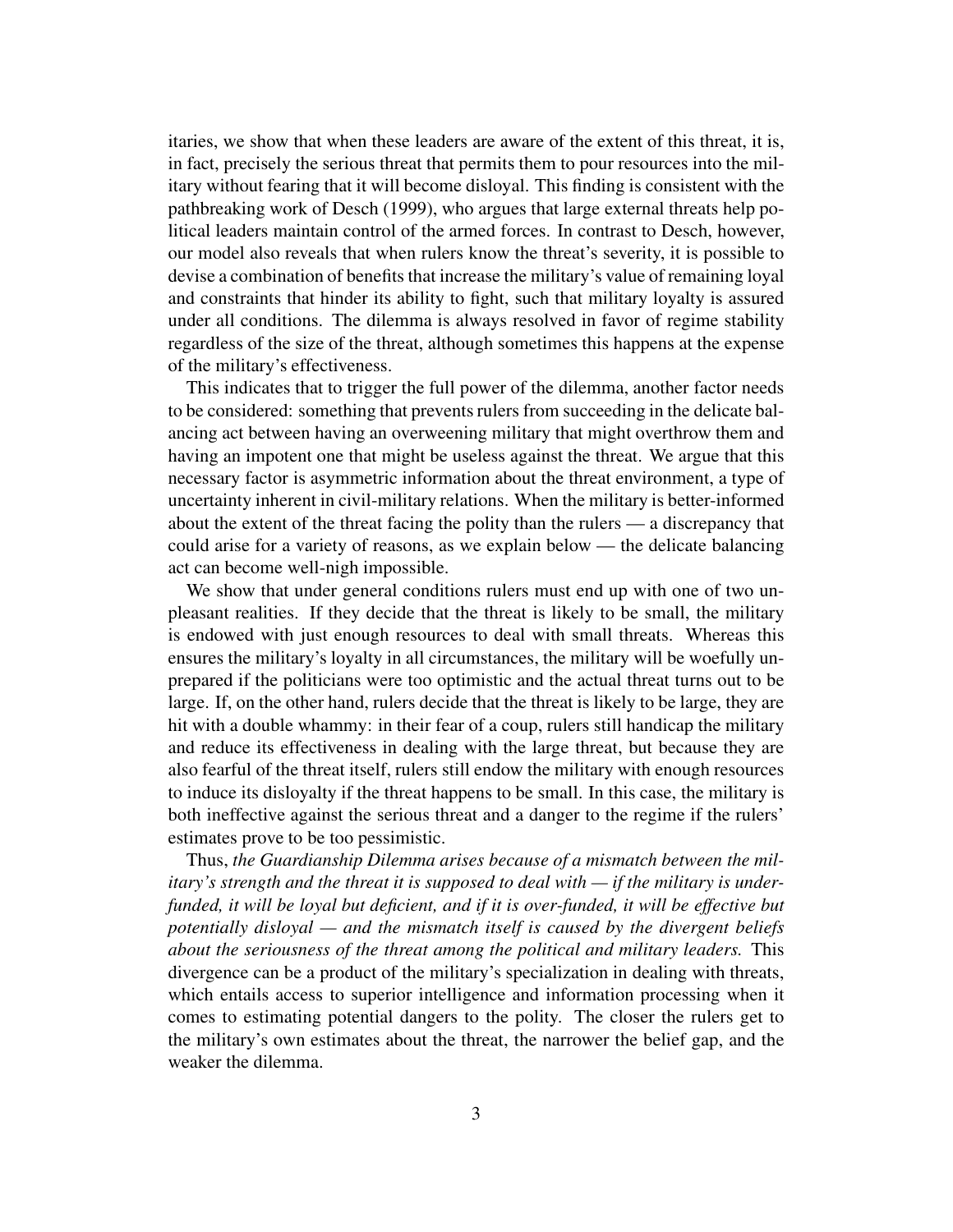Our model, reduced though it is, allows us to qualify some of the claims that are often made in studies of civil-military relations. For example, it is often argued that in making military appointments, non-democratic leaders prefer to select for loyalty rather than competence, and that as a result their armed forces are frequently quite ineffective on the battlefield. We explain why this line of reasoning is problematic. Competence and resources are both means to an end — higher probability of success in a military confrontation, be it with the threat or in a coup. But while competence is "free" from the perspective of the rulers, resources most certainly are not. Thus, it is always preferable to improve the efficiency of the military by hiring competent officers and reducing its resources than to hire incompetents who may be loyal but who will also squander valuable resources. We provide empirical evidence for our argument by examining the fate of high-ranking officers in Saddam Hussein's military in the aftermath of the Iran-Iraq War.

# 1 The Guardianship Dilemma

The Guardianship Dilemma has plagued regimes for centuries, and has proven a tough challenge even during the last century, when militaries deposed more rulers than all other forms of political instability combined. Between 1945 and 2002, more than two-thirds of the extraconstitutional leadership changes in dictatorships were caused by coups d'etat (Svolik, 2009). Even among *all* leaderships changes between 1919 and 2004, the 260 coups represent nearly 9% (Goemans, Gleditsch and Chiozza, 2009).

The Guardianship Dilemma depends on the threat environment faced by states' political regimes: stronger external threats increase the need for a powerful military, but the more powerful the military, the more dangerous it can be to the regime's political autonomy and even its survival (Huntington, 1957; Finer, 1988; Acemoglu, Ticchi and Vindigni, 2008; Feaver, 1999; Svolik, 2012).

Some exceptional studies do hold that the strong foreign threats can enhance civilian control of the armed forces. Desch (1999) argues that civil-military relations depend on the nature of the threat environment faced by the state. Civilians have greatest control over the military when the state faces grave international threats, and least control when the state must deal with domestic challenges. Staniland (2008) adds that this relationship depends on the extent to which the regime is deemed legitimate and is adequately institutionalized. It is not, however, clear why one should expect militaries to have the least influence over policy when their services are in highest demand, or why domestic and international threats should have such dramatically different effects on civil-military relations.

Rulers who worry about their own militaries do have another option at their disposal: they can purposefully limit the strength of their armed forces, leaving them too weak to mount a coup but also making them grossly ineffective against the ex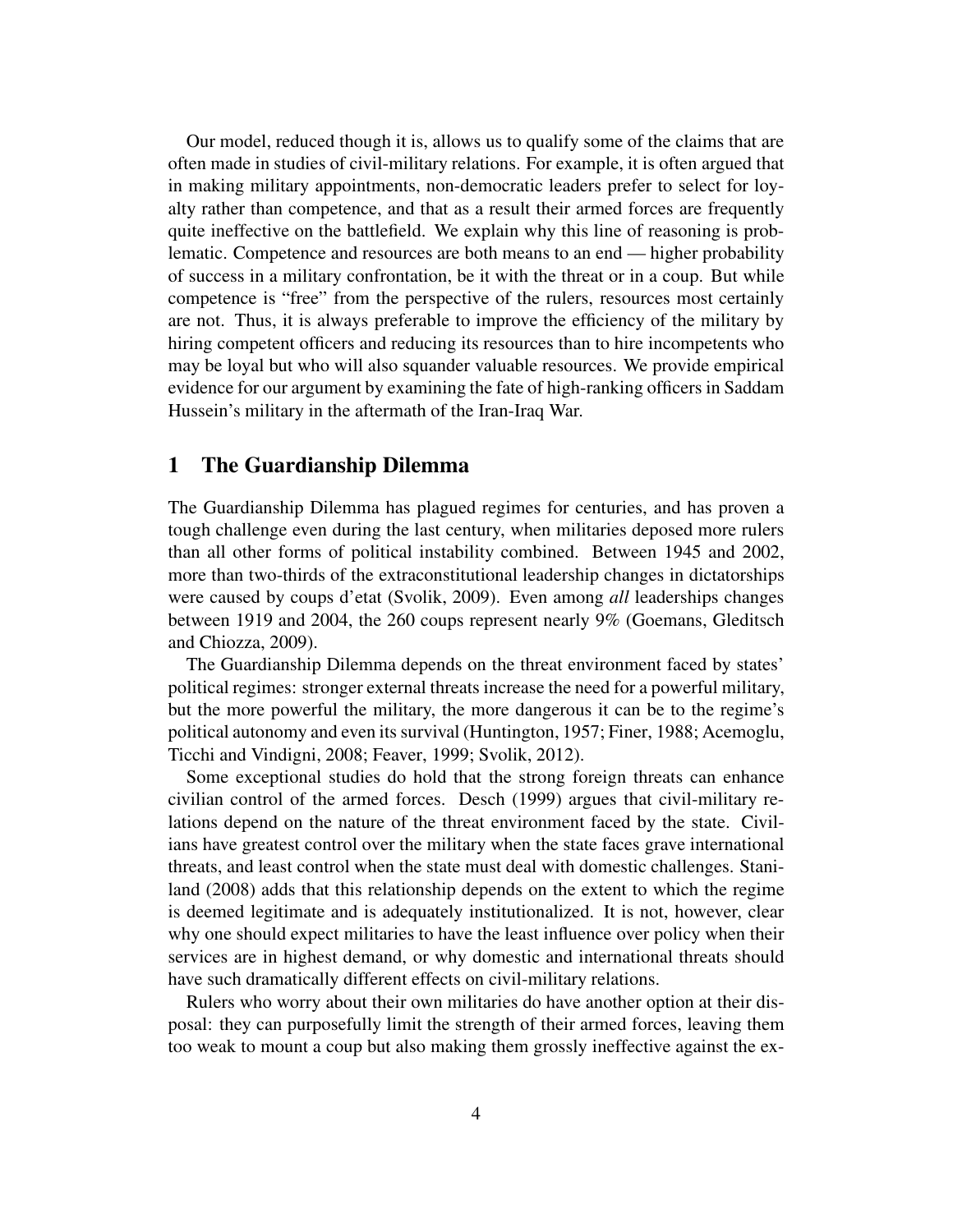ternal threat (Svolik, 2013; Feaver, 1996, 154). At its most extreme, this strategy could deprive the state of a military altogether, as it has done in Costa Rica and some remote island states such as Kiribati and Samoa. More realistically though, most rulers must content themselves with finding ways of maintaining reasonably useful guardians without becoming their victims. This is what nearly all studies of civilmilitary relations investigate as well. Strategies discussed vary from institutional constraints involving limitations on the autonomy of military organizations and the creation of parallel armed forces, to efforts to control the disposition of military agents by providing patronage or by fostering a professional culture among military personnel (Finer, 1988; Pilster and Boehmelt, 2011; Quinlivan, 1999; Powell, 2012).

A key strategy for ensuring the loyalty of militaries is to control the membership of the officer corps. The calculus for rulers in this context is straightforward: where the loyalty of potential guardians might be questionable, appoint those for whom the status-quo is most profitable and who will therefore have the weakest incentives to overthrow the ruler. These privileged groups are generally among the regime's "communities of trust" (Enloe, 1975; Quinlivan, 1999). Saddam Hussein, for instance, pulled heavily from his minority Sunni-Arab ethnoreligious group when selecting personnel for the Iraqi security apparatus (al-Marashi, 2002). Scholars have often argued that making these personnel decisions on the basis of implied loyalty rather that competence can seriously erode the military effectiveness of the armed forces (Huntington, 1957; Brooks, 1998; Gaub, 2013, 231-2). Some have even gone as far as suggesting that rulers might actually recruit less competent officers on purpose as a means of ensuring their loyalty (Egorov and Sonin, 2011). We shall have an occasion to address these particular claims.

While the logic of the Guardianship Dilemma serves as the foundation of our existing understanding of civil-military relations, one must wonder if this logic is convincing. Most of the work that explores this logic explicitly suggests that the problem turns on the ability of the rulership to commit to resource transfers or policy concessions to the military. A failure to manage the dilemma then reflects features of the social, political, or economic environment that prevent rulers from making credible promises to their guardians. Besley and Robinson (2010) argue that if social conflict over public spending is serious enough, rulers cannot commit to paying a wage that is sufficiently high to ensure military loyalty when the armed forces are optimally sized. The ruler's best response is to limit the size of the armed forces and avoid a coup altogether at the cost of having a weaker military. Leaving aside the question of why authoritarian rulers would be unable to secure sufficient resources for the military, the theory cannot explain why coups occur; after all, the equilibrium probability of a coup is zero.

Acemoglu, Ticchi and Vindigni (2008) do tackle this question head on. In their view, the transition from autocracy to democracy can end in a coup because the incoming democratic regime no longer needs a well-paid military for internal re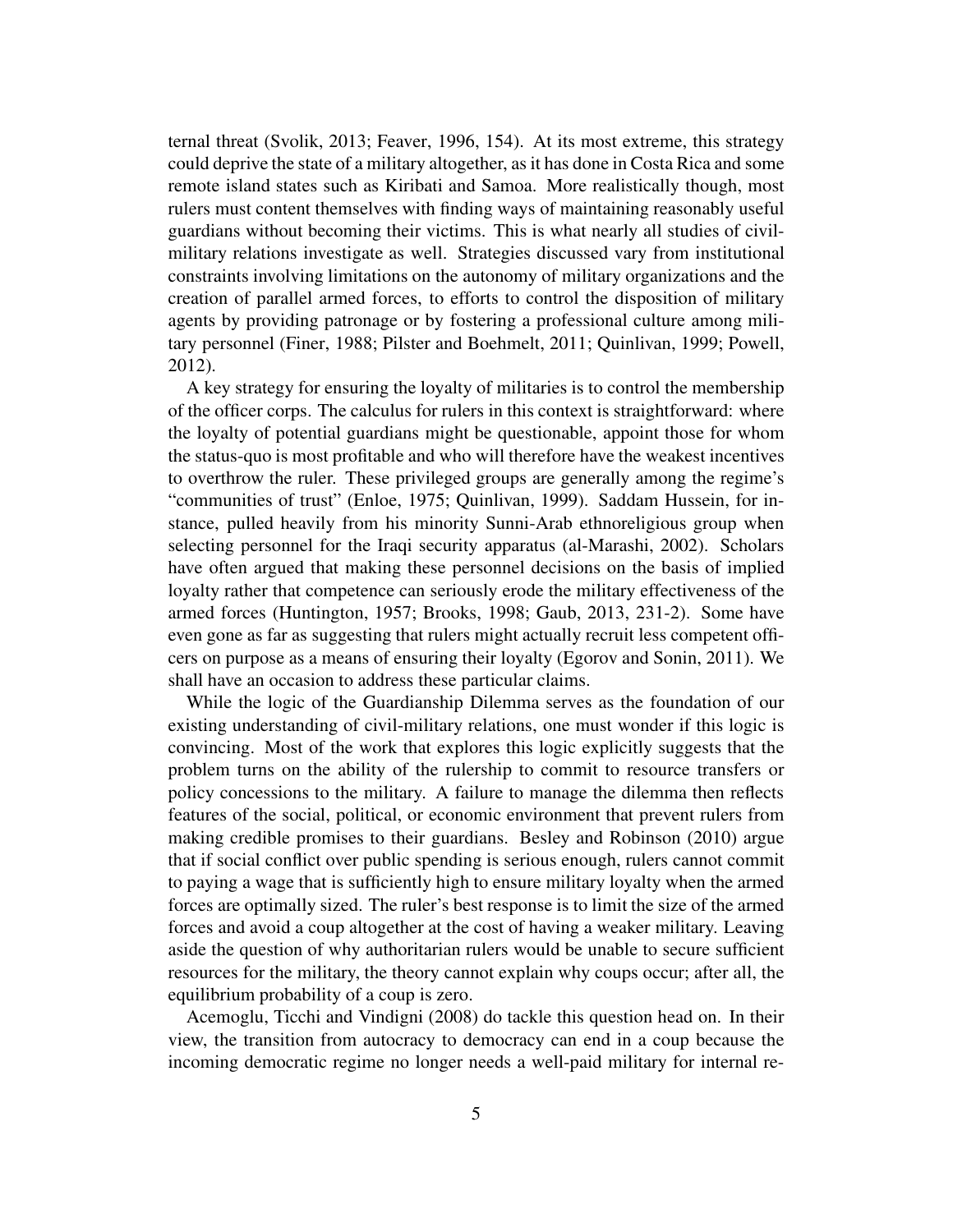pression. Since the democratic government cannot credibly commit not to reform the military after it comes to power, the military has incentives to prevent the transition. It is, however, unclear why the government would not be able to make such a commitment: since the military cannot be disbanded overnight, the continuing threat of a coup should give the government enough reasons to maintain the high wages.

Other studies suggest that the problem arises from political or military elites holding private information about relevant features of the strategic environment. Informational asymmetries are common in civil-military politics, reflecting the functional differentiation in tasks between political and military actors, and are troublesome to the extent that militaries and political regimes have dissimilar preferences over outcomes (Brooks, 2008). Svolik (2013, 2012) argues that militaries leverage their coercive power to demand favorable policies from the regime. Coups can occur when the military believes that the ruler has reneged on their agreement, which can happen because the military lacks complete information about the government's activities. However, even though some policies might be opaque to the military, most large issues — such as the military's budget or regulations affecting the armed forces — tend to be highly visible and the policies themselves formulated with the active participation of the military.

In this respect, Egorov and Sonin's (2011) assumption that the ruler's agent ("vizier") has private information about the threat environment is much more plausible. A competent agent is more likely to observe whether the enemy is weak, and so its incentive to betray the ruler by doing nothing to counter that threat is higher. To counter this, the ruler hires a less competent agent and since the expected loyalty is higher, the required pay is lower. The only reason the ruler does not hire total dolts is because their inability to distinguish whether the enemy is weak would cause them to squander valuable resources. One might wonder about a notion of competence that is unrelated to the agent's ability to defeat the enemy. After all, if the enemy is more likely to prevail in the presence of an incompetent vizier, the ruler's money-saving imperative that drives down his desire to hire a competent agent will be, well, much less imperative.

In order to assess the logic of the Guardianship Dilemma, we distill the dilemma to the most essential characteristics identified by previous research. (1) The leaders of political regimes must defend against external threats. Unfortunately for them, the guardians appointed to defend the state can also be a threat to the regime. (2) Rulers have the 'power of the purse', and manage the flow of resources to the armed forces in response to both external threats and the risk of a coup. (3) Rulers control who is charged with running the state's armed forces, and may select these agents on the basis of both competence and their affiliation with a social, political, or economic group. (4) The more competent the military agents, the more likely they are to prevail against the external threat *and* against the ruler should they choose to execute a coup.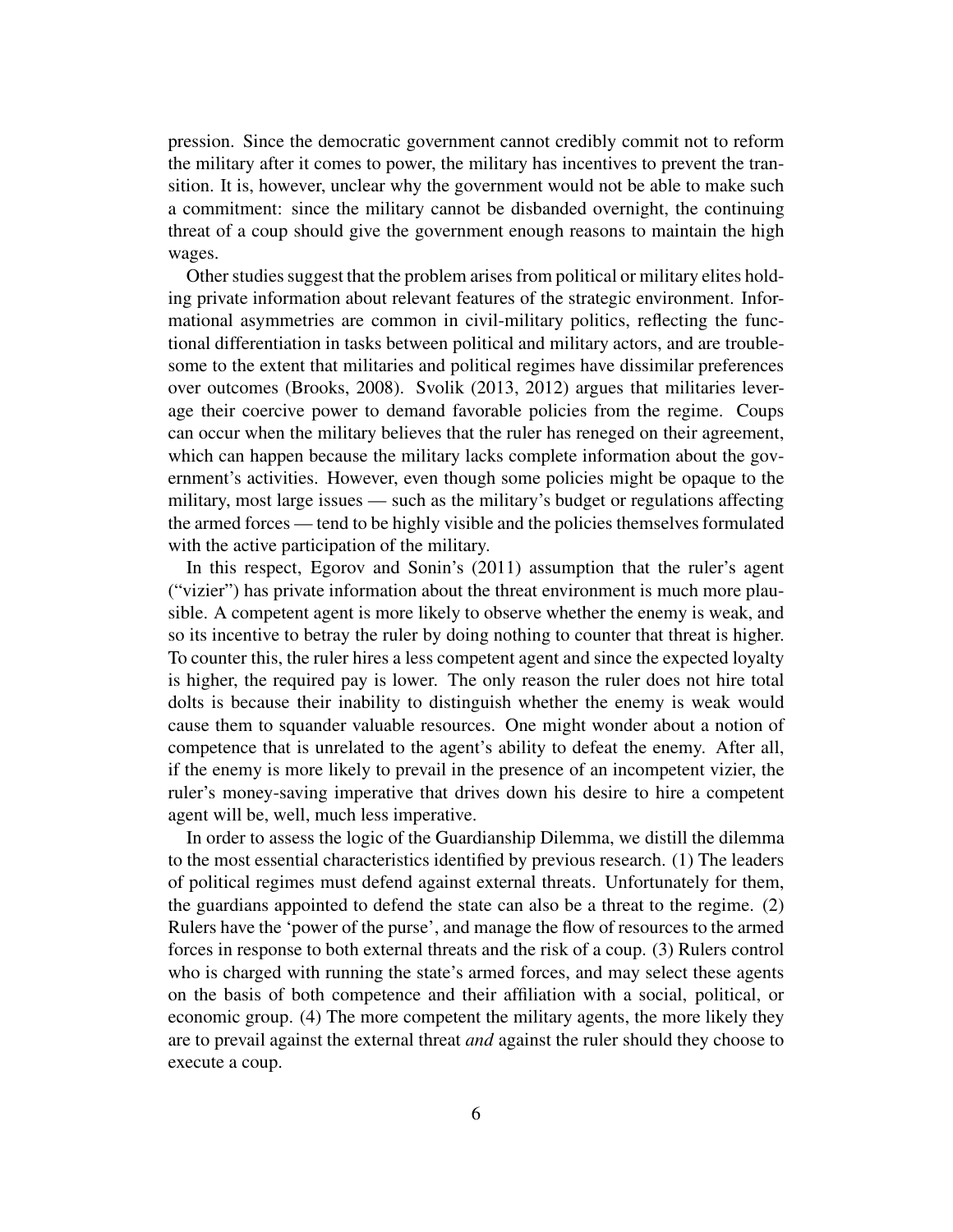# 2 The Model

Consider a model with two players, R (ruler of the political regime) and G (general).<sup>1</sup> The status quo distribution of benefits in this society privileges certain groups over others, and may be based on ethnicity, religion, geography, or other cleavages within the state. In South Africa during Apartheid, for example, a racial divide between whites and non-whites determined access to social, political, and economic opportunities (Thompson, 2001). For the sake of parsimony, we abstract away from the precise nature of these cleavages and assume simply that the benefit a member of some group *i* derives from the status quo is  $b_i \in [b, \overline{b}]$  such that  $0 < b < \overline{b} < 1$ . Some groups have higher status quo benefits than others, so their incentive to overthrow the regime will be weaker. Ugandan ruler Milton Obote was a Northerner, and knew that for fellow Northerners, a coup to address ethnic grievances would be unnecessary. The loyalty of the alienated Southerners, in contrast, was far more questionable (Horowitz, 1985, 488, 501). These status quo benefits are normalized such that 0 represents obtaining nothing (e.g., because one is dead or in prison) and 1 represents the maximal benefit of personal rule. We shall further normalize  $R$ 's competence to 1, and her security resources to 1.

The timing of the game is as follows. The ruler chooses the group from which to pick the general,  $b_i$ , his level of competence,  $\theta \in [0, \theta]$ , and the amount of military resources to make available to him,  $m > 0$ . The marginal cost of giving the general a unit of military resource is 1. All these parameters are observable by the ruler when making her choices, and known to the general selected.

Powerful, well-endowed military forces are more likely to succeed in battle against an external threat. However, if the military attempts a coup, strong forces are also more likely to overcome the defenses that protect the regime, such as paramilitary units and pro-government militias, and can more easily capture strategic targets and members of the government (Powell, 2012, 1024). Furthermore, the ability of competent military leaders to marshal forces effectively is vital when the government faces external threats, but can be particularly dangerous if cunning generals turn against the regime. Returning again to the case of Uganda, Milton Obote began to fear General Idi Amin's wiles. When the threat posed by Amin to the regime became clear enough, Obote demoted the general in an attempt to limit his influence (Horowitz, 1985).

We represent the probability that an actor of competence  $\theta$  in control of military resources  $m_1$  prevails against an opponent — here, either the external threat or the ruler's own defenses — with resources  $m_2$  with the familiar ratio contest-success function:

$$
p(m_1, m_2; \theta) = \frac{\theta m_1}{\theta m_1 + m_2}.
$$

<sup>&</sup>lt;sup>1</sup>For simplicity, we shall refer to the ruler as "she" and the general as "he".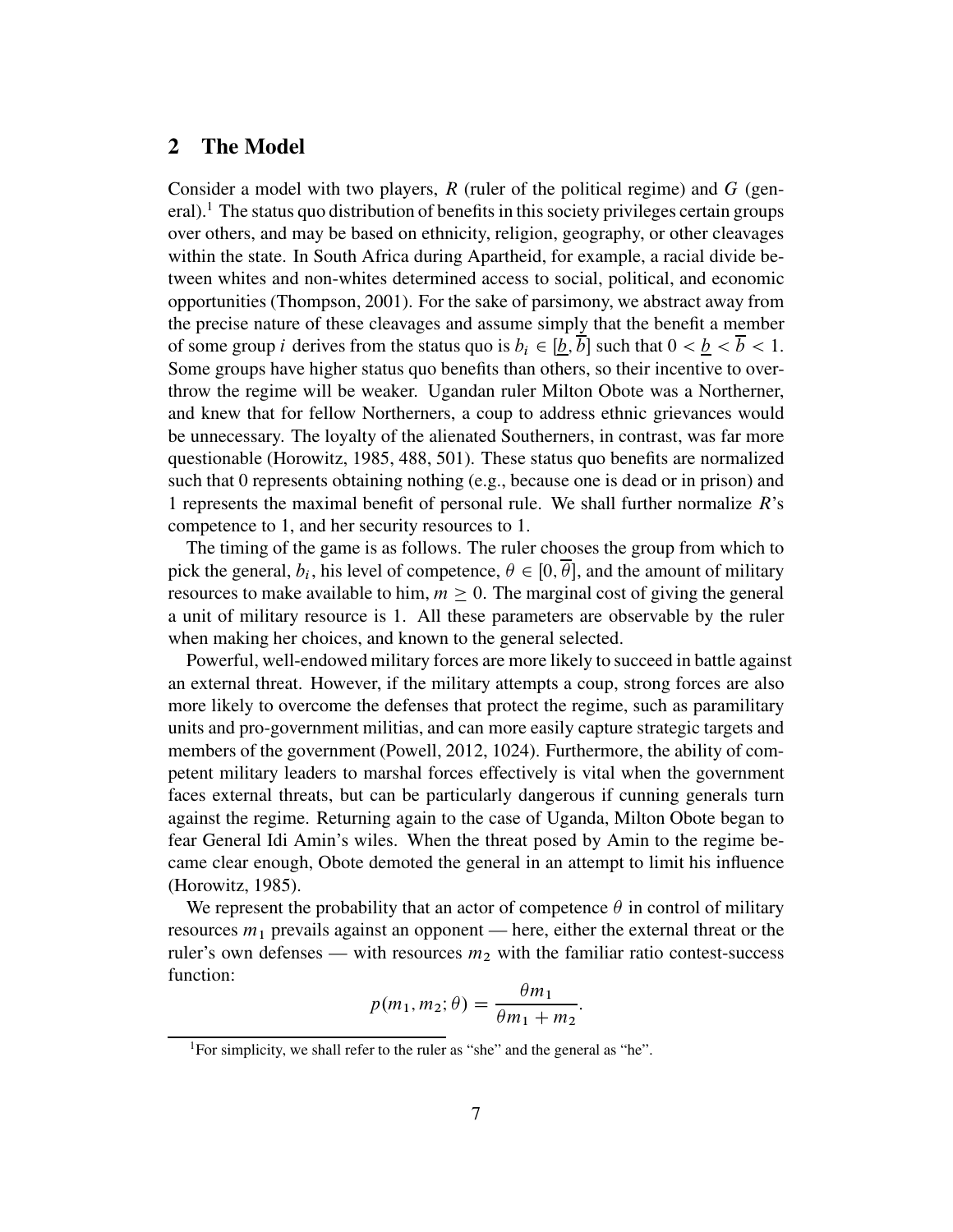Following the ruler's choice of a general and military resources, the selected general decides whether to execute a coup or remain loyal. If he executes a coup, he takes over with probability  $p(m, 1; \theta)$ , in which case his eventual benefit goes to 1, and he is defeated with complementary probability, in which case his benefit goes to 0. The coup is costly for the general:  $c > 0$ .

After the coup decision, the external threat of size  $T > 0$  is realized. It is important to note that by "external" threat, we mean any threat from outside of the government — whether foreign or domestic — that threatens the survival of the rulership.<sup>2</sup> If the general is still around when this threat is faced, (because he remained loyal or after a successful coup), he defeats this threat with probability  $p(m, T; \theta)$ , in which case he obtains his benefit (b<sub>i</sub> if he was loyal to the ruler and 1 if he took over in a coup), and he is defeated with complementary probability, in which case his benefit is 0. If the general was removed after an attempted coup, the ruler herself faces the external threat, and defeats it with probability  $p(m, T; 1)$ , in which case she retains power with a benefit of 1, and is herself defeated with complementary probability, in which case her benefit is 0.

The highest expected payoff from a coup in the absence of an external threat is when there is no risk:  $1 - c$ . If G would not want to execute a coup even when a favorable outcome is certain, then he will always remain loyal irrespective of his competence and resources. To make the model interesting, we shall assume that G's loyalty is not so easily ensured:

# ASSUMPTION 1. Every general is a would-be ruler:  $\overline{b} + c < 1$ .

We also make several additional assumptions because we want to focus on the basic tension between security against external threats and security against the force that is supposed to defend against these threats. Some are made for technical convenience and have no bearing on the results, while others can be defended on empirical grounds.

First, the benefit of membership in some group,  $b_i$ , is fixed and not borne by the ruler. We can think of this parameter as the consequence of social, economic, and legal institutions underpinning the order in the polity, and as such not really available to the ruler for private consumption. It is the "cost of doing business" and it is not the case that if the ruler picks a general from a less advantaged stratum then he would be saving on that cost.

Second, the ruler pays the cost of resources she transfers to the general but there is no budget constraint. It is highly unlikely that any particular general would be so expensive to get as to trigger a budget constraint, or that rulers are particularly constrained by budgets when it comes to their desire to endow the military with

<sup>&</sup>lt;sup>2</sup>We adopt a broad conception of the external threat in order to understand the fundamental dynamic illuminated by the model. Once we have done this, we can ask how international and domestic threats might differ in relevant ways.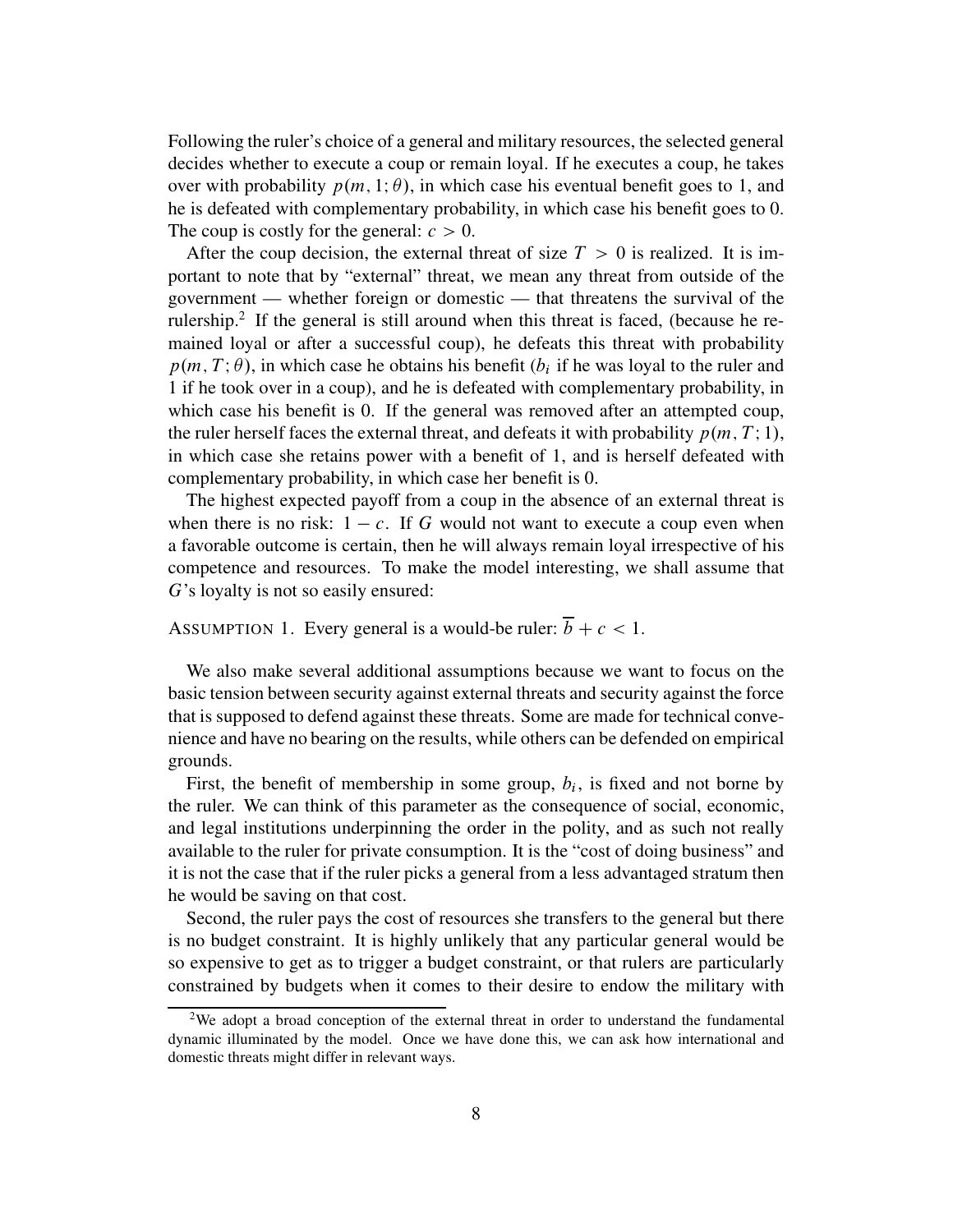resources. If we were to assume that there was a hard budget constraint, then we might find that the ruler limits the size of the military because of poverty, and not because of any security issues, which is the goal of our analysis. As a result, even if one wanted to introduce a budget constraint, one would have to argue that it would bind, and even when it does bind all it will do is introduce a cap on military allocations, suppressing the mechanism we have in mind. We do assume that these transfers are costly, so there is a disincentive to put too much into the military, but as we shall see this is not going to be the concern in general.

Third, the ruler pays no cost if a coup occurs. Alternatively, the ruler can be assumed to pay a cost if a coup occurs without altering anything in the analysis except carrying another parameter across all calculations. The fact that a coup can depose her with positive probability is already an inducement for her to want to avoid it. Adding extra costs simply strengthens an incentive that is already present (and, as we shall see, quite strong). We do want to consider costs for the general, however, because he has to make a decision about executing a coup, and because these costs might represent institutional features of the existing regime that need to be taken into account.

Fourth, neither the ruler nor the general pay any costs when they fight the external threat. This assumption is consistent with the structure of the model, which allows for no choice to avoid that threat: the ruler simply must deal with it. Since the size of the threat already allows us to capture just how bad it could be for her, there is no need to introduce additional costs.<sup>3</sup>

Fifth, both the ruler and the general are constrained in that they can only use the available military forces  $m$  to deal with the external threat (in effect, the ruler's internal security designed to deal with coup attempts is not useful against external threats). This might appear too restrictive because it seems to disregard strategies the ruler could use to decrease the incentives for a coup. Such coup-proofing tactics could involve increasing the resources devoted to internal security, making it difficult for military units to coordinate and communicate without passing through centralized channels, dispersing units or staffing them with non-locals, and others. These measures would decrease the probability of coup success at any level of military resources and increase the costs of launching one.

While our cost parameter can capture some aspects of these tactics, it cannot capture others. We could model the effect of such tactics on the probability of coup success with the resources available to the ruler's internal security forces or her competence, but we have normalized them both. The results will not change if we were to use variables instead as long as we take them as given. In other words, if we think of the Guardianship Dilemma in the context of the ruler having done

<sup>&</sup>lt;sup>3</sup>Moreover, if we were to introduce costs of fighting, we have to be careful with the general's payoff if he is eliminated in a coup. Since he would face no enemy when the coup attempt fails, if the costs of fighting the enemy are sufficiently high, he would execute a coup simply because of the chance of failure that would allow him to evade paying these costs.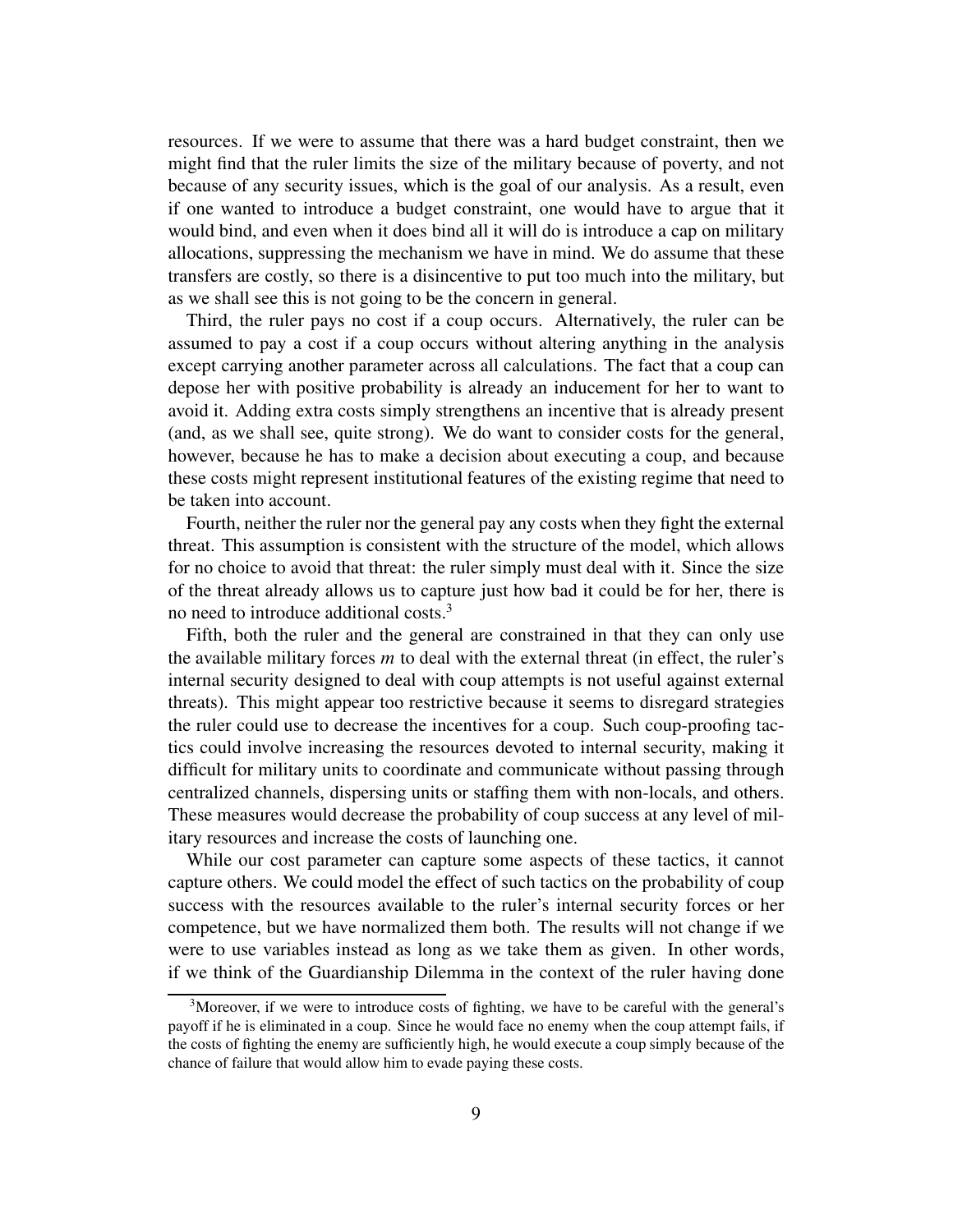everything possible to minimize the internal dangers, our analysis follows without any changes. The only downside is that one could not take the model to data where these coup-proofing measures vary without some straightforward modifications that will not alter any of the substance of our argument.

This assumption might also be criticized on grounds that internal security forces may improve the the state's ability to defeat an external threat by augmenting the might of the regular military. We could account for this possibility by incorporating the ruler's own internal security resources in the probability of success against T. Because this merely involves adding a constant, however, our analysis will not change. We are also doubtful about whether this addition would be appropriate. For instance, one might follow Svolik (2012), who makes an empirical claim that the army is only generally useful for dealing with mass revolts or foreign forces. In most states — especially dictatorships — the day-to-day security is managed by another apparatus, whose personnel are generally not useful for large-scale operations. One could also point out that some coup-proofing measures (e.g., making it difficult for the commanders to coordinate) might actually have a detrimental effect on the state's ability to defeat the external threat.

Sixth, the resources given to the military are equally useful for a coup and for fighting the external threat. One might question this on two grounds: it could be that resources are not fungible, and even if they are, they might be useful only in one of the two situations. For example, salaries, health and pension benefits, and payments to civilian contractors are certainly included in military budgets, but they are not likely to increase the fighting ability directly. Spending on some types of technologies could improve the fighting ability when it comes to the external threat without being very useful in a coup. Submarines and fighter jets might belong to that category.

Although both points are doubtless correct, they have only tangential bearing on the Guardianship Dilemma. Since the first type of spending will affect the incentive to launch a coup through the benefits derived from the existing regime, its effects can be approximated by the benefit parameter  $b_i$ . The only difference, of course, is that since these payments are part of the budget, they would be costly to the ruler. Under the no budget constraint assumption, this would merely result in another parameter being subtracted from the ruler's payoff, necessitating further assumptions about the marginal costs of these funds, and perhaps restrictions that ensure an interior solution. That solution, however, is not going to produce any difference in the dynamics we study.

Finally, one might wonder about the assumption that more resources given to the military must necessarily increase its ability to prevail in a coup, as built into the functional form of  $p(.)$ . From the perspective of any coup-plotters, there are some fundamental problems that they would need to overcome before having any chance of success: collective action and coordination problems that arise from incentives to renege on the plot and the necessity of conducting preparations in secrecy, as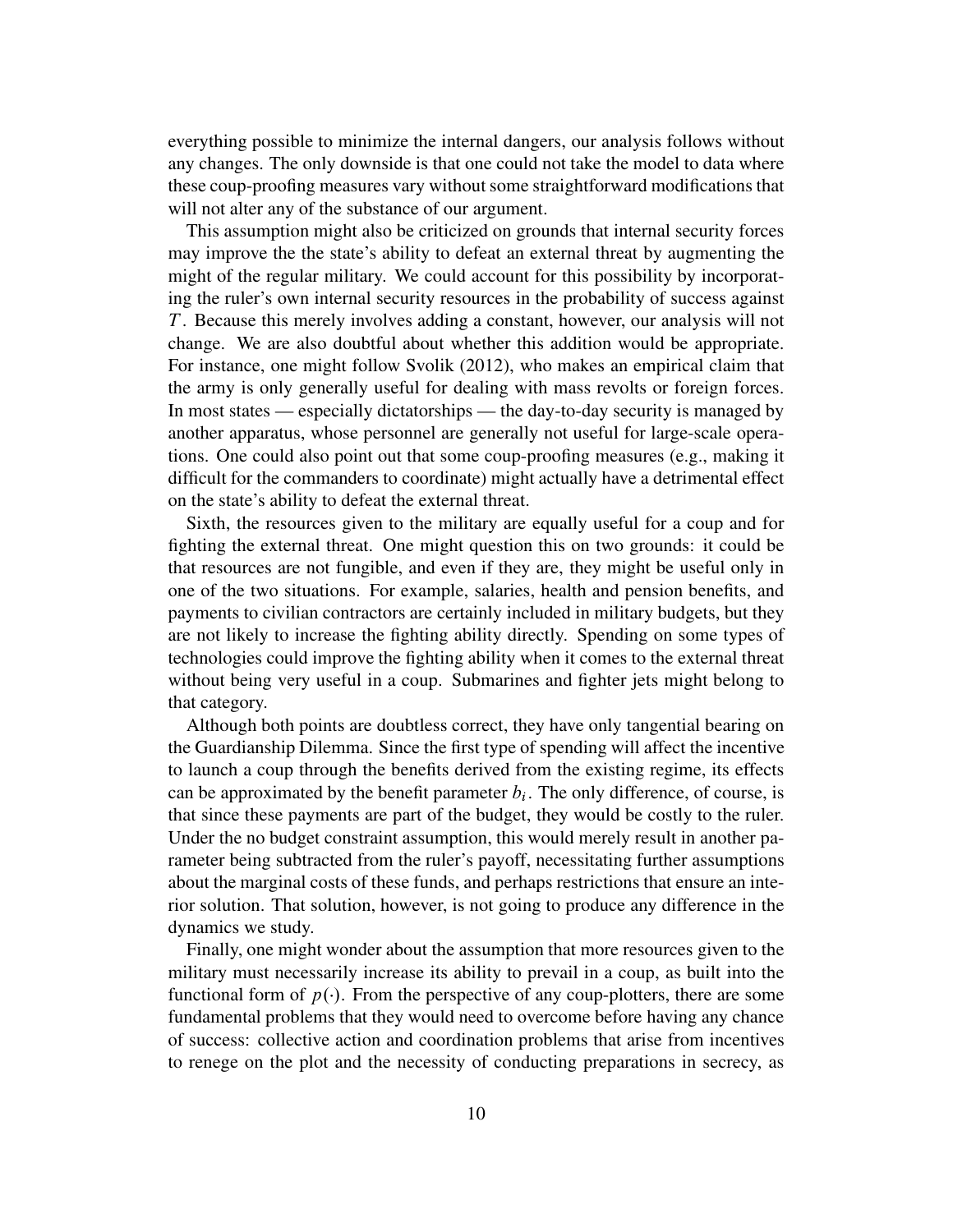well as the absolutely critical question about securing the cooperation or at least neutralizing the units in the armed forces that were not privy to the coup (Luttwak, 1979). Very plausibly, these problems, and especially the latter, might be quite aggravated by the size and complexity of the armed forces. In other words, it could be that beyond some level, the larger and more organizationally complex the military, the harder it is for any general to organize a coup. (Such a dynamic could account for the political quiescence of the armies of the Soviet Union, North Korea, and China.) While this is certainly an intriguing possibility, we believe that such a "pacifying" dynamic would have to be quite exceptional as most countries do not have the population base to maintain large armies. Note also that an attempt to construct and maintain an army of sufficient size would probably run afoul of resource constraints.

In the end, ours is emphatically not a general model of coups. We do not study how coups are organized and how they succeed (Sutter, 2000). Our interest is in the fundamental Guardianship Dilemma, which has to be analyzed prior to dealing with any strategies for ameliorating its effects. To this end, we have stripped the model of any factors that are not essential to the dilemma, and whose presence might obscure rather than clarify its logic.

# 3 Known External Threat

We shall begin our analysis with the case where  $T > 0$  is common knowledge. If R does not hire a general, then there is no threat of a coup, so  $\mathbb{R}^3$  payoff is  $p(m, T; 1)$  – m; i.e., she simply has to meet the threat with her own competence and the resources she has allocated. Maximizing this payoff yields  $\widetilde{m} = \max(0, \sqrt{T - \frac{1}{n}})$ T). In any equilibrium in which G gets hired,  $R$ 's expected payoff must exceed the baseline of  $p(\widetilde{m}, T; 1) - \widetilde{m}$ . This immediately implies that no coup can occur in equilibrium. In such an equilibrium,  $R$ 's expected payoff would be

$$
p(1, \theta m; 1)p(m, T; 1) - m < p(m, T; 1) - m \le p(\widetilde{m}, T; 1) - \widetilde{m},
$$

which means that she would strictly prefer not to hire a general in the first place. The only equilibrium possibilities, then, are that either no coup occurs at all or one occurs with positive probability less than one. The following result (all proofs are in Appendix A, which is available online) shows, among other things, that a coup can never occur in equilibrium.

LEMMA 1. *In any equilibrium,* G *remains loyal if, and only if,*  $T \geq T_i^*(m, \theta)$ , *where*

$$
T_i^*(m,\theta) = \left(\frac{\theta m}{c}\right) \left[\frac{\theta m}{\theta m + 1} - (b_i + c)\right],\tag{1}
$$

with  $T_i^*$  increasing in both parameters whenever it is non-negative.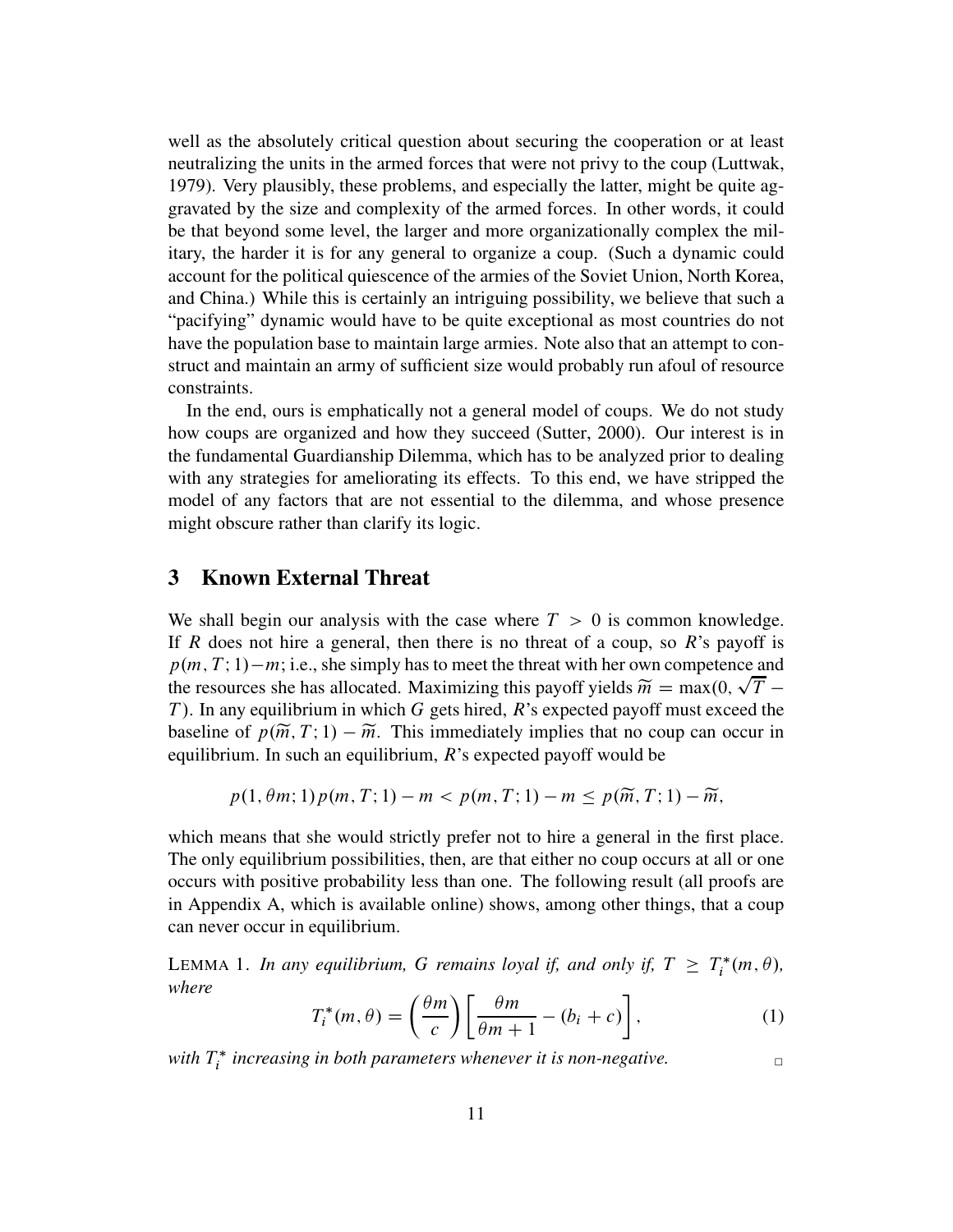This immediately tells us that if  $G$  would remain loyal in the absence of an external threat, then he will remain loyal in the presence of such a threat irrespective of its size. If, on the other hand, G would be disloyal in the absence of an external threat, then he will execute a coup in the presence of an external threat only if this threat is not too large  $T < T_i^*(m, \theta)$ . In this sense, sufficiently grave external threats can discipline even a potentially disloyal general and deter him from executing a coup, a sort of "circling the wagons" effect. This effect is due to the fact that the general only wants to take the risks and pay the costs of a coup when he is sufficiently confident about surviving the conflict with  $T$ , since survival is necessary to reap the benefits of ruling the state. In turn, as  $T$  increases, the loyalty-inducing effect of this external threat allows the ruler to pour additional resources into the military without triggering a coup.

Moreover, since  $R$  would not hire a general if a coup is certain, and Lemma 1 shows that  $G$  must remain loyal when indifferent, it follows that in equilibrium the probability of a coup must be zero. This leads to the following result.

LEMMA 2. *Fix any social group* bi*. If* R*'s choices ensure* G*'s loyalty, then* R *always picks the most competent general from this group,*  $\overline{\theta}$ *, and endows him with:* 

$$
m_i^*(T) = \begin{cases} \max\left(0, \sqrt{T/\overline{\theta}} - T/\overline{\theta}\right) & \text{if } S(T) \le S_i^*(T) \\ S_i^*(T)/\overline{\theta} & \text{otherwise,} \end{cases}
$$

*where*

$$
S_i^*(T) = \frac{b_i + c + cT + \sqrt{(b_i + c - cT)^2 + 4cT}}{2(1 - (b_i + c))}
$$
(2)

*is the maximum level of disloyalty that would not provoke a coup, and*

$$
S(T) = \sqrt{\overline{\theta}T} - T \tag{3}
$$

*is the level of disloyalty for the most competent* G *with resources optimally provided to deal with the external threat.*  $\Box$ 

This tells us how R would allocate military resources if doing so would preserve the loyalty of the general. We now show when  $R$  would prefer to hire a general given that she would have to ensure his loyalty.

LEMMA 3. *In equilibrium,*

- *(i)* R never hires G if the maximum competence is worse than her own:  $\theta$  < 1;
- *(ii)* R always hires G with  $\overline{\theta} > 1$  when the external threat is sufficiently large:  $T \geq 1;$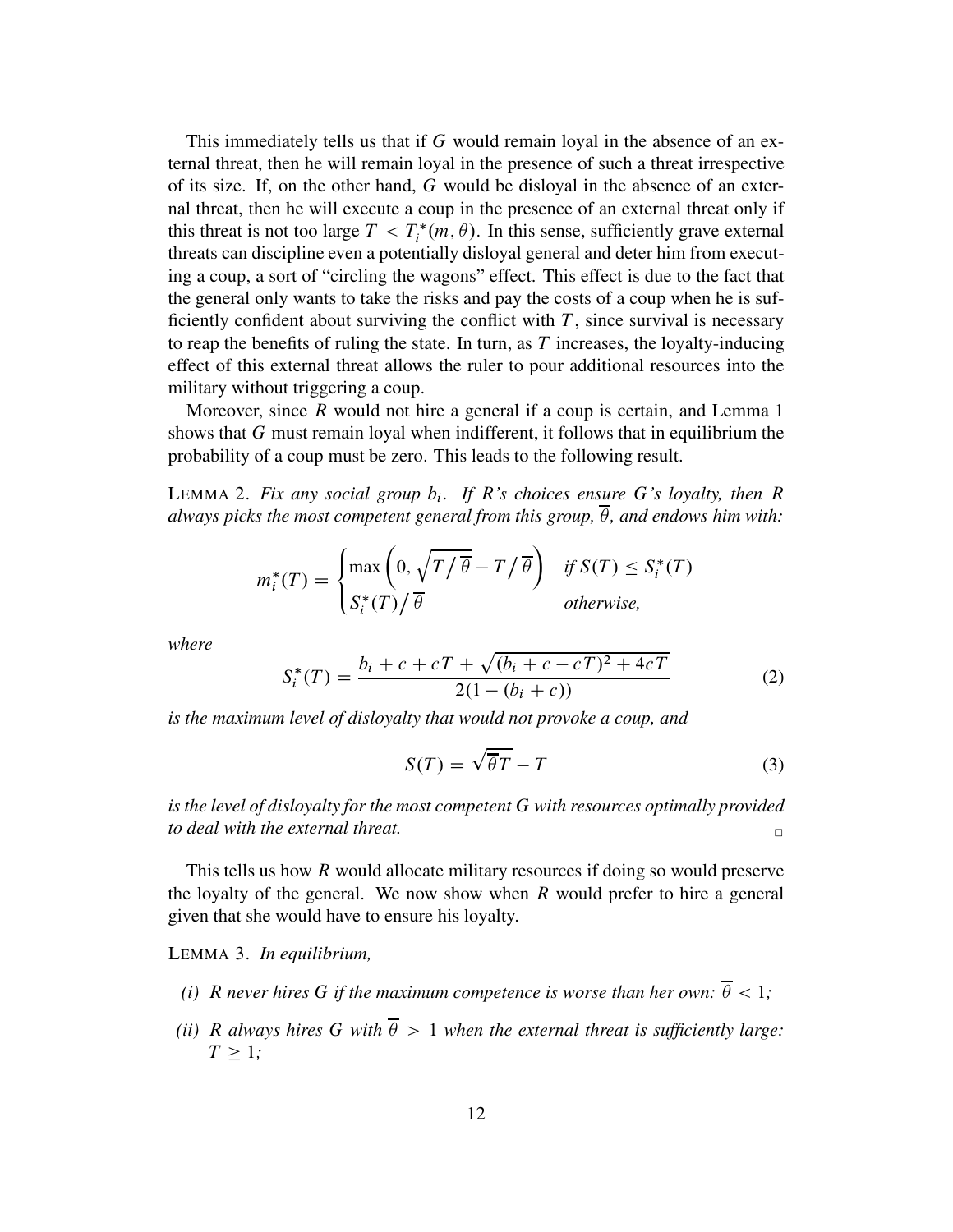*(iii)* R may or may not hire G with  $\overline{\theta} > 1$  when  $T < 1$ , depending on the costs of *a coup (c) and the benefits from the status quo*  $(b_i)$ *. In particular, if both are sufficiently small, then* R *will not hire anyone.* ✷

We have now established that the ruler will never hire anyone less competent than herself and that whenever she chooses to hire a general, she picks the most competent one she can find. Moreover, if the external threat is sufficiently serious, the ruler always hires a general although she might have to ensure his loyalty by providing him with fewer resources than what is optimal for dealing with that threat.

Cases (i) and (iii) of Lemma 3 are substantively unlikely. The former essentially means that no potential general is more competent than the ruler, a highly unlikely scenario (well, except perhaps if the ruler is Napoleon, but even then there might be a potential Wellington!). The latter requires that the external threat be negligible, in which case it is very easy to trigger the disloyalty of any general, which is why the decision to hire depends only on the benefits of the status quo and the costs of a coup. Since the ruler's incentive to hire a general turns on a looming external threat and the need to get someone competent to deal with it, this case is irrelevant for our purposes. Consequently, we shall exclude these substantively unappealing scenarios from further consideration:

ASSUMPTION 2 (PREFERENCE FOR HIRING). There always exist generals more competent than the ruler ( $\overline{\theta} > 1$ ), and the external threat is never negligible ( $T \ge 1$ ).

Under Assumption 2, Lemma 3 implies that  $R$  will always hire a general in equilibrium. The following result shows that, generally speaking, the ruler will give preference to the privileged groups when it comes to selecting a general.

LEMMA 4. Let  $b^*$  be the unique solution to  $S_i^*(T) = S(T)$ . If  $\overline{b} \leq b^*$ , then R *strictly prefers to pick* G *from*  $\overline{b}$ *; otherwise* R *is indifferent among any*  $b_i \in (b^*, \overline{b}]$ *, and strictly prefers any of them to any*  $b_i < b^*$ .

Thus,  $R$  will either choose from the most privileged group or from among the few most privileged (when each of them provides enough benefits to ensure the loyalty of generals drawn from them). Moreover,  $R$  will always pick the most competent G she can although she might have to handicap the general resource-wise in order to ensure his loyalty. We can state the main result somewhat loosely as follows.

PROPOSITION 1. *If the extent of the external threat is common knowledge and assumptions 1 and 2 are satisfied, then in any subgame-perfect equilibrium, the ruler picks the most competent general. If there are groups that derive sufficient benefits from the status quo to ensure the loyalty of a general selected from them at the allocation that is militarily optimal to deal with the external threat, then the ruler chooses from any among them, and endows the general with the optimal resources*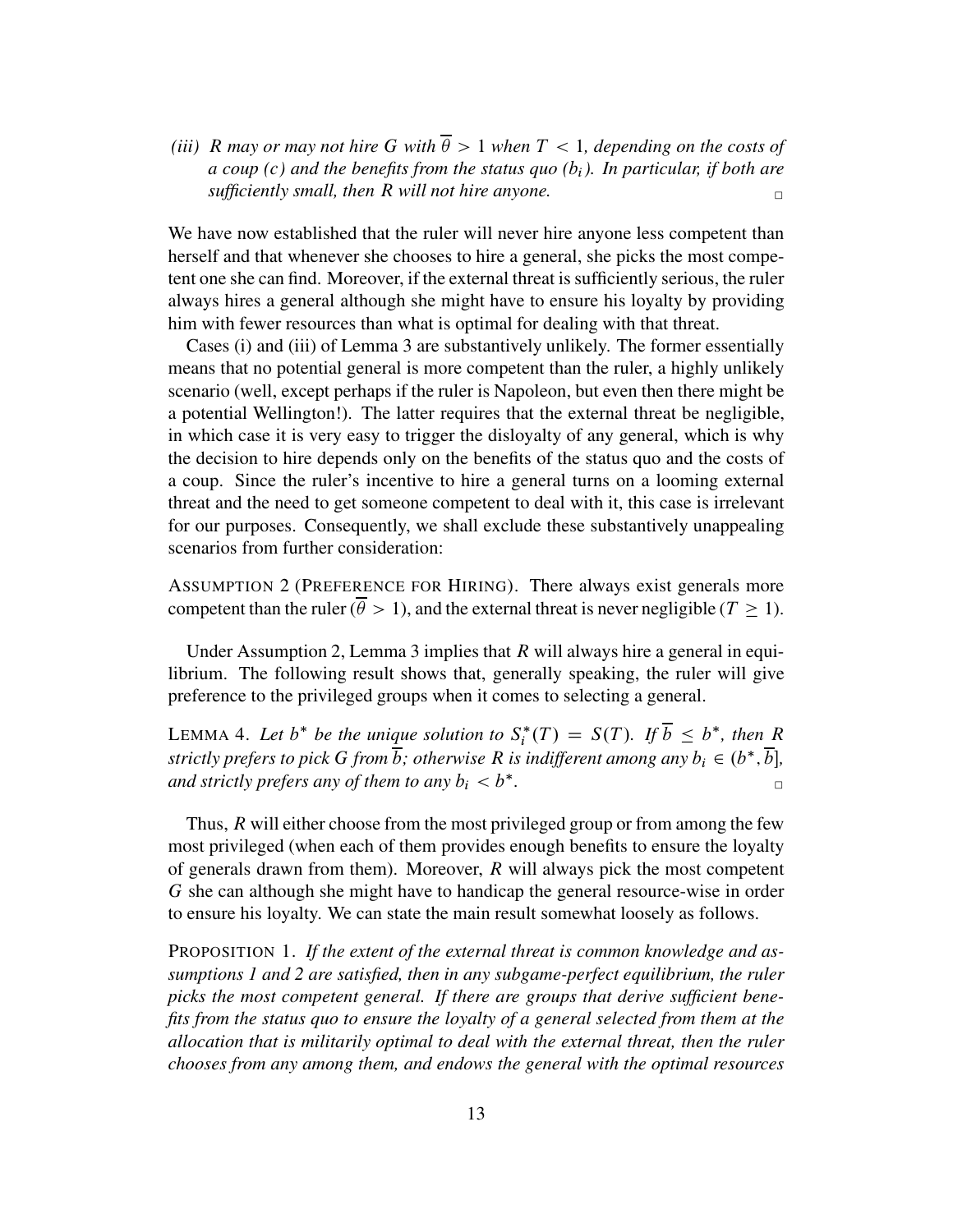*(the equilibria are payoff-equivalent). If no such group exists, the ruler selects the general from the most privileged group, and endows him with just enough resources to ensure his loyalty. No coups occur in equilibrium, but the external threat is not properly met when the ruler is forced to handicap the general.* ✷

We have thus established that when the size of the threat is known, the Guardianship Dilemma is, in principle, solvable: militaries remain loyal in equilibrium, and the ruler's strategy always privileges domestic political survival over dealing with the external threat. The government hires competent generals, but controls resource flows to the armed forces in order to ensure military loyalty. The more privileged the groups from which the generals are selected, the less biting the trade-off between stability (risk of a coup) and security (risk from the external threat). Since the costs of the coup act as a substitute for benefits, the more effective anti-coup measures, the less biting the trade-off becomes and the less pressing the need to privilege the military. In this way, "coup-proofing" works much as previous studies suggest.

The very solvability of the dilemma and especially the fact that whenever the trade-off between stability and security exists it is always resolved in favor of stability are puzzling given the frequency of military interventions in politics. If rulers have levers for controlling their armed forces, why are defections by military forces such a regular occurrence?

# 4 Asymmetric Information about the External Threat

Let us now assume that only G observes the actual external threat  $T$ , whereas  $R$ is only imperfectly informed about it. As before, subgame perfection implies that given an allocation m, a general of competence  $\theta$  who obtains status quo benefits  $b_i$  will execute a coup if, and only if, (2) is not satisfied; i.e., if the threat T is not sufficiently large to deter him. This suggests that it will be sufficient to analyze the case with two types of threats: small and large, with  $1 < T<sub>S</sub> < T<sub>L</sub>$  (notice that we are maintaining Assumption 2). The ruler believes that the threat is  $T<sub>S</sub>$  with probability  $q \in (1, 0)$  and  $T<sub>L</sub>$  with complementary probability.

From the comparative statics on  $T$ , we know that when threats become sufficiently large, the marginal costs of military allocations begin to outweigh their usefulness, so  $R$  responds by decreasing  $m$  even though there is no danger of a coup. We consider it highly implausible that a ruler will be so hampered by these marginal costs that she would respond to more serious threats by reducing her spending on security. Instead of introducing a parameter for marginal costs and requiring it to be sufficiently small given the maximum threat magnitude, we shall simply restrict the threat to ensure that the optimal allocation is strictly increasing in its size. This is already true when  $R$  constrains  $G$ , so this really only affects the unconstrained allocation.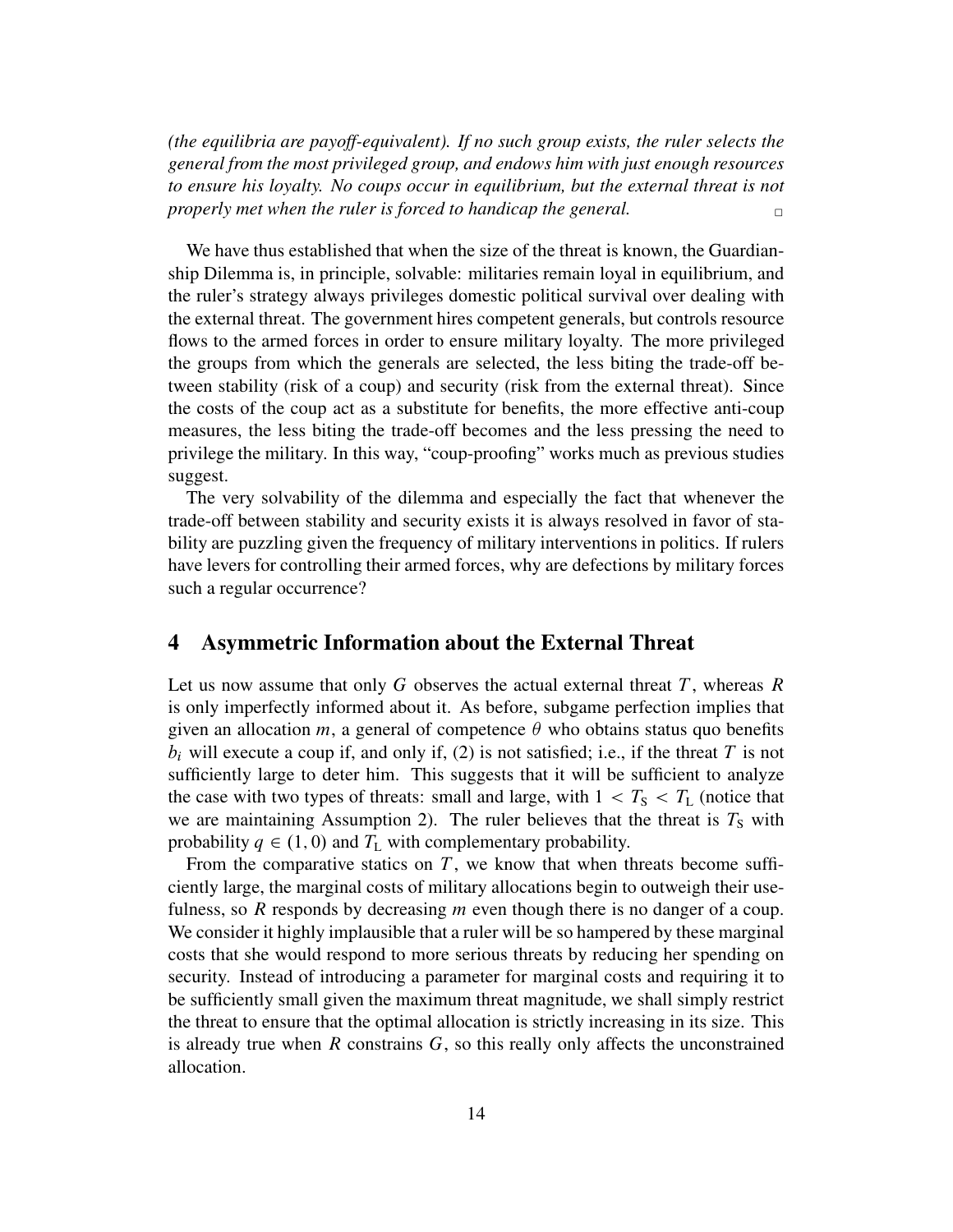ASSUMPTION 3 (REASONABLE COSTS OF SECURITY). The marginal costs of security are not so high as to cause larger threats to require smaller counter-measures under complete information:  $m_i^*(T_L) > m_i^*(T_S) > 0$ .

If R does not hire a general, her expected payoff is

$$
U_{A} = m\left(\frac{q}{m+T_{S}} + \frac{1-q}{m+T_{L}}\right) - m,
$$

which has a unique optimal allocation that results in a strictly positive payoff.

When R hires a general, any allocation can result in one of three outcomes: a certain coup, no coup, and a coup only if the threat is small. To see this, fix some  $m$ and observe that if G stays loyal under  $T<sub>S</sub>$  given that allocation, he must certainly do so under  $T_L$  as well. Conversely, if he executes a coup under  $T_L$ , then he must also do so under  $T<sub>S</sub>$  as well. The sole remaining possibility is that he executes a coup under  $T<sub>S</sub>$  but remains loyal under  $T<sub>L</sub>$ .

We begin by ruling out the possibility that the ruler will hire anyone when she believes that doing so would result in an inevitable coup (this parallels the completeinformation case).

LEMMA 5. *There is no equilibrium in which* R *hires* G *when she expects a coup to occur with certainty.* 

Thus, in any equilibrium in which R hires a general, the general's loyalty is either certain or else only in doubt conditional on the actual size of the threat. The following result shows two things. First, the ruler will never hire anyone less competent than herself. Second, the ruler's strategy depends on her prior belief about the magnitude of the threat. If she is sufficiently convinced that the threat is large  $(i.e., q is small)$ , then she allocates more resources to G even though she knows that G will execute a coup if the threat is, in fact, small. The allocation is not, however, optimal for meeting  $T<sub>L</sub>$  either because the possibility that it will be used in a coup against her forces the ruler to curtail it a bit. In this situation, the ruler faces a positive probability of a coup and does not have enough forces to deal with the large threat. If R is sufficiently convinced that the threat is small (i.e.,  $q$  is high), then she plays it safe: she allocates just enough resources to ensure the loyalty of G under the assumption that the threat is small. While this does ensure that no coup takes place, the ruler will find herself severely handicapped if the threat turns out to be large.

LEMMA 6. Fix a social group  $b_i$  and a level of competence  $\theta$ . In any equilibrium, R hires G only if  $\theta > \max(1, T_s)$ . In the unique equilibrium in which R hires G, *there exists a unique*  $q^* \in (0, 1)$  *such that* 

• *if*  $q \leq q^*$ , then R allocates min $(m_C(q), m_i^*(T_L))$ , where  $m_C(q)$  is the unique *unconstrained maximizer of* R*'s expected payoff, and* G *executes a coup if the threat is*  $T_s$  *but remains loyal otherwise (risky strategy);*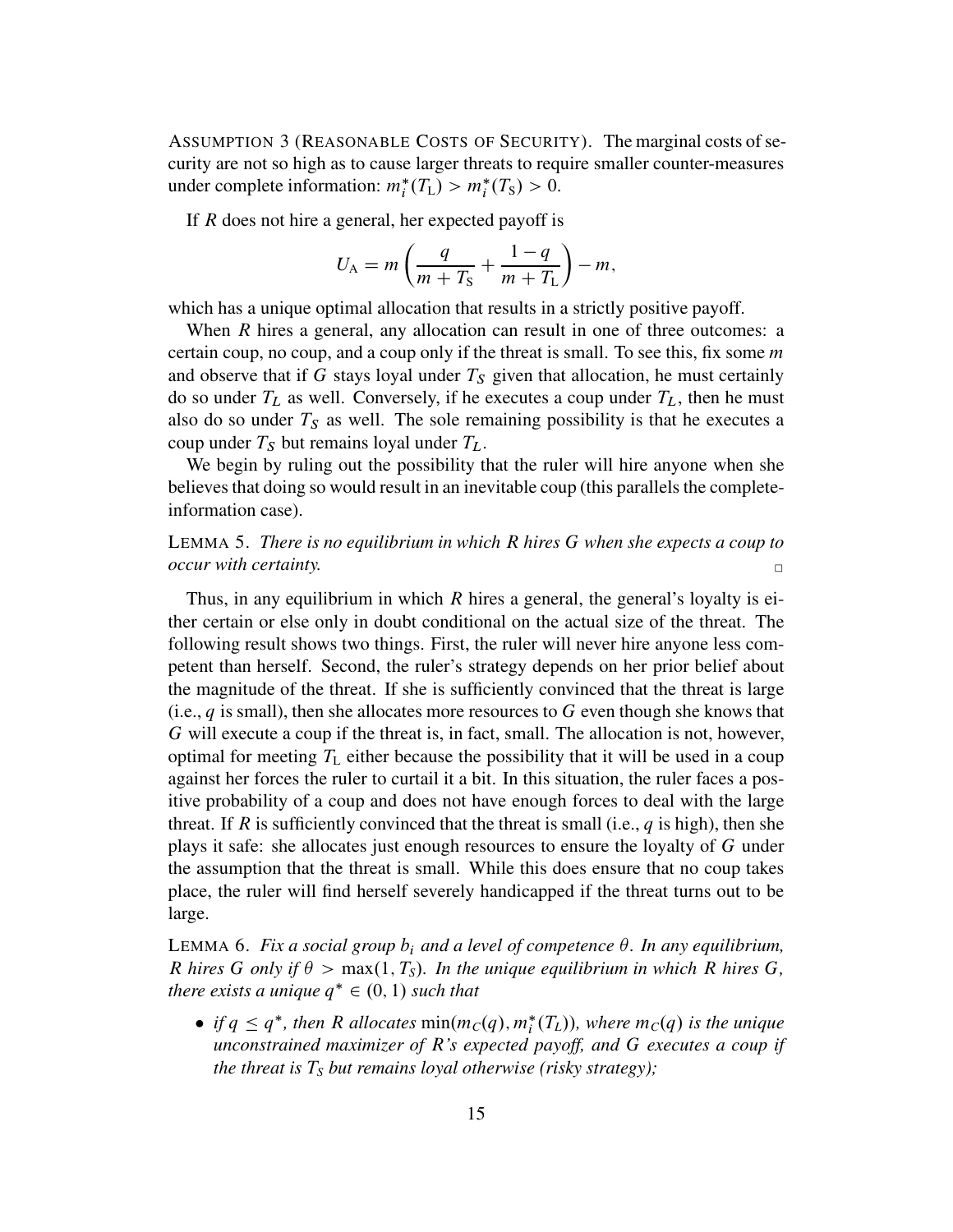• *if*  $q > q^*$ , then R allocates  $m_i^*(T_s)$ , and G remains loyal (safe strategy).

*When* R *plays the risky strategy, she not only faces a positive probability of a coup from a general with substantial resources, but may also fail to provide adequate resources to deal with the large threat. When* R *plays the safe strategy, she certainly fails to provide adequate resources for the large threat.*  $\Box$ 

Having established what resources  $R$  will allocate once she has chosen  $G$  with some competence  $\theta$  from some class  $b_i$ , we now ask how she makes these selections. Since Lemma 6 shows that hiring can only occur if  $\theta > \max(1, T_s)$ , we shall assume that  $\overline{\theta}$  satisfies this condition.

LEMMA 7. *Fix a social group*  $b_i$ . In any equilibrium, R hires the most competent G she can  $(\theta)$ .

Finally, we need to consider the social group from which R selects the general. We first show that R's payoff is non-decreasing in  $b_i$  if she pursues the riskless strategy. In particular, it is constant in  $b_i$  if the complete-allocation optimum against  $T<sub>S</sub>$  is unconstrained, and strictly increasing otherwise. Thus, starting with a very low  $b_i$  the payoff will not change, and increasing  $b_i$  eventually causes it to start increasing.

LEMMA 8. Let  $b^*(T)$  denote the unique solution to  $S(T) = S^*_i(T)$ . And let  $b_1 =$  $\min(b^*(T_S), b^*(T_L))$  and  $b_2 = \max(b^*(T_S), b^*(T_L))$ . If  $\overline{b} \leq b_1$ , then R strictly *prefers to pick* G *from*  $\overline{b}$ *. If*  $\overline{b} \in (b_1, b_2)$ *, then* R *strictly prefers to pick* G *from*  $\overline{b}$  *for*  $q > q^*$  *if*  $b_1 = b^*(T_S)$ *, and for*  $q \leq q^*$  *if*  $b_1 = b^*(T_L)$ *, and is indifferent among any*  $b_i \in [b_1, \overline{b}]$  *for any other q (but strictly prefers any of them to*  $b_i < b_1$ ). *If*  $b \ge b_2$ , then R is indifferent among any  $b_i \in [b_2, b]$  *(but strictly prefers any of them to*  $b_i < b_2$ *).* 

We can now state the main result under asymmetric information.

PROPOSITION 2. *If only the general knows the extent of the external threat, then in the essentially unique equilibrium the ruler picks the most competent general from the most privileged strata in society. If the ruler is sufficiently sure that the threat is small, she provides the general with only enough resources to meet that threat (even these might be constrained), and the general remains loyal regardless of the extent of the threat. If the ruler is sufficiently sure that the threat is large, she provides the general with resources that balance the risk of a coup with the risk of failing to meet the large threat with adequate resources (even these might be insufficient for the large threat). The general remains loyal if the threat is large but executes a coup if the threat is small.*  $\Box$ 

*Proof.* The result follows immediately from lemmata 6, 7, and 8. The equilibrium is essentially unique because  $R$  might be indifferent among many values of  $b_i$  as long as they are sufficiently high. Each of these corresponds to a different equilibrium but they are all payoff-equivalent.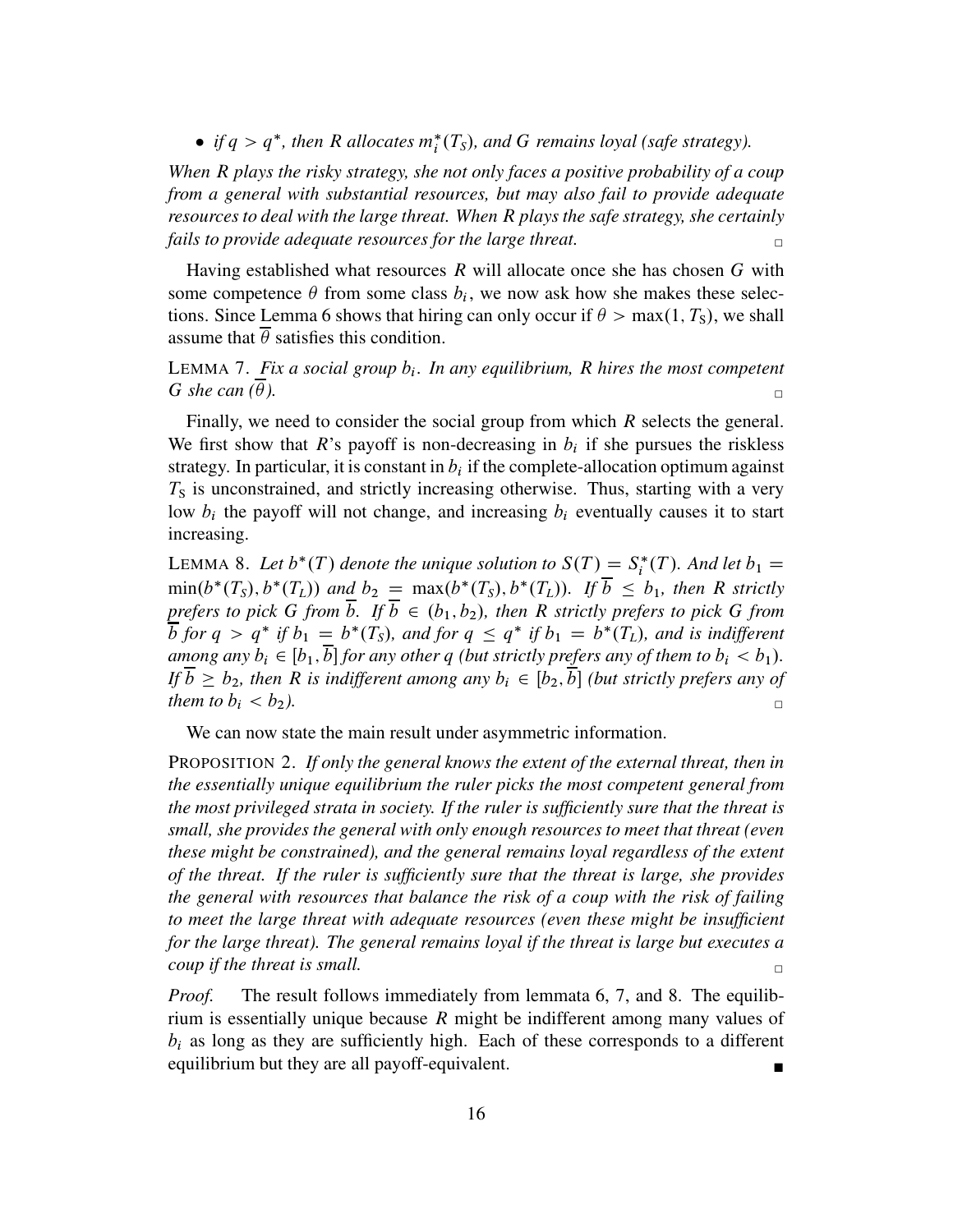### 5 Discussion

#### 5.1 External Threats and Military (Dis)Loyalty

Although it appears to make perfect sense, this Guardianship Dilemma turns out to be incomplete. It begins with the premise that the threat environment will create the need for armed forces, which in turn will pose yet another risk for the regime, but fails to consider what effect this environment will have on that new risk. At best, the Guardianship Dilemma offers a straightforward linear extrapolation: the worse the threat environment, the greater the need for armed forces, and, if this need is met, the larger the risk they will pose.

What is missing in this logical chain, however, is the simple fact that if the military does execute a coup and take over the government, the original threat is not going to magically disappear. The new rulers will have to face many, if not all, of the same problems and dangers that had confronted the old ones. The Malian regime of Amadou Toumani Toure, for example, was overthrown in a military coup d'etat in March 2012. Even though the regime had been deposed by the military, the state was still forced to deal with an ongoing rebellion by Tuareg fighters (Nossiter, 2012). Similarly, Syria experienced no fewer than eight successful coups d'etat between 1950 and 1970, when Hafez al-Assad assumed power (Pipes, 1989; Powell and Thyne, 2010). Despite the frequent changes in rulership during this period, relations between the Arab state and its primary opponent, Israel, remained tense (Neff, 1994).

The persistence of threats across regimes is a very real and important consideration for military agents who are considering whether or not to intervene in politics. Because these forces must both overthrow the regime *and* face the threat, external foes help to induce loyalty by a state's military forces. This "circling of the wagons" effect is shown in Figure 1a, where we focus on threats that are at least moderately large  $(T > 1)$ .<sup>4</sup> If the external threat is grave enough  $(T \geq T_i^*(m, \theta))$ , rulers can devote the optimal allocation to defense without triggering a coup. In the case of Iraq, President Saddam Hussein was able to relax constraints on the Iraqi military during the Iran-Iraq War principally because these forces were fighting for the survival of the state (Hiro, 1991; Pelletiere and Johnson, 1991). However, rulers in this context must also defeat a stronger threat, which discounts the probability of survival (see Figure 1b).

Alternatively, allocating the optimal amount of resources for defense would trigger a coup when  $T < T_i^*(m, \theta)$ , leading to a strictly lower chance of survival for the rulership. In this case, the ruler is safer by *reducing* the amount of resources that she devotes to defense to the coup-constrained amount, even though this will handicap the military. Muammar Qaddafi of Libya, for example, led a regime that

<sup>&</sup>lt;sup>4</sup>The parameters for all plots are:  $b = 0.25$ ,  $c = 0.30$ ,  $\theta = 16$ ,  $T_s = 1$ , and  $T_l = 4$ .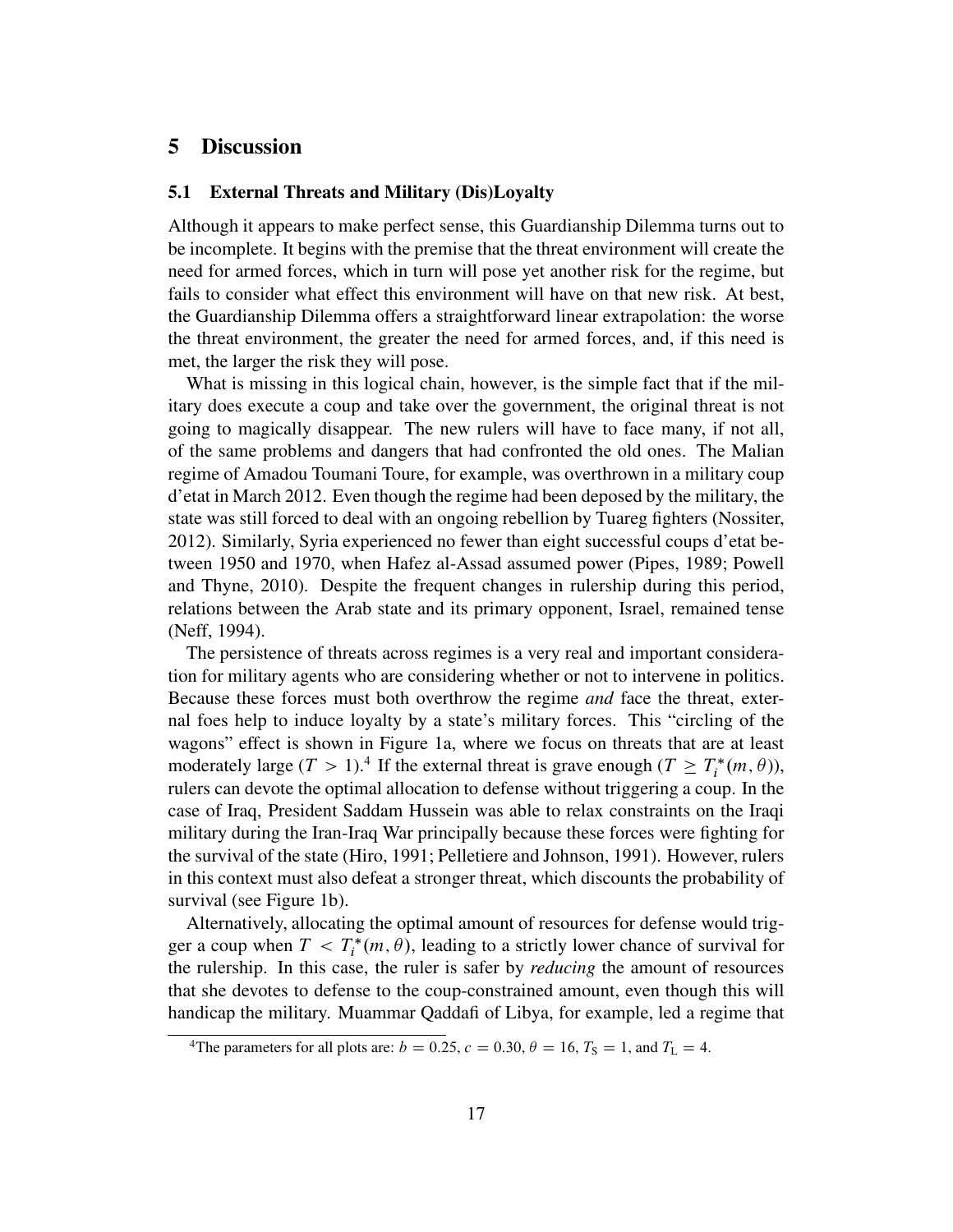

Figure 1: Military Endowment and Regime Stability with Known Threats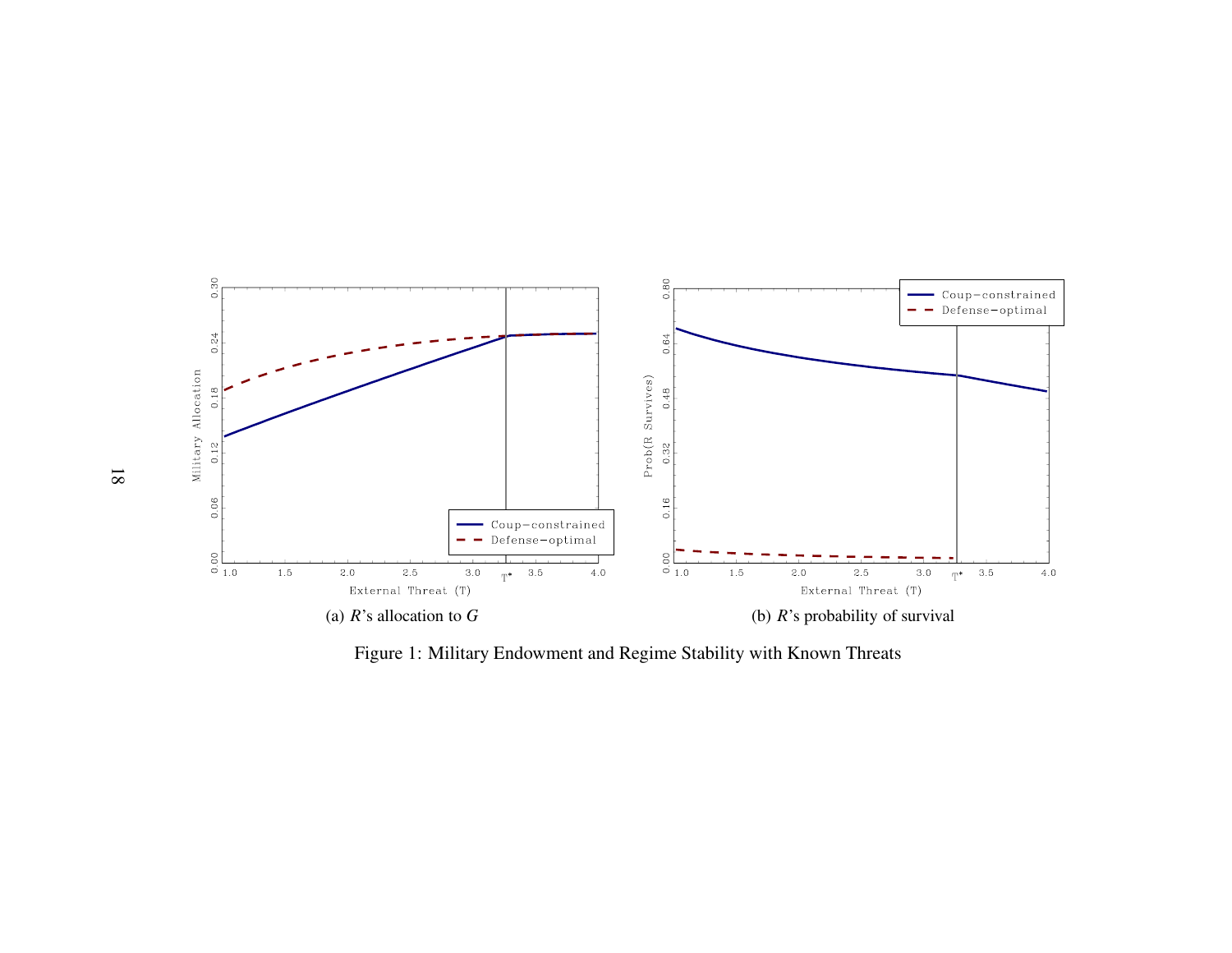faced only moderate levels of external threat for most of his 42 year rule. When it came to managing the military, Qaddafi — who himself had taken power in a coup — purposefully limited its power in order to improve regime security (Lutterbeck, 2013, 40).

By identifying circumstances under which rulers will withhold resources from their militaries, our study builds on the work of Besley and Robinson (2010), who demonstrate that rulers will sometimes keep their militaries smaller than optimal in order to ensure their loyalty. The mechanisms driving these constraints, however, are quite different. Constraints in the Besley and Robinson (2010) model are a consequence of social conflict over public spending, which prevents the regime from credibly committing to resource transfers. Because the military's loyalty cannot be purchased under such conditions, constraints on the strength of the armed forces are necessary to prevent defection. In contrast, our model shows that constraints can be a function of the threat environment even when rulers can make credible commitments (in our model the resources are given before the coup choice). Rulers can leave the military unconstrained so long as the external threat is sufficiently large, but must impose limitations on their armed forces when faced with intermediate threats.

In one way, these theoretical results are consistent with the basic claim of Desch (1999): militaries are less willing to intervene when external threats loom large. However, our model reveals that with a known external threat, the loyalty of the military does not depend on the size of that threat. The ruler can always remain safe from a coup, whether the external threat is small or large, by controlling the power of the armed forces. This suggests that the mechanisms studied by Desch cannot account for the dilemma despite identifying the loyalty-inducing effects of larger threats. The risk of military disloyalty is not due to variation in the threat environment, but is instead triggered by another factor, one that prevents rulers from calculating and appropriating the correct level of military resources for the given environment. This factor is the asymmetric information that the military and the ruler might have about the seriousness of the threat.

#### 5.2 Disagreements about the Threat Environment

Delegating the responsibility for defense to the armed forces creates a less obvious, but, in many ways, more vexing problem for rulers. Militaries are maintained because they possess specialized skills and tools for assessing and combating the state's enemies. This specialization means that militaries will possess private information about the nature of the threat environment — information that we show is key for rulers who are trying to navigate the Guardianship Dilemma. Rulers' beliefs about the threat environment determine the amount of resources they devote to the military, which, in turn, drives both the risk of a coup and the ability to defeat external threats.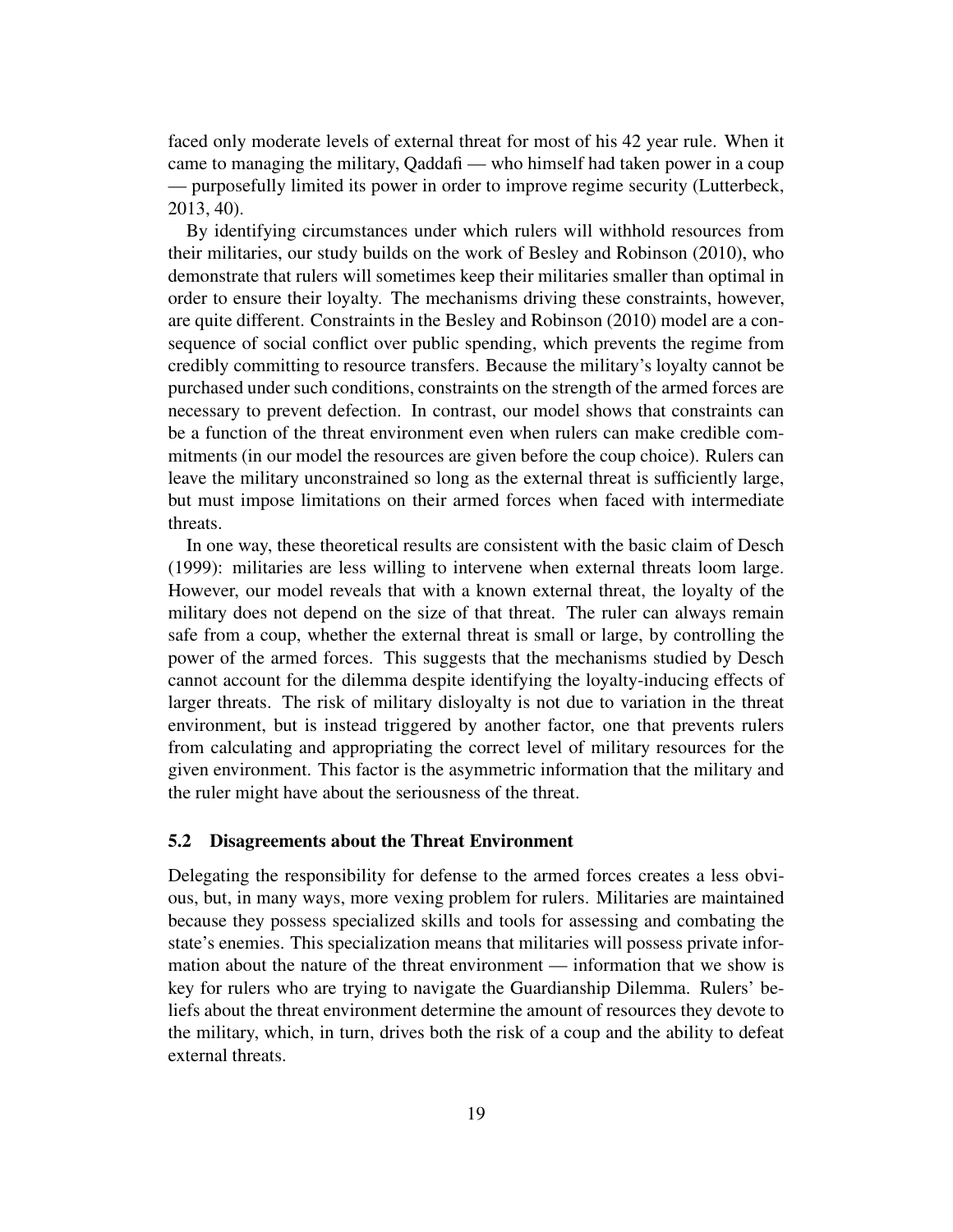Figure 2 shows that when the ruler believes the threat to be small  $(q>q^*)$ , she allocates a relatively low level of resources to the military, which ensures its loyalty whether the threat is actually small or large. However, if the ruler mistakenly underestimates the threat, she will allocate too few resources for facing the large threat. While the ruler remains safe from a coup, the regime is more vulnerable to external foes. This danger is illustrated in 3, which shows the probability of regime survival as a function of the ruler's belief.

Alternatively, when the ruler believes the threat to be large ( $q \leq q^*$ ), she allocates a level of resources that will trigger a coup if the threat is actually small, but helps the regime defend against large threats. Because rulers are strictly worse off in a coup, the risk of overestimating the threat is the most dangerous possibility facing their regimes. As a result, even at this high tier of resource allocation, the ruler hedges against the risk of a coup by imposing slight constraints on the military unless she is absolutely certain that the threat is large. So when the ruler must deal with uncertainty, she faces the possibility of either overestimating the threat and risking a coup, or underestimating it and leaving the state exposed to enemies. Rulers are safer when responding appropriately to the given threat environment, and safest when facing a definite small threat.



Figure 2: Threat Estimates and Resource Allocation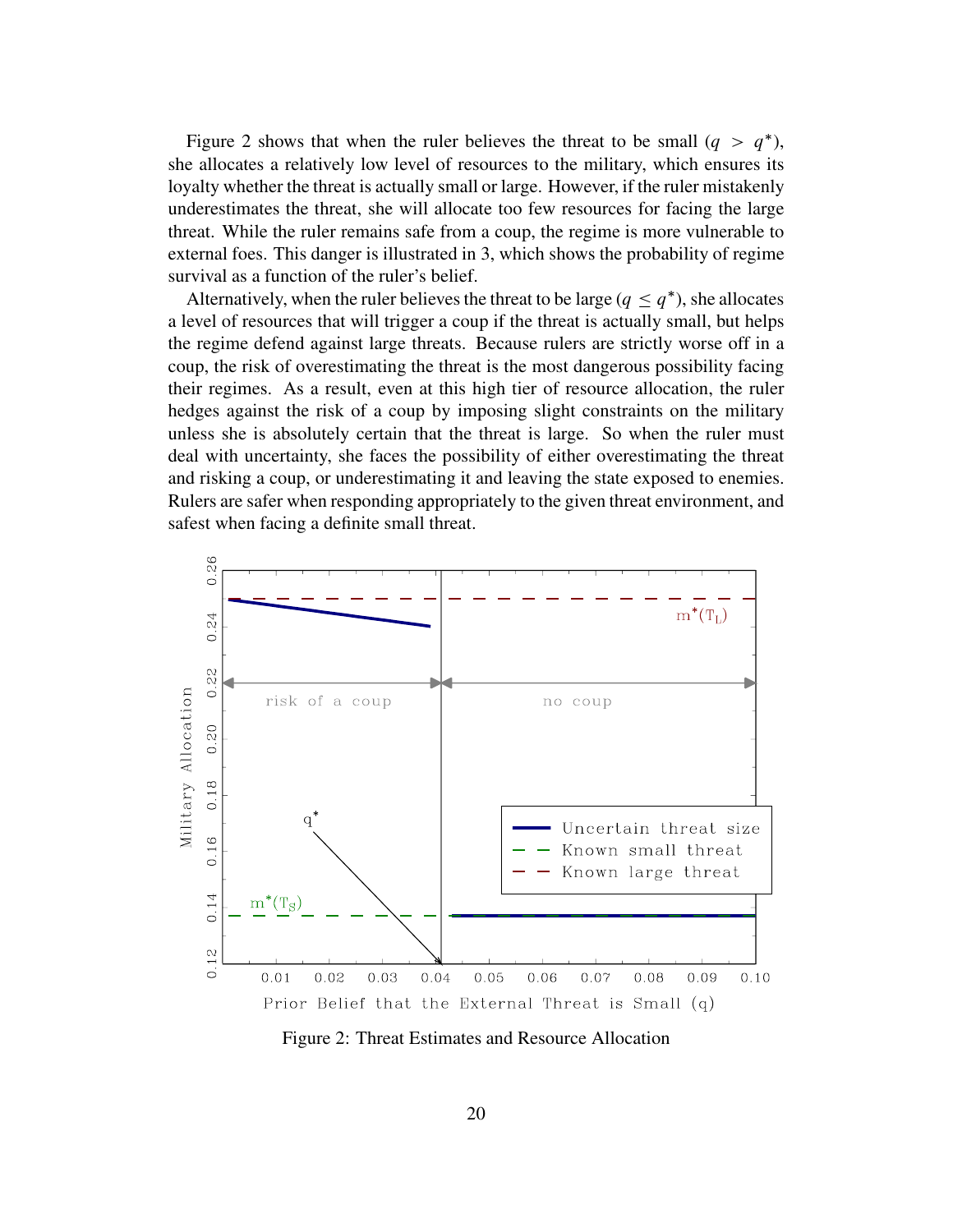

Figure 3: The Divergence of Threat Estimates and Regime Security

These findings complement the work of researchers like Svolik (2012) and Brooks (2008), who posit that informational asymmetries can complicate the civil-military relations within states as well as the response of regimes to external threats. While Svolik (2012, 2013) focuses on the case in which military agents are asymmetrically informed about the policies instituted by a regime, we outline the difficulties that arise from the private information that militaries gain while fulfilling their responsibilities as guardians of the state. In this way, we characterize the essence of the dilemma inherent in civil-military relations: the competencies that make military agents effective also make them a threat.<sup>5</sup>

#### 5.3 Relating the Model to Empirical Work

A small, but growing, body of scholarship analyzes correlations between coups and variables that could be interpreted in terms of our model. We now discuss how one might account for these empirical regularities with the mechanism it identifies, while also highlighting the additional assumptions one would need to make and the

<sup>&</sup>lt;sup>5</sup>We discuss why the military may withhold information about the threat environment in Appendix C, available online.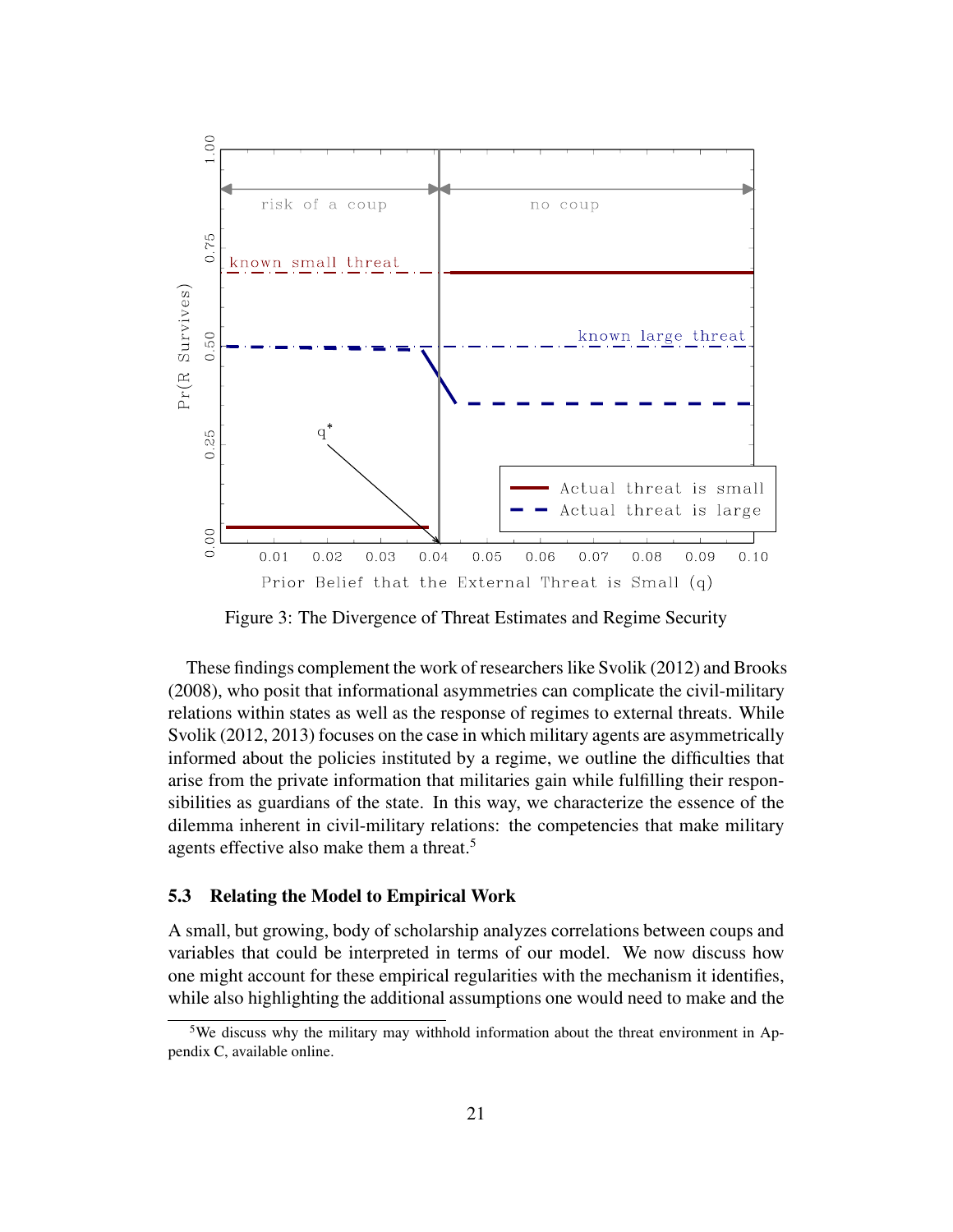difficulties with positing some of the direct relationships suggested by these studies.

The model predicts that external threats help to induce military loyalty, though civilian control ultimately depends on whether or not the ruler possesses accurate information about the threat environment. In this context, it is useful to consider the empirical results of two studies that find that the probability of coups is lower if the country is involved in a war (Talmadge and Piplani, 2014) and even in a crisis (Arbatli and Arbatli, 2014). The explanatory mechanisms these studies offer are different (although not necessarily incompatible): Talmadge and Piplani (2014) argue that when the military is engaged in a war there are fewer opportunities for a coup and more uncertainty about who will join it, whereas Arbatli and Arbatli (2014) argue that crises allow rulers to commit credibly to transfers to the military and to generate rally-around-the-flag effects. Even though either one or both of these mechanisms could be relevant, it is worth noting that our model could produce these predictions in a very straightforward manner.

Since the key variable is the extent of disagreement about the severity of the threat, which is difficult to measure directly, one might wish to conceptualize the uncertainty about the threat in terms of factors that make it more or less likely for such disagreements to arise. For instance, an ongoing war would be indicative of a fairly serious threat that neither the military nor the ruler could possibly be in doubt about. Moreover, since longer wars can potentially reveal more information (Slantchev, 2003), the longer the war, the less likely disagreement should be. Analogously, a crisis could indicate a somewhat less severe threat with some possible disagreements because of diverging estimates about the likely outcome of the crisis. When the country is at peace and not involved in a crisis, on the other hand, there is no clear evidence that could force the political and military estimates to converge: since all threats are purely hypothetical at that point, the possibilities for different opinions relying on difference pieces of information would proliferate. The longer the peace spell, the more likely are these differences to become serious disagreements.

In other words, one might think of disagreement as a continuous variable, proxied by how long the country has been at peace, whether it is involved in a crisis, and whether it is actively fighting. The model would then predict that coups are most likely when there is peace (and the longer the peace spell, the higher the probability of a coup), significantly less likely when the country is involved in a crisis, and quite unlikely when it is involved in a war (and the longer the war, the lower the probability of a coup). Thus, our model can account for the correlations found by both of these analyses without having to resort to different explanatory mechanisms.

While uncertainty about the severity of the threat has a straightforward direct effect, its role as a mediator for the effects of other variables is more complex. Consider, for instance, the problem of relating the military's endowment to the probability of a coup, which is the subject of a study by Powell (2012). Using an expected utility framework, Powell (2012, 1021) notes that the military would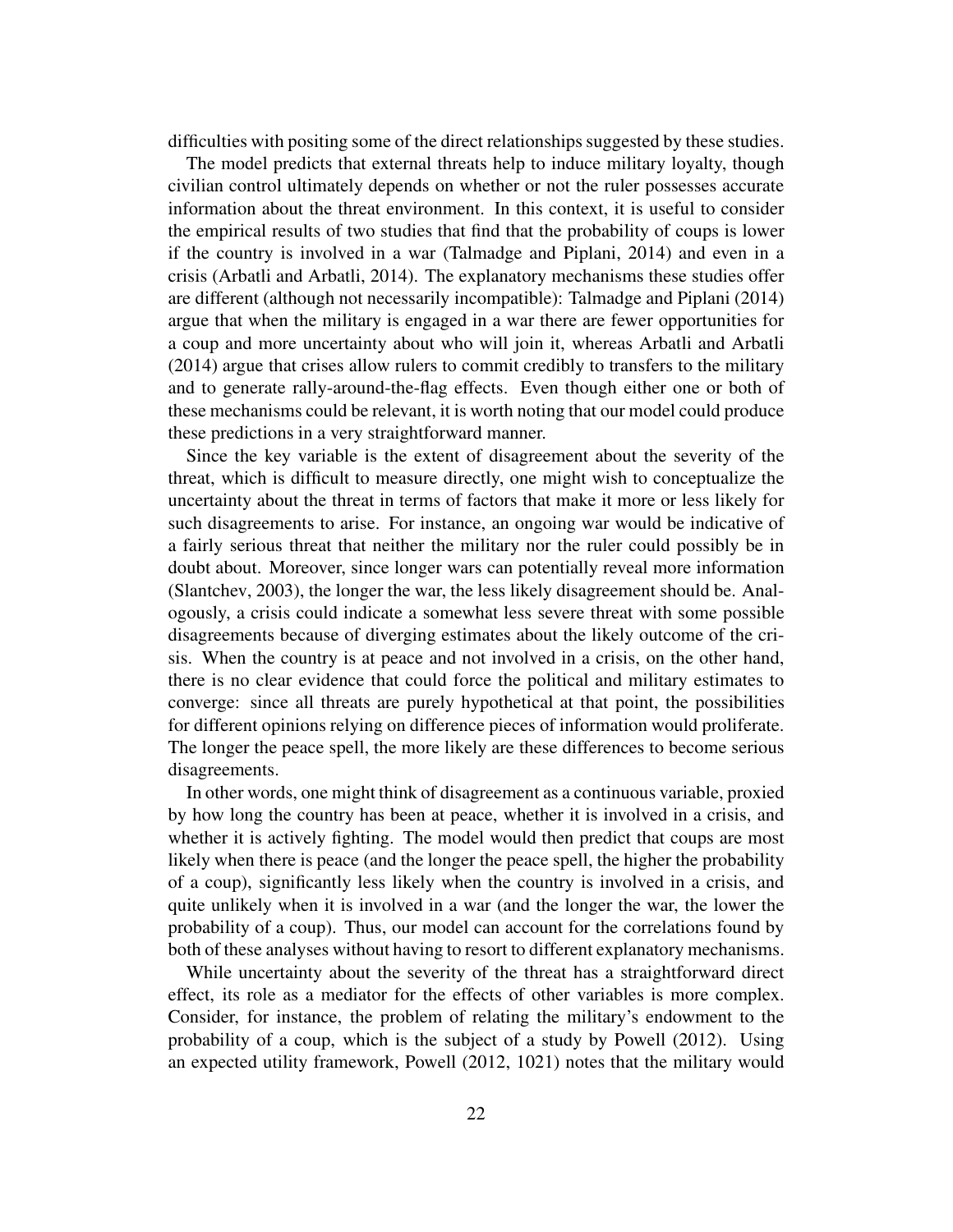be more likely to execute a coup if it anticipates high benefits from doing so, and if it believes that it has a high probability of success. He then argues that higher (or increasing) levels of funding per soldier will lower the probability of coups (Hypothesis 1) but make coups more likely to succeed (Hypothesis 5), which he considers a paradox (Powell, 2012, 1025).

Relating these two hypotheses to variables in our model is not as easy as one might think because of the way they treat military resources. The model's basic assumption is that Hypothesis 5 is correct: this is built into the functional form of the probability of success, which increases in the amount of resources controlled by the military. Furthermore, the model also assumes that these resources cannot be used to increase directly the benefit of a coup, as the reasoning behind Hypothesis 1 would have it. On the other hand, the model does allow the ruler to select generals from more privileged groups, which decreases the potential gains from a coup, but does not allow this to influence the probability of success. We think that there are substantial analytical benefits to be had from keeping these effects separate. After all, even if resources are in the infinitely fungible medium of money, it is not a simple matter to explain how they could create the supposed paradox: higher salaries would not necessarily translate into better training, while purchasing better military equipment would not necessarily yield the military higher benefits from the status quo.

Since Powell's (2012) statistical analysis uses the government's military expenditures, which include everything from salaries to equipment — not to mention cases where a significant chunk of the military budget goes to civilian contractors and employees, which increases neither the status quo benefits of the military nor its ability to prevail in a coup — to measure the resources made available to the military, it is not possible to map the findings to the model. Unfortunately, neither it is possible to draw the conclusions he does from that analysis. For instance, one of the findings is that contrary to Hypothesis 5, larger expenditures do not increase the probability of coup success. This would be just as stunning if the spending was on better training, better equipment, and better organization, as it would be trivial if it was on better salaries, health and pension benefits, and other perks. In other words, without disaggregating military expenditures to distinguish between spending that could potentially improve the capabilities from spending that is designed to improve the status quo benefits of the military, one cannot take this finding as contradicting the assumption of our model that resources designed to improve capabilities would increase the probability of success. Instead, the model's clear conceptual distinction highlights a vague and under-theorized aspect of the explanatory mechanism that generates Hypothesis 5.

It is perhaps even more interesting to attempt to relate Hypothesis 1 to the model, at least when it comes to the causal mechanism. (Obviously we cannot make much of the correlation findings here either for the reasons discussed above.) Powell's (2012) hypothesis is that better-endowed militaries (or those that enjoy an increase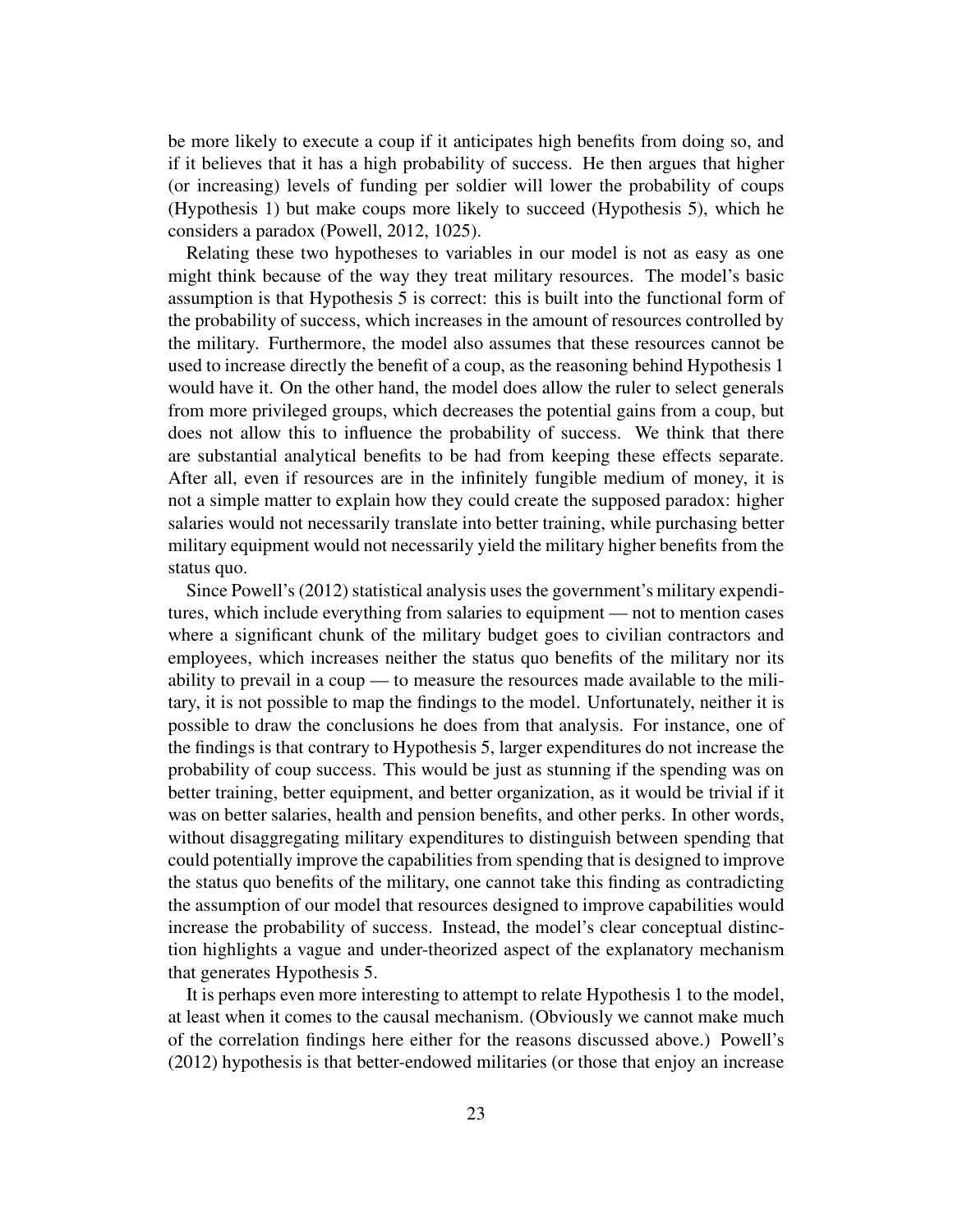in resources) should be less likely to stage a coup. Since under complete information about the threat the probability of a coup is constant at zero in equilibrium, any variation has to come from the asymmetric information case, where the relationship between resources and coup probability is mediated by the extent of disagreement about that threat.

On one hand, Figure 2 seems to predict precisely the opposite relationship to the one stated in Hypothesis 1: the only positive risk of a coup happens when the ruler is sufficiently convinced that the threat is large and so provides the military with a lot of resources  $(q < q^*)$ . Since in all other cases the ruler opts for the small allocation and no risk, one might be tempted to conclude that militaries with more resources are more likely to execute a coup. However, if we consider the dynamics in the range of the parameter space where a risk of a coup exists, we find something different. As the plot shows, the military's allocation is increasing in the ruler's belief that the threat is large. Recall now that in equilibrium the military executes a coup only when the threat is actually small and assume that the ruler is not deluded on average (meaning that as her belief that the threat is large goes up, the actual probability that it is small is also going down). In this situation, we would expect the probability of a coup to be decreasing as the resources increase. Overall, the model would lead us to expect that militaries with fewer resources do not generally engage in coups, but also that when coups do occur, militaries with more resources are less likely to have caused them. While the latter is consistent with Powell's (2012) findings, we should not read this as some sort of unequivocal support for the model: after all, our mechanism does depend on the crucial intervening variable of the degree of disagreement, and this is naturally absent in the estimations that take a completely different mechanism as their hypothesized data-generating process.

Some of the most influential work on civil-military relations emphasizes the importance of structural determinants of military disloyalty (Zimmermann, 1983). When the regime lacks legitimacy, the economy is bad, or the culture is permissive of military interference in politics, the likelihood that the military will seize power is said to increase (Finer, 1988; Londregan and Poole, 1990). Additionally, Powell (2012, 1030) also argues that institutional coup-proofing measures — such as having parallel military or paramilitary forces, or an extensive security and domestic surveillance apparatus — would reduce the likelihood of coup success and finds not only that they do but that they also reduce the risk of coups.

One parameter in our model can represent some of these factors: the costs of executing the coup that the general pays. Although these costs do not affect the probability of prevailing if the coup is executed, they do affect the incentive to launch a coup because they determine the overall expected benefit of doing so. The effect of this parameter is indirect and transmitted through the way it affects the optimal resource allocation. The complete-information allocation is non-decreasing in these costs: if  $m_i^*(T)$  is at the unconstrained optimum, then it is independent of the costs, and if it is at the constrained optimum, it is strictly increasing because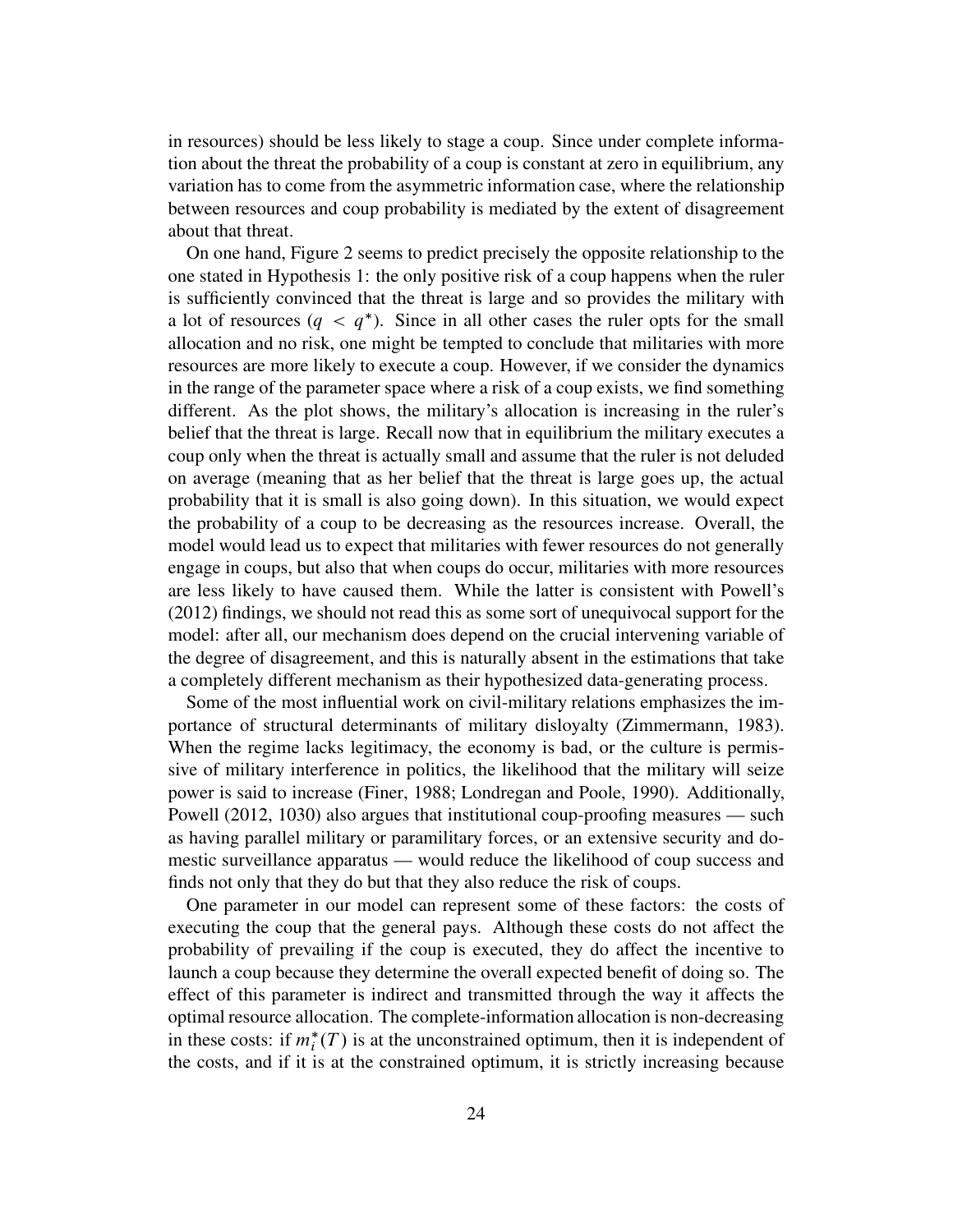$S_i^*(T)$  is. In other words, when the structural factors increase the costs of a coup, the ruler can safely provide the military with larger allocations, which are helpful against the external threat.

It can be demonstrated that this means that both the safe and the risky payoffs are non-decreasing and that  $q^*$  is non-increasing. This means that under asymmetric information an increase in the costs of a coup results in generally larger allocations for the military and an expansion of the range where the ruler opts for the safe strategy (so a decrease in the ex ante risk of a coup). Thus, the expectations derived from the model are consistent with the empirical findings about the importance of structural variables.

#### 5.4 Selecting the Generals, Part 1: Privilege

The model provides a rationale for leaders who select from privileged social groups when filling key military positions, corroborating the work of scholars who emphasize the importance of social, economic, or political-ties as determinants of military recruitment and promotion. Members of groups receiving relatively lucrative benefits from the status-quo political arrangement have less incentive to overthrow the regime, making them attractive candidates for positions within the military. It can be shown that increasing these benefits has essentially the same effect as increasing the costs of a coup. Thus, increasing  $\overline{b}$  allows the ruler to provide more resources to the military without increasing the risk of a coup. Under asymmetric information, this results in non-decreasing payoffs from both the safe and the risky strategies, as well as non-increasing  $q^*$  (that is, an expanding region where the ruler opts for the safe strategy).

The model leads us to expect that rulers who engage in exclusionary selection practices and choose their military from a restricted group of privileged elites will face a lower risk of a coup and will do better against external threats. Conversely, rulers who for some reason are unable to limit their selection to such a group but must admit representatives of other, less privileged, groups would have a higher risk of a coup and will generally perform worse against external threats.

It is not difficult to find examples of rulers engaging in exclusionary practices when it comes to their militaries. After the 1965 coup and 1966 dissolution of the monarchy in Burundi, most of the 17 military officers in the National Revolutionary Council came from the ruling Tutsi minority, while only three belonged to the Hutu ethnic majority (Kaufman and Haklai, 2008, 752). In South Africa during Apartheid, whites dominated the military leadership and were the only group allowed to fulfill combat roles. Non-whites serving in the military were relegated to supporting positions, such as making food or fixing equipment, that did not provide direct access to coercive force (Enloe, 1975, 24).

It is perhaps more interesting to compare the model's expectations to an empirical study that uses a different explanatory mechanism to derive its hypotheses. Roessler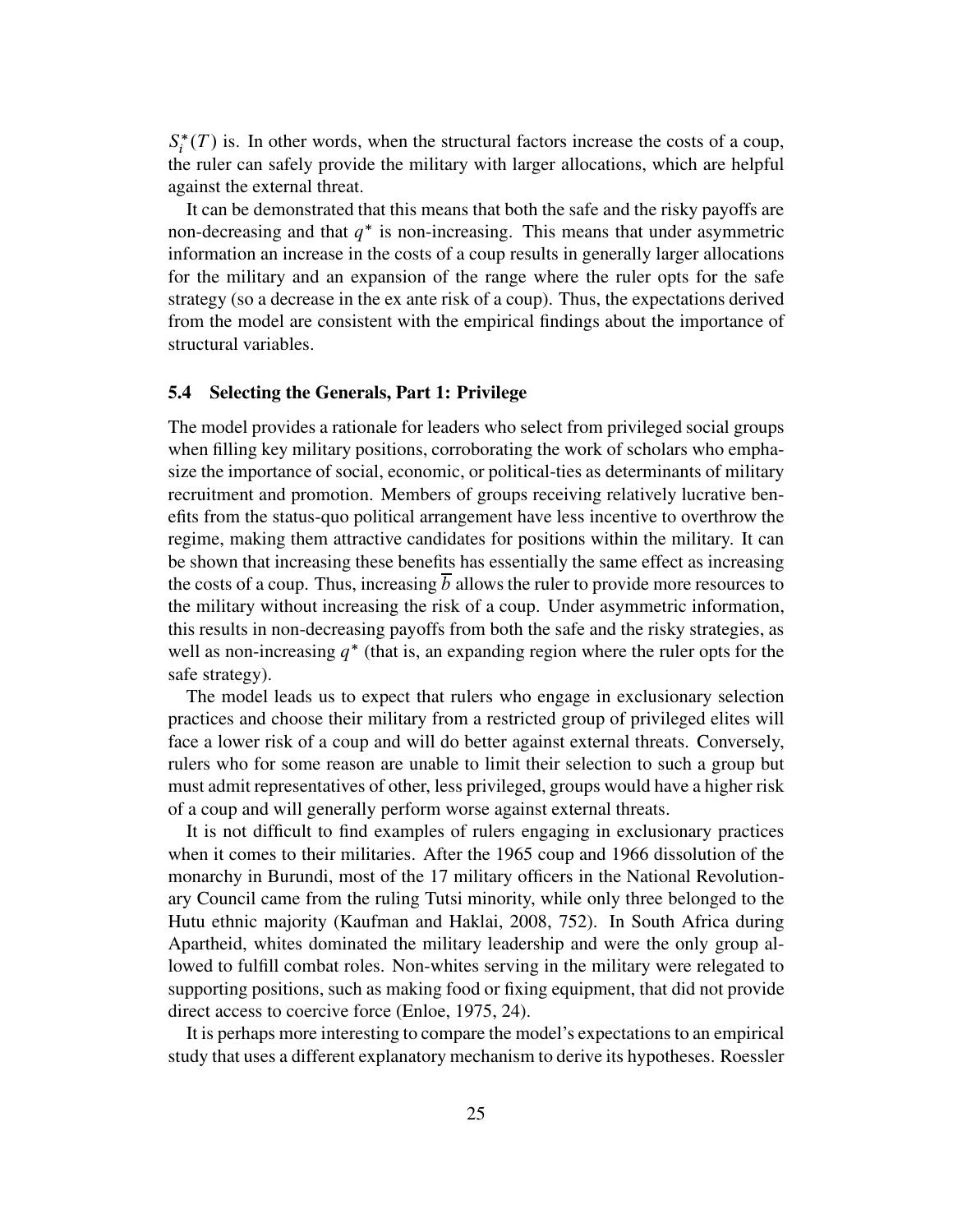(2011) argues that coups in sub-Saharan Africa are triggered by an internal security dilemma that arises out of the inability of elites to commit to cooperating with each other to maintain their hold on power. Rulers suspicious of the loyalty of some elites take precautionary coup-proofing measures that increase the anxiety of these elites, which makes them more prone to violence. If the ruler succeeds in excluding these elites from the coercive apparatus, this violence takes the form of a civil war, but if the ruler fails to exclude them, the violence takes the form of a coup. Because rulers cannot observe loyalty directly, they use ethnicity as an informational shortcut, "an expedient mechanism to eradicate perceived enemies at a time of high uncertainty" (Roessler, 2011, 313).

Our model has no concept of loyalty as an attribute of the potential general. Instead, loyalty is represented by the decision not to execute a coup, making it an endogenous quantity that is determined by the incentives generated from the combination of resources, competence, benefits, and threat environment. Thus, the model does not allow for the use of ethnicity as a cue for loyalty. If, however, ethnicity is a proxy for privilege (as it would be in most cases), the model rationalizes exclusionary ethnic practices simply as a way to ensure higher status quo benefits for the general.<sup>6</sup> In this way, the model yields predictions that are remarkably similar to the internal security dilemma story: rulers will attempt to select the commanders of their coercive apparatus mostly from their own ethnic group (which would be privileged in other ways), and in those cases they will be at a lower risk of a coup.

One might also want to think of some additional insights provided by our mechanism. For instance, Roessler (2011, 314–16) makes a compelling argument that while ethnic exclusion can "terminate the internal security dilemma. . . it leaves the regime vulnerable to a future civil war." One might wonder why rulers would make such a trade-off, especially because Roessler (2011, 314–15) simply asserts that civil war somehow "poses less of a threat to their political supremacy." In contrast, our model suggests straightforward reasons for such a substitution effect. If elites are known to be disgruntled following their exclusion, they will represent a larger known threat to the regime. As we have seen, under these circumstances, the ruler will respond with increased military spending while simultaneously facing a lower risk of a coup from within. Because the larger threat has a "circling the wagons" effect that lowers the incentives for a coup, the ruler can counter the external threat more effectively. A simple extension of our model that allows the ruler to exacerbate that threat shows that the ruler does have a very strong incentive to do so (McMahon, 2014). In other words, our mechanism can explain a crucial trade-off that is not part of the internal security dilemma mechanism and as such needs to be asserted to make that explanation work.

<sup>6</sup>See Esteban and Ray (2008) for reasons conflict might arise along ethnic rather than class lines.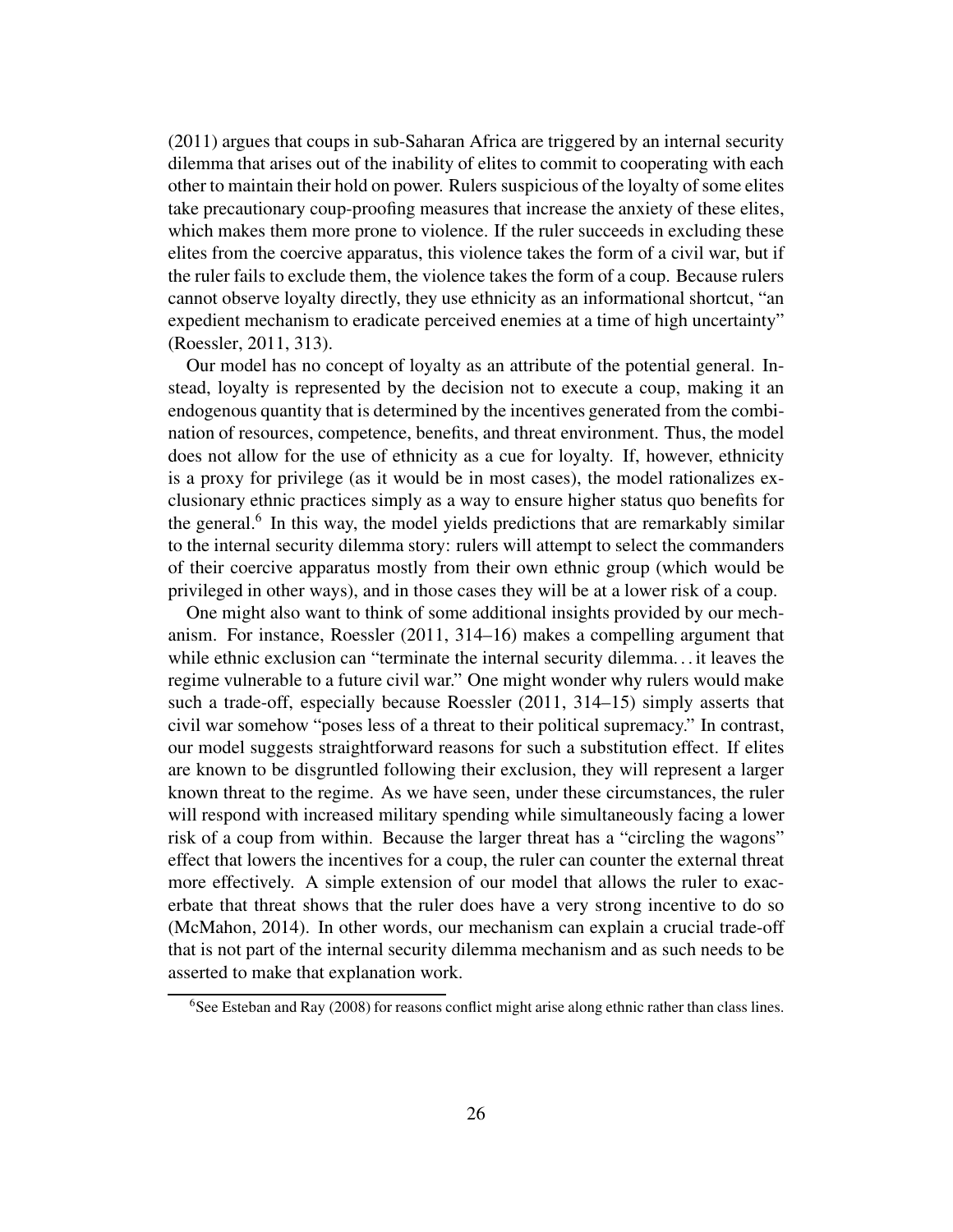### 5.5 Selecting the Generals, Part 2: Competence

Many studies suggest that agents chosen on the basis of their ties to the ruler are less effective, since perceived loyalty is emphasized over merit and competence during the selection process (Quinlivan, 1999; Brooks, 2008; Gaub, 2013). As we noted above, we regard loyalty as a consequence rather than an attribute, although one might wish to consider the use of a privileged group as a measure of ties to the ruler. The model very clearly shows that the commonly argued trade-off between loyalty and competence imposes a false choice on rulers, whose optimal strategy is to select the most competent general while simultaneously increasing the probability that he will remain loyal.<sup>7</sup> Moreover, it is precisely the agent's ties to the regime that permit rulers to endow the military with additional resources. One should not be surprised to learn that when the Syrian military received advanced T-72 tanks, these weapons systems were distributed first to units deemed to be closest to the Assad regime because they were led by co-ethnic Alawites and sometimes even by members of the Asad family (Bennett, 2001; Quinlivan, 1999, 147). Since more competent agents that command more resources are better positioned to deal with external threats, the model also contradicts the notion that these militaries must be of low quality.<sup>8</sup>

Since a key hypothesis that emerges from our analysis is that rulers always want to hire the most competent generals, we should like to take a closer look at a famous instance that seems to contradict that claim: Saddam Hussein's choice of highranking military officers. As we noted above, the Iraqi president exerted control over the appointments of his military commanders, giving priority to groups with close ties to the regime. In particular, Hussein favored those with whom he shared common traits — mainly fellow Ba'athists and Sunni-Arabs, as well as privileged men from the area around his hometown of Tikrit — when choosing personnel for particularly sensitive tasks (al-Marashi, 2002).

When Iraq invaded Iran in September 1980, many of these loyalist officers proved to be incompetent military leaders, resulting in a painstakingly slow advance into Iranian territory. The sluggish pace of the advance allowed the Iranian military, still reeling in the aftermath of the 1979 Islamic Revolution, the time to coalesce into a force capable of pushing the Iraqis backwards (Pelletiere and Johnson, 1991; Hiro, 1991). Hussein reacted by replacing many of these commanders, and as a result the performance of the Iraqi armed force markedly improved.

It would be easy to use this case as an example of a ruler privileging loyalty over competence when selecting military agents, and the deleterious effects of this type

 $7$ This is true as long as the privileged group also contains competent agents, a likely scenario given that privilege often results in access to better education and healthcare.

<sup>8</sup>Egorov and Sonin (2011) argue that rulers purposefully select incompetent agents as a way to minimize their exposure to the risk of a coup. Our model considers the potential risks associated with incompetence, and draws much different conclusions.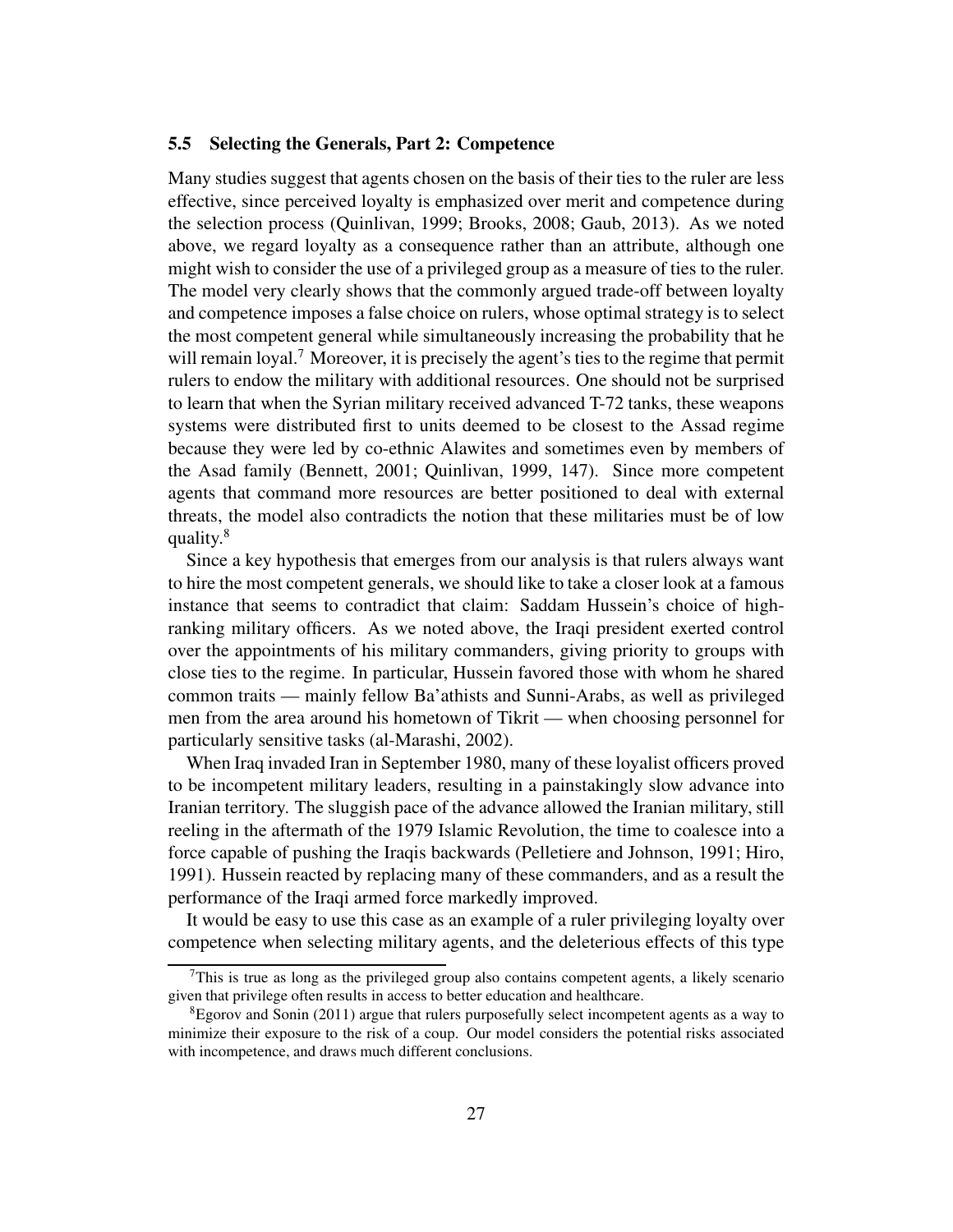of decision-making calculus. However, it is important to dig a bit deeper to understand the decision-making calculus of the Hussein regime, and the consequences of these decisions for military effectiveness. First of all, evidence suggests that Saddam Hussein was selecting for both competence and privilege when appointing officers to military positions prior the war. Woods et al. (2011, 14) write that "At the war's outset, Saddam was heavily influenced by Ba'ath ideology. He believed that any Ba'ath leader could, at the same time, be a competent military commander." In fact, the regime had a famous slogan: "al-askari al-jayyid huwa al-Baathi al-jayyid", which means "the good military man is the good Baathist" (Parasiliti and Antoon, 2000, 134).

In other words, not only did Hussein not regard the selection from the privileged Baathist elite as some sort of substitute for competence, he seems to have thought that membership in the party was a good indicator of high military competence. His behavior is thus in line with the model's expectations.

As it turned out, Hussein was mistaken about the direct relationship between membership in the privileged group and competence. Since our model assumes that competence is directly observable, it does not allow for such mistakes. In its present form, the model cannot account for Hussein's initial choice. However, if our model is right, then Hussein's intention must have been to select competent generals. This implies that upon realizing that he had made a mistake, Hussein should immediately have moved to correct it by making appropriate replacements. Since performance in war can be regarded as a direct test of competence, the fact that Hussein did replace unsuccessful commanders with successful ones can be taken as evidence that supports our model. Moreover, the fact that Hussein continued to select from the privileged group lends further support to our model and undermines the idea of a trade-off between loyalty and competence.<sup>9</sup>

We can take our analysis further and turn Hussein's apparent mistake to our analytical advantage. Some studies suggest that while the loyalty-competence trade-off is real, large external threats can swamp the fear of a coup and cause the ruler to focus more on competence rather than loyalty (Talmadge, 2013). If such a decision is conditional on the level of threat, then the choice of competent commanders must be transient: The diminution of the threat must cause the ruler to revert to form. In this instance, after the war's end Hussein would be expected to replace the competent, but now dangerous, generals with incompetent cronies. Our model, on the other hand, would lead us to expect precisely the opposite outcome because the incentive to select the most competent general is independent of the level of threat. Since performance in the war has allowed him to identify the competent commanders, Hussein would be expected to retain them after the war's end.

In order to assess these divergent expectations, we identify the senior leaders of

<sup>9</sup>Pelletiere and Johnson (1991, 59) note this trend: "Most of Iraq's higher level commanders appear to have been politically reliable professionals after 1982. Indeed, from 1984 on, the issue of competence seems to have been the principal deciding factor for advancement."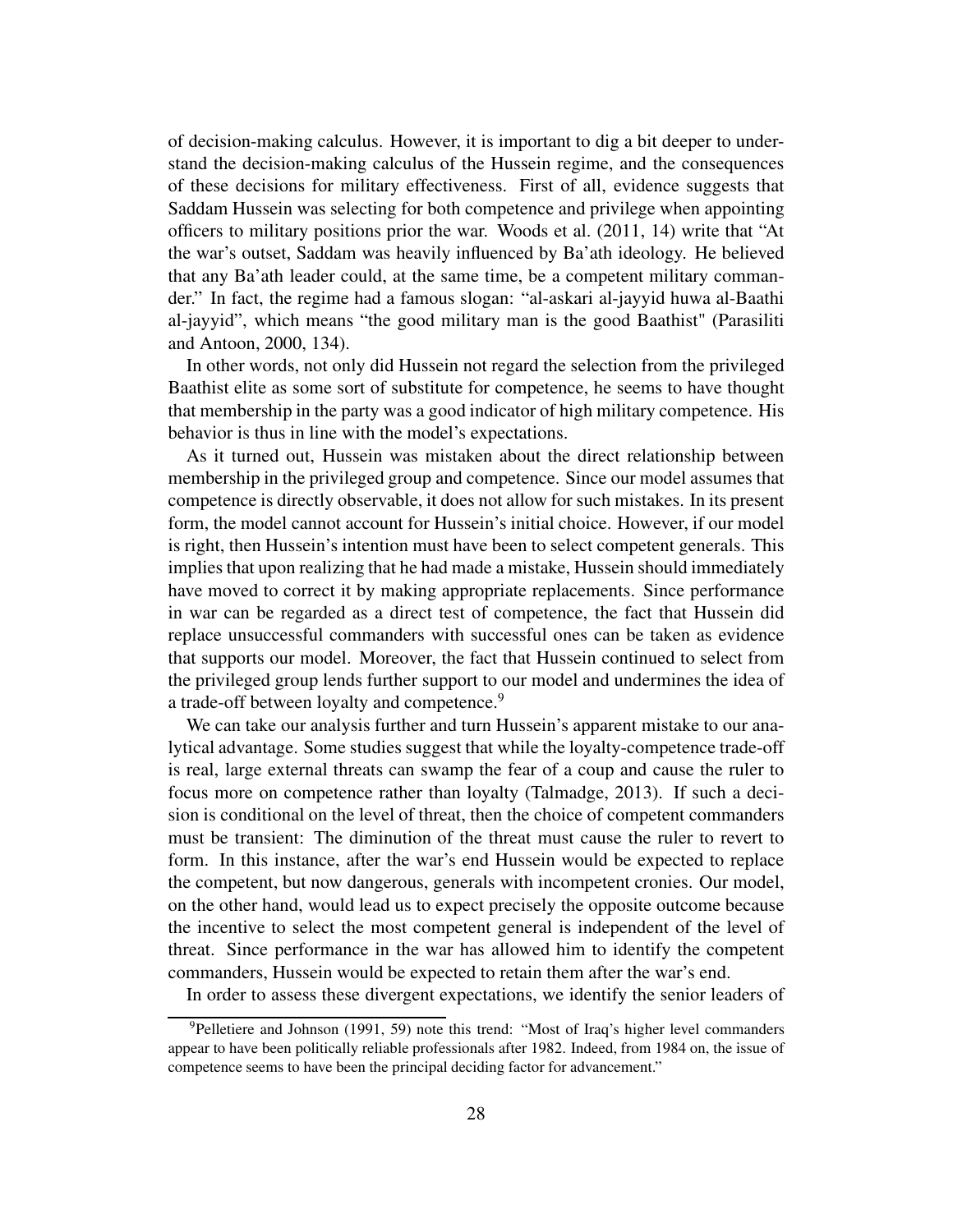the Iraqi armed forces — members of the high command — during the last two years of the Iran-Iraq War (1987 and 1988). The high command is inclusive to a variety of senior military leadership positions, from commander-in-chief Saddam Hussein and the minister of defense to the commanders of the navy and the seven army corps (Bengio, 1989, 1990). After determining the individuals who held these key posts, we tracked their career trajectories for the first few years after the war to determine if they were purged.

In all, we were able to track the post-war career trajectories for 23 of the 27 members of the 1987/88 military high command (see online Appendix B). We excluded Hussein himself (the 28th commander) from this analysis. The data reveal that Hussein continued to employ a sizable majority of his senior military leaders after the war. As is shown in Table 1, almost three-quarters of the generals continued to hold the same position or were promoted by the regime. This evidence, while it is only suggestive, provides support for the predictions of our theory: Hussein kept his war-proven military commanders after the war. There is no post-war information for four of the generals who served in the high command, possibly because they were purged by the regime. Yet even if we were to assume that all four were purged, it would mean that Hussein retained 76 percent of the still-living members of the high command from 1987/88 for at least two years after the war.

| Outcome                   |                       | Number Relative Freq. |
|---------------------------|-----------------------|-----------------------|
| <b>Held Same Position</b> | 11                    | 0.41                  |
| Were Promoted             | x                     | 0.30                  |
| Death in Combat           |                       | 0.04                  |
| Death in Accident         |                       | 0.04                  |
| Retirement                | $\mathcal{D}_{\cdot}$ | 0.07                  |
| Unknown                   | 4                     | 0.15                  |
| Total                     |                       | 1 () 1                |

Notes: Career trajectories for the men who held positions in the Iraqi military high command during 1987 or 1988. Outcomes determined by the status of each individual between the end of the Iran-Iraq war and 1990/1.

### Table 1: 1987-88 Iraqi Military High Command After Iran-Iraq War

Hussein's actions clearly demonstrate a ruler who was seeking both to maximize competence and ensure loyalty while selecting military officers. The Iraqi regime used the crucible of war to identify competent commanders, and then continued to rely on these individuals after the fighting had ended. While our evidence is limited to the senior leadership of the Iraqi armed forces, we believe that the calculus driving the decisions of rulers like Hussein is most evident among these individuals, who are both highly influential and visible within the state. Focusing on the high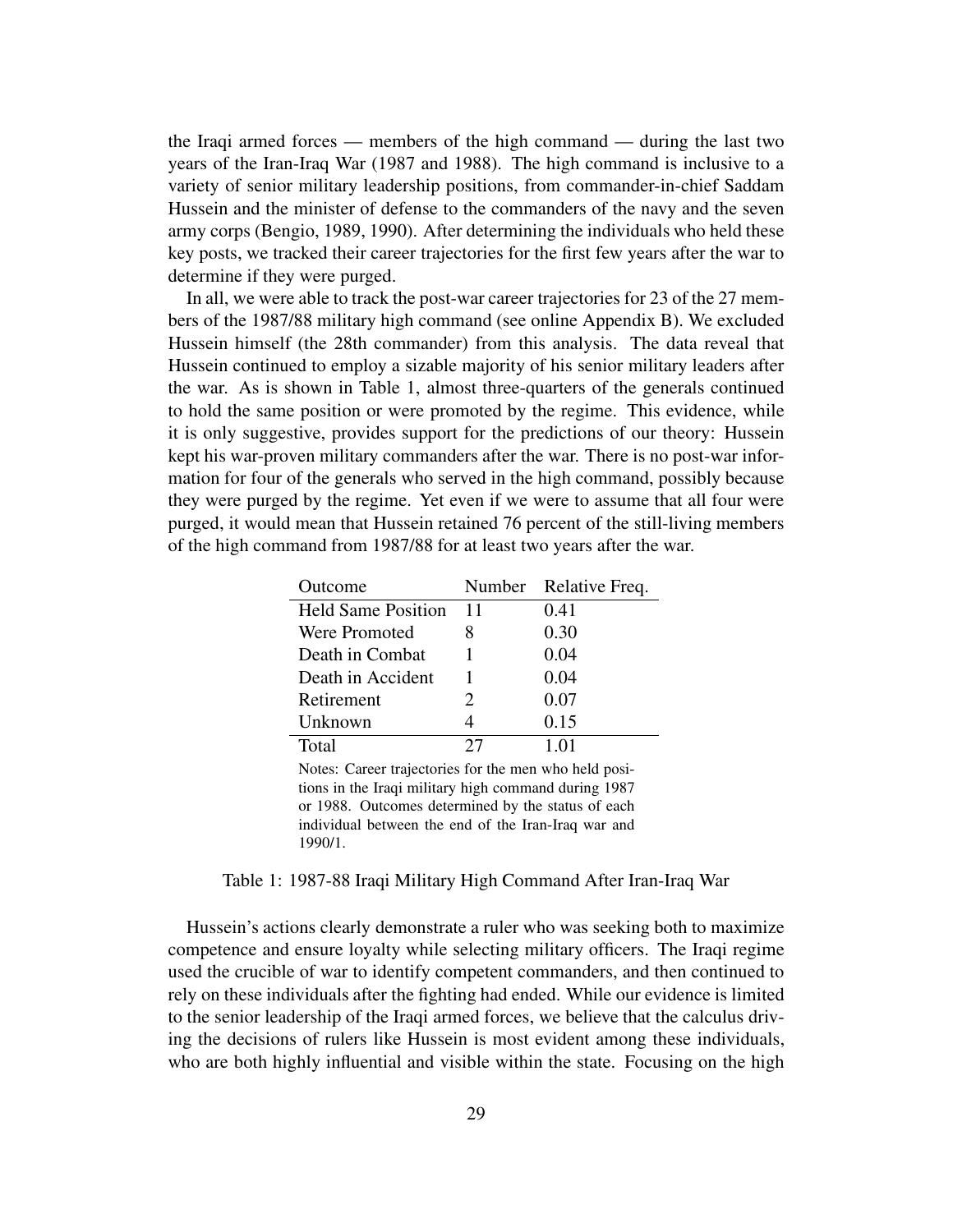command also allows us to avoid confusing political calculations with the downsizing that occurs among the ranks of most militaries following long and costly wars.

# 6 Conclusion

Examining the Guardianship Dilemma allows us to make several contributions to the study of political instability in general, and civil-military relations more specifically. First, the same threats that necessitate the creation of a military for defense also help to keep this force loyal. Ultimately, the pernicious effects of the Guardianship Dilemma are due primarily to rulers' uncertainty about the threat environment, rather than the severity of these threats. Second, rulers in coup-prone states are better off by staffing their militaries with persons from privileged groups, since regimes can actually *increase* the fighting power of their armed forces through selective appointments. If individuals with a higher-status-quo benefit have less incentive to overthrow the regime, they can be trusted with more coercive power. Third, rulers also select generals on the basis of their competence, since a competent commander can more effectively manage the state's military resources. While this competence increases the likelihood that a coup will succeed if attempted, rulers prefer to manage the generals' loyalty by restricting the resources that flow to militaries, rather than by appointing dolts who will waste what they are given.

While the model enables us to characterize the most basic features of the dilemma, further research is necessary to extend and refine these insights. A useful first step would be to examine whether the Guardianship Dilemma depends on the source of the threat facing the state, especially in the context of foreign versus domestic enemies. While previous research predicts that civil-military relations differ drastically on the basis of whether the threat comes from within or outside of states' borders (Desch, 1999), the dynamics we outline exist in the presence of any threat that endangers the government. Dissimilar threats may, however, differentially affect the variables that impinge upon the dilemma, changing the extent to which rulers must relax or impose constraints on their armed forces. There may also exist levels of uncertainty about the strategic environment that vary systematically across unlike threats. While these differences are likely to be manifest in the empirical record, it would be worthwhile to explore whether or not this variation in behavior is due to same underlying mechanism.

Another step would be to analyze an extension to the model in which the interaction between military and political elites takes place over multiple periods. The game in our model ends when the external threat is faced. In practice, of course, whoever is in charge of the state must continue to rule. If the military has been endowed with the resources to face a threat, the sudden termination of this loyaltyinducing threat could put the regime in grave danger, leading rulers to prefer endur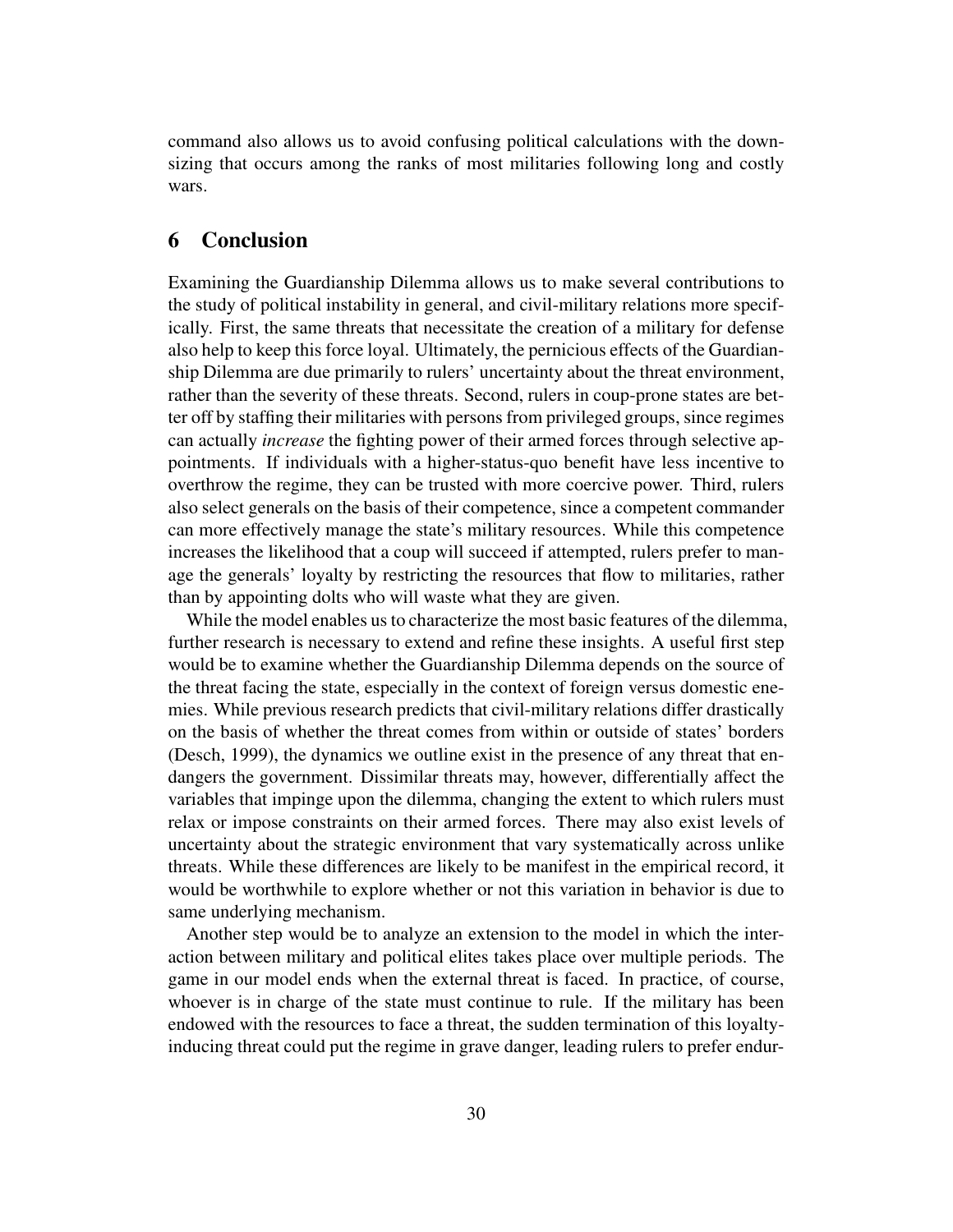ing hostilities with opponents. In this, it may be possible to develop a civil-military logic for the cultivation of rivalries. One could also explore how the actions of rulers might change if the competence of potential generals is hard to observe, as it was initially for Saddam Hussein. The model reveals that knowing the competence of the military leadership is important for rulers who are calibrating an appropriate response to external threats and the risk of a coup, and that, consequently, uncertainty about competence could potentially be costly or dangerous (or both!) for the regime. As a result, we may identify rulers who invest in military academies, conduct exercises, or use the process of fighting in conflict to separate the types of military officers in their armed forces.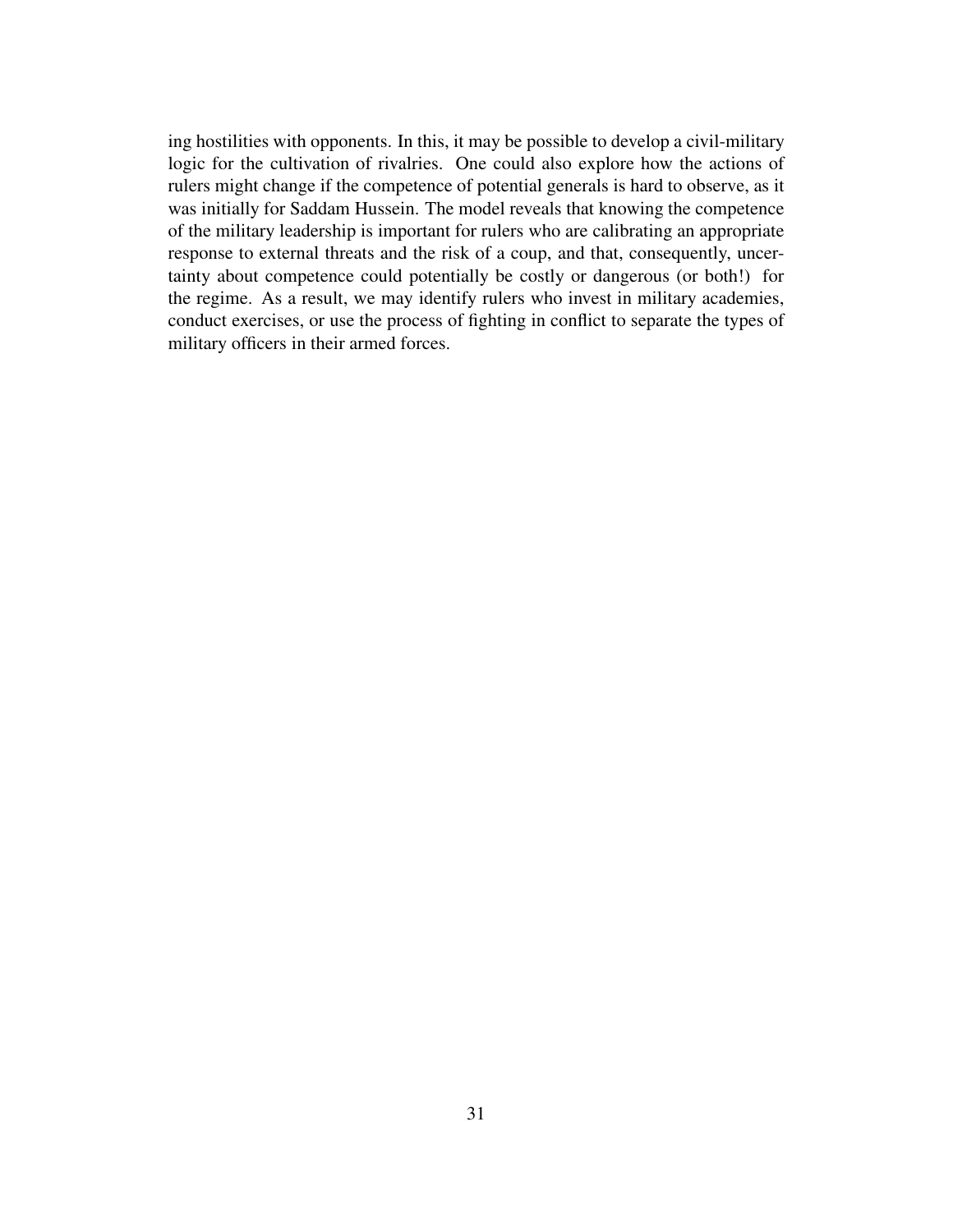# References

- Acemoglu, Daron, Davide Ticchi and Andrea Vindigni. 2008. "A Theory of Military Dictatorships." *NBER Working Paper Series, No. 13915* .
- al-Marashi, Ibrahim. 2002. "Iraq's Security and Intelligence Network: A Guide and Analysis." *Middle East Review of International Affairs (MERIA) Journal* 6(3):1– 13.
- Arbatli, Cemal Eren and Ekim Arbatli. 2014. "External threats and political survival: Can dispute involvement deter coup attempts?" *Conflict Management and Peace Science* .
- Bengio, Ofra. 1989. Iraq. In *Middle East Contemporary Survey, 1987*, ed. Itamar Rabinovich, Haim Shaked and Ami Ayalon. Vol. XI Boulder, CO: Westview Press pp. 423–59.
- Bengio, Ofra. 1990. Iraq. In *Middle East Contemporary Survey, 1988*, ed. Ami Ayalon and Haim Shaked. Vol. XII Boulder, CO: Westview Press pp. 500–43.
- Bennett, Richard M. 2001. "The Syrian Military: A Primer." *Middle East Intelligence Bulletin* 3(8).
- Besley, Timothy and James A Robinson. 2010. "Quis Custodiet Ipsos Custodes? Civilian Control Over the Military." *Journal of the European Economic Association* 8(2-3):655–63.
- Brooks, Risa A. 1998. Political-Military Relations and the Stability of Arab Regimes. In *Adelphi Paper 324*. New York, NY: Oxford University Press.
- Brooks, Risa A. 2008. *Shaping Strategy: The Civil-Military Politics of Strategic Assessment*. Princeton, NJ: Princeton University Press.
- Desch, Michael C. 1999. *Civilian Control of the Military: The Changing Security Environment*. Baltimore, MD: Johns Hopkins University Press.
- Egorov, Georgy and Konstantin Sonin. 2011. "Dictators and their Viziers: Endogenizing the Loyalty-Competence Trade-Off." *Journal of the European Economic Association* 9(5):903–30.
- Enloe, Cynthia H. 1975. "Ethnic Factors in the Evolution of the South African Military." *Issue: A Journal of Opinion* 5(4):21–28.
- Esteban, Joan and Debraj Ray. 2008. "On the Salience of Ethnic Conflict." *American Economic Review* 98(5):2185–2202.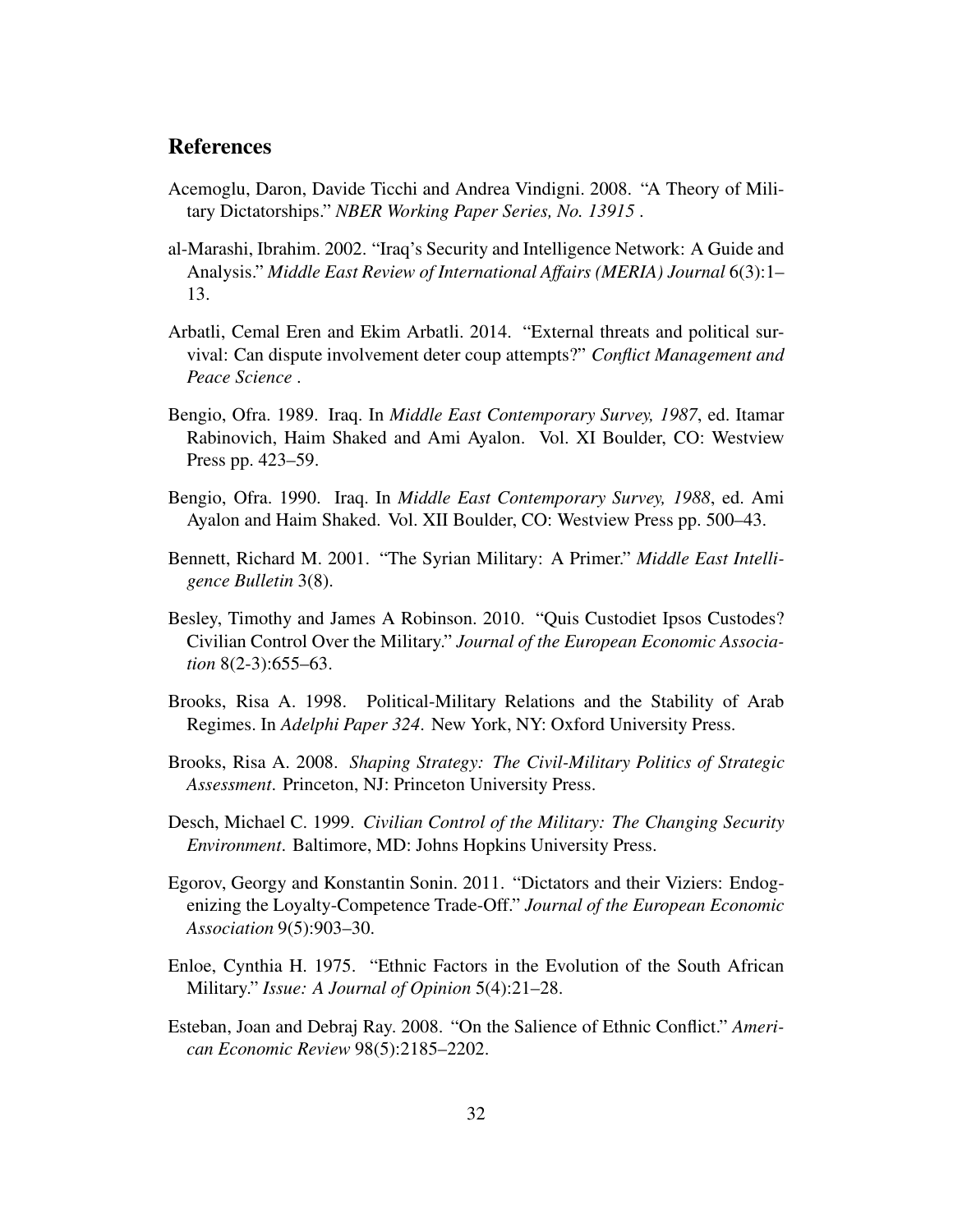- Feaver, Peter. 1996. "The Civil-Military Problematique: Huntington, Janowitz, and the Question of Civilian Control." *Armed Forces and Society* 23(2):149–78.
- Feaver, Peter. 1999. "Civil-Military Relations." *Annual Review of Political Science* 2:211–41.
- Finer, S. E. 1988. *The Man on Horseback*. Boulder, CO: Westview Press.
- Gaub, Florence. 2013. "The Libyan Armed Forces between Coup-proofing and Repression." *Journal of Strategic Studies* 36(2):221–44.
- Goemans, Henk E., Kristian Skrede Gleditsch and Giacomo Chiozza. 2009. "Introducing Archigos: A Dataset of Political Leaders." *Journal of Peace Research* 46(2):269–83.
- Hiro, Dilip. 1991. *The Longest War*. New York, NY: Routledge.
- Horowitz, Donald. 1985. *Ethnic Groups in Conflict*. Berkeley, CA: University of California Press.
- Huntington, Samuel P. 1957. *The Soldier and the State: The Theory and Practice of Civil-Military Relations*. Boston, MA: Belknap.
- Kaufman, Eric and Oded Haklai. 2008. "Dominant ethnicity: from minority to majority." *Nations and Nationalism* 14(4):743–767.
- Londregan, John and Keith Poole. 1990. "Poverty, the coup trap and the seizure of executive power." *World Politics* 42(2):151–83.
- Lutterbeck, Derek. 2013. "Arab Uprisings, Armed Forces, and Civil-Military Relations." *Armed Forces and Society* 39(1):28–52.
- Luttwak, Edward. 1979. *Coup d'etat, a practical handbook*. Cambridge, MA: Harvard University Press.
- McMahon, R. Blake. 2014. "Circling the Wagons: Civil-Military Relations and International Disputes." Presented at the Meeting of the Peace Science Society, Philadelphia.
- Neff, Donald. 1994. "Israel-Syria: Conflict at the Jordan River, 1949-1967." *Journal of Palestine Studies* 23(4):26–40.
- Nossiter, Adam. 2012. "Leaders of Mali's Military Coup Seem to Have Uncertain Grasp on Power." *The New York Times,* March 24, A8.
- Parasiliti, Andrew and Sinan Antoon. 2000. "Friends in Need, Foes to Heed: The Iraqi Military in Politics." *Middle East Policy* 7(4):130–40.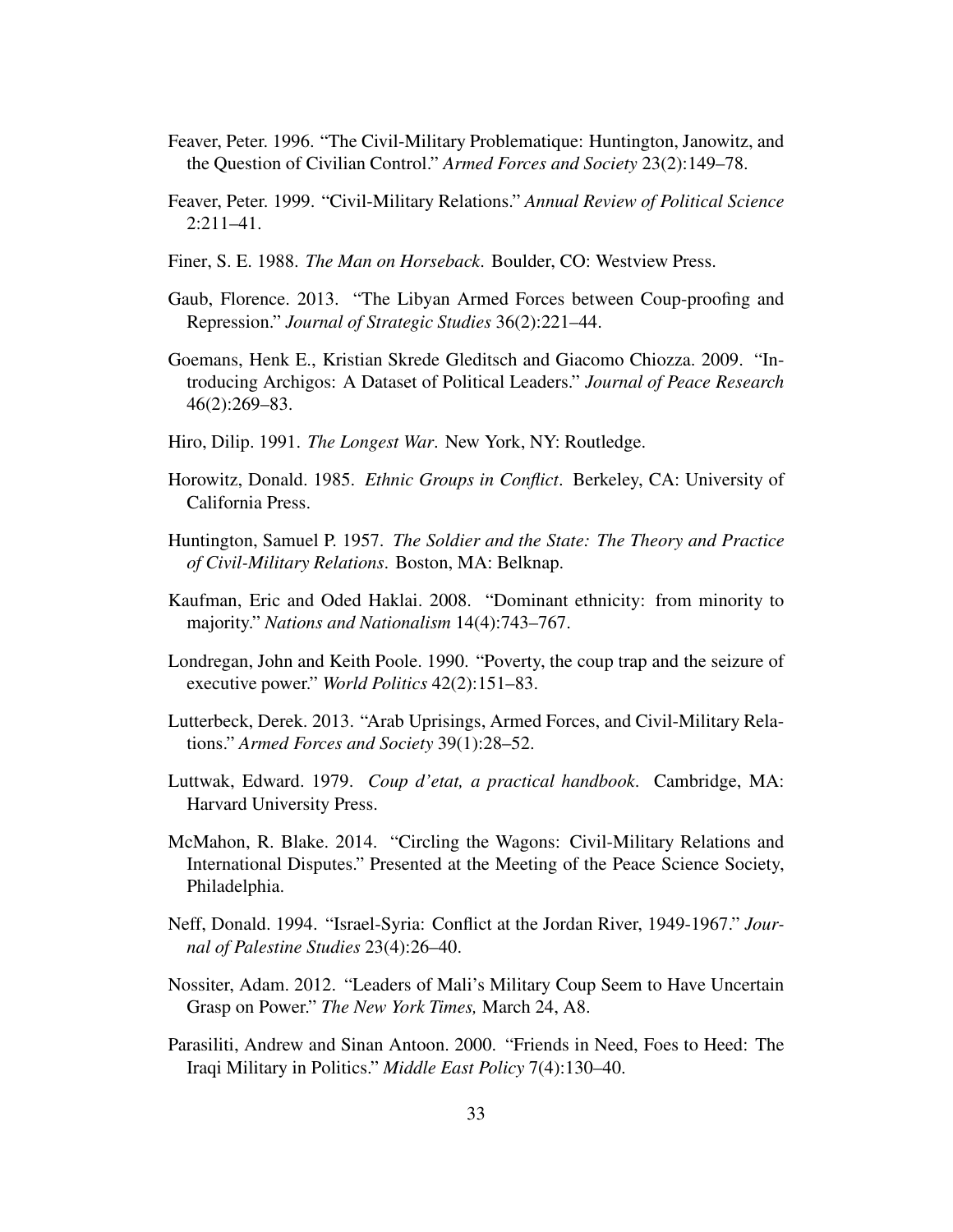- Pelletiere, Stephen C. and Douglas V. Johnson. 1991. *Lessons Learned: The Iran-Iraq War*. Carlisle Barracks, PA: Strategic Studies Institute, U.S. Army War College.
- Pilster, Ulrich and Tobias Boehmelt. 2011. "Coup-Proofing and Military Effectiveness in Interstate Wars, 1965-1999." *Conflict Management and Peace Science* 28(4):331–50.
- Pipes, Daniel. 1989. "The Alawi Capture of Power in Syria." *Middle Eastern Studies* 25(4):429–50.
- Powell, Jonathan. 2012. "Determinants of the Attempting and Outcome of Coups d'Etat." *Journal of Conflict Resolution* 56(6):1017–40.
- Powell, Jonathan M. and Clayton L. Thyne. 2010. "Global Instances of Coups from 1950 to 2009: A New Dataset." *Journal of Peace Research* 48(2):249–59.
- Quinlivan, James T. 1999. "Coup-Proofing: Its Practice and Consequences in the Middle East." *International Security* 24(2):131–65.
- Roessler, Philip. 2011. "The Enemy Within: Personal Rule, Coups, and Civil War in Africa." *World Politics* 63(2):300–46.
- Slantchev, Branislav. 2003. "The Principle of Convergence in Wartime Negotiations." *American Political Science Review* 97(4):621–32.
- Staniland, Paul. 2008. "Explaining Civil-Military Relations in Complex Political Environments: India and Pakistan in Comparative Perspective." *Security Studies* 17(2):322–62.
- Sutter, Daniel. 2000. "A Game-Theoretic Model of the Coup D'Etat." *Economics & Politics* 12(2):205–23.
- Svolik, Milan W. 2009. "Power Sharing and Leadership Dynamics in Authoritarian Regimes." *American Journal of Political Science* 53(2):477–94.
- Svolik, Milan W. 2012. *The Politics of Authoritarian Rule*. New York, NY: Cambridge University Press.
- Svolik, Milan W. 2013. "Contracting on Violence: The Moral Hazard in Authoritarian Repression and Military Intervention in Politics." *Journal of Conflict Resolution* 57(5):765–94.
- Talmadge, Caitlin. 2013. "The Puzzle of Personalist Performance: Iraqi Battlefield Effectiveness in the Iran-Iraq War." *Security Studies* 22(2):180–221.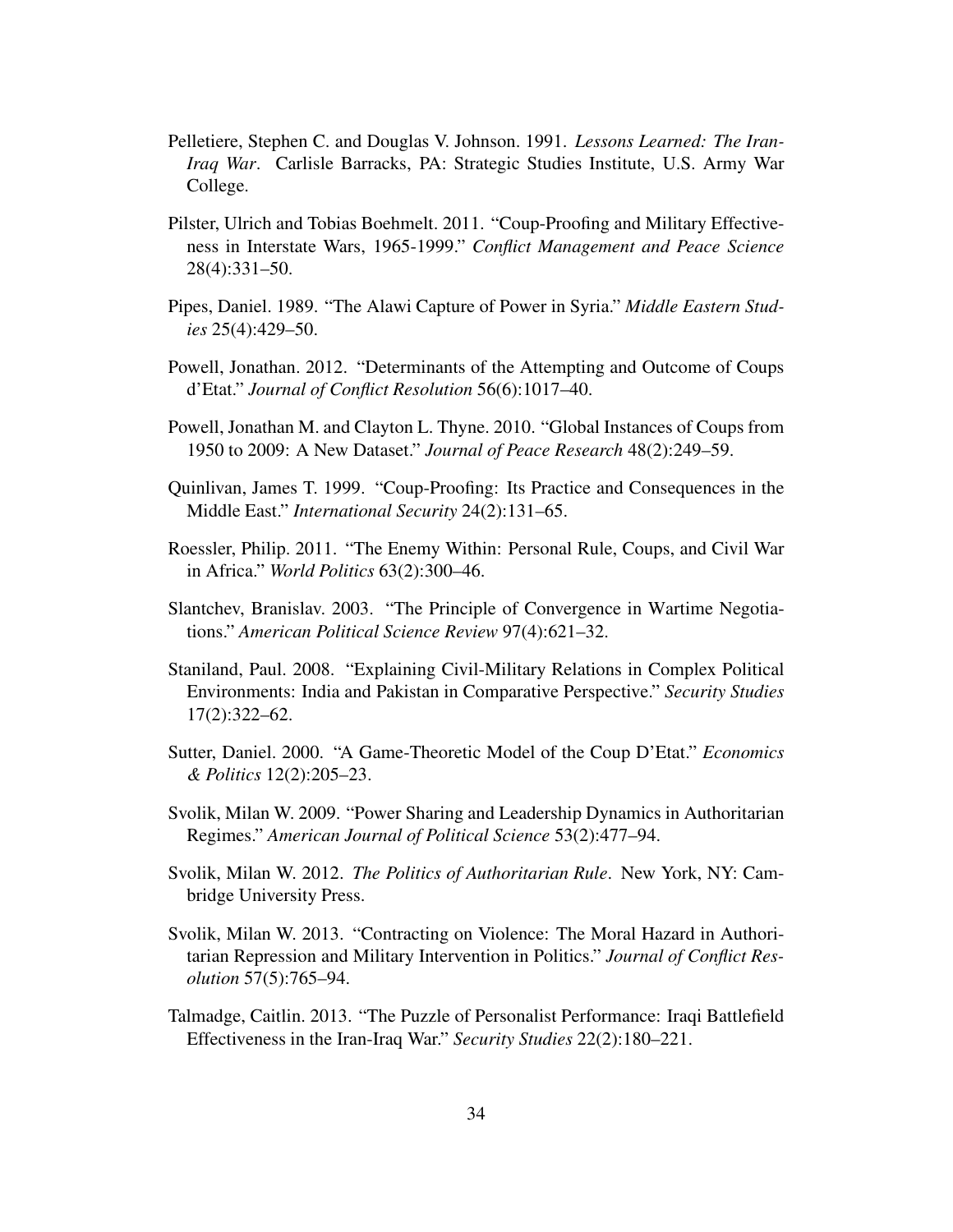- Talmadge, Caitlin and Varun Piplani. 2014. "Does War Help Civil Military Relations? Prolonged Interstate Conflict and the Risk of Coup Attempts." Working Paper.
- Thompson, Leonard. 2001. *A History of South Africa*. New Haven, CT: Yale University Press.
- Woods, Kevin M., Williamson Murray, Elizabeth A. Nathan, Laila Sabara and Ana M. Venegas. 2011. *Saddam's Generals: Perspectives of the Iran-Iraq War*. Alexandria, VA: Institute for Defense Analysis.
- Zimmermann, Ekkart. 1983. *Political Violence, Crises, and Revolutions*. Boston, MA: G.K. Hall and Co.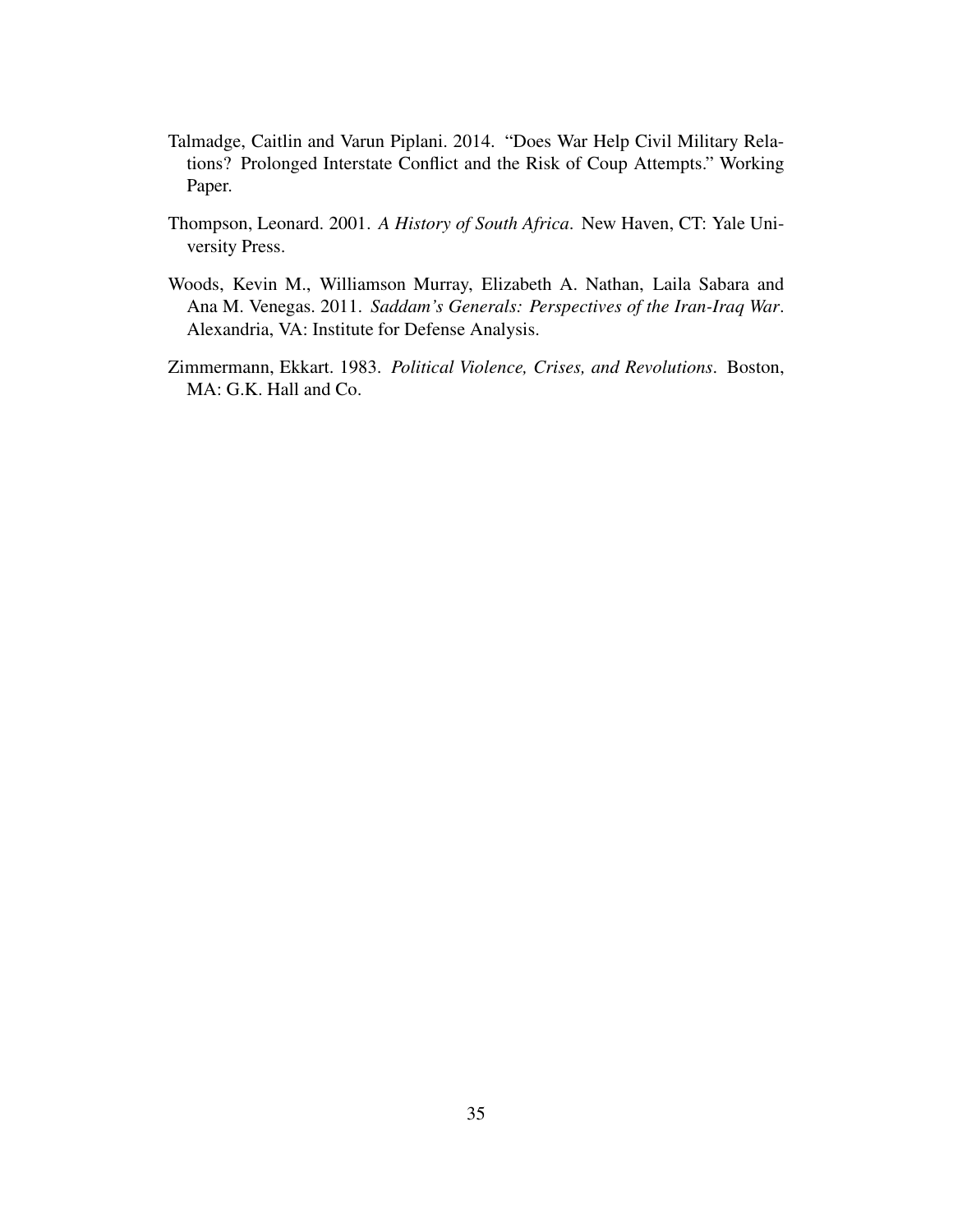# TO BE MADE AVAILABLE ONLINE

### Appendix A: Proofs

*Proof of Lemma 1.* If G remains loyal and does not mount a coup, this threat is realized and G's expected payoff is  $p(m, T; \theta) b_i$ . If a coup did occur but it failed, G is eliminated entirely so his payoff once the threat is realized remains 0. If a coup succeeded, G obtains the benefit of rule and fights the external threat  $(R$ 's security resources are assumed lost and unavailable to  $G$ ). Thus,  $G$ 's expected payoff from a coup is  $p(m, 1; \theta) p(m, T; \theta) - c$ . By subgame-perfection, G will remain loyal if

$$
p(m, T; \theta) [p(m, 1; \theta) - b_i] < c,
$$

execute a coup if the strict inequality is reversed, and be indifferent otherwise. We can rewrite this as  $T < T_i^*(m, \theta)$ , where the latter is defined in (1). This establishes the sufficiency part of the claim.

Letting  $x \equiv \theta m$ , we can observe that

$$
\frac{\mathrm{d} T_i^*}{\mathrm{d} x} = \left(\frac{1}{c}\right) \left[1 - (b_i + c) - \frac{1}{(1+x)^2}\right],
$$

which means that

$$
sgn\left(\frac{d T_i^*}{d x}\right) = sgn\left(1 - (b_i + c) - \frac{1}{(1 + x)^2}\right).
$$

This yields a quadratic,  $x^2 + 2x - \frac{b_i + c}{1 - (b_i + c)} > 0$ , which is a parabola that opens up. Although the discriminant is  $4/(1 – (b_i + c)) > 0$ , the smaller root is negative, which means that the inequality is satisfied for all

$$
x > \frac{1}{\sqrt{1 - (b_i + c)}} - 1.
$$
 (4)

But now  $T_i^*(m, \theta) \ge 0$  implies that

$$
x \ge \frac{b_i + c}{1 - (b_i + c)} > \frac{1}{\sqrt{1 - (b_i + c)}} - 1,
$$

where the second inequality is readily verified under Assumption 1, and so (4) must be satisfied whenever  $T_i^*$  is non-negative. In other words, when  $T_i^*$  is non-negative it must be increasing in both  $\theta$  and m, as claimed.

To prove necessity, we need to show that there is no equilibrium where  $G$  executes a coup with positive probability when indifferent. Suppose, to the contrary, that he does execute a coup with positive probability, perhaps even certainty, when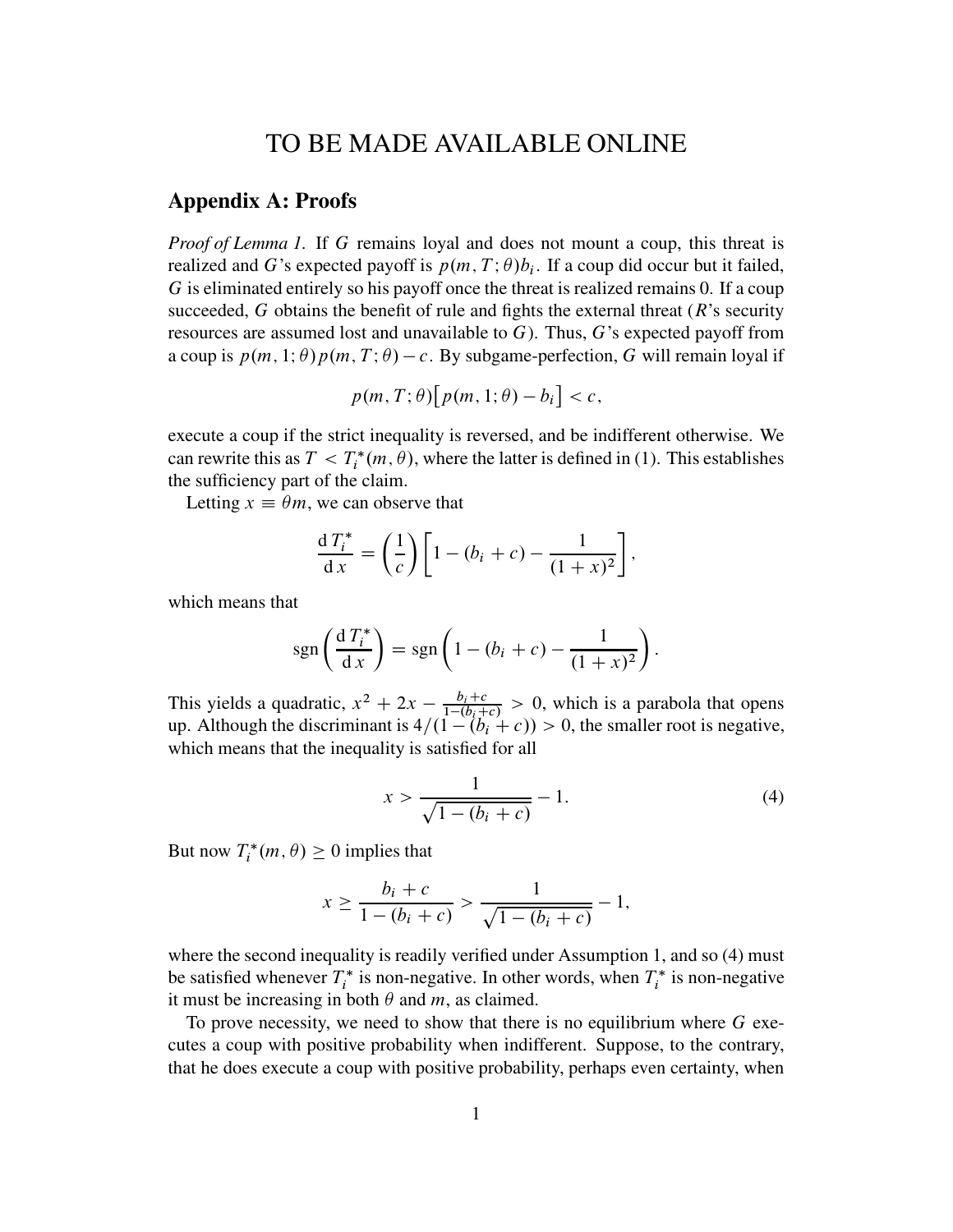indifferent. First, note that if  $R$ 's expected payoff from a coup is at least as good as the expected payoff from loyalty, then the fact that  $R$  strictly prefers not hiring a general to a coup also implies that  $R$  would not hire a general in this case. In other words, whenever G gets hired in equilibrium, it must be that R strictly prefers him to remain loyal:

$$
p(m, T; \theta) > p(1, \theta m; 1) p(m, T; 1).
$$
 (5)

Second, we show that R can do strictly better by ensuring G's loyalty. Letting  $q \in$  $(0, 1]$  denote the probability of a coup, R's expected payoff is  $qp(1, \theta m; 1)p(m, T; 1)$ +  $(1 - q)p(m, T; \theta) - m$ . Since G is indifferent, it must be that  $T_i^*(m, \theta) = T > 0$ , which further implies that  $T_i^*$  is increasing in m. This now means that any  $\hat{m} < m$ would result in  $T_i^*(\hat{m}, \theta) < T$ , ensuring G's loyalty. Consider now some such  $\hat{m} <$ m that is arbitrarily close to m, and observe that this means that  $p(\hat{m}, T; \theta)$  is arbitrarily close to  $p(m, T; \theta)$ . By (5),  $qp(1, \theta m; 1)p(m, T; 1) + (1 - q)p(m, T; \theta)$  $p(m, T; \theta)$  for any  $q \in (0, 1]$ , which means that we can always find m such that  $qp(1, \theta m; 1)p(m, T; 1) + (1 - q)p(m, T; \theta) < p(\hat{m}, T; \theta)$ . In other words, R strictly prefers to reduce  $m$  by an arbitrarily small amount and ensure  $G$ 's loyalty. But this contradicts the equilibrium requirement that  $R$ 's strategy be optimal. Therefore, there can be no equilibrium where  $G$  executes a coup with positive probability when indifferent. This establishes the necessity part of the claim. !

*Proof of Lemma 2.* If R's choices avoid a coup, her payoff is  $U = p(m, T; \theta) - m$ , and the loyalty constraint,  $T \geq T_i^*(m, \theta)$ , must obtain. Solving for the constraint yields the quadratic  $(1 - (b_i + c))^2 m^2 - (b_i + c + cT) \theta m - cT \le 0$ , whose discriminant is  $(b_i + c - cT)^2 + 4cT > 0$ . Under Assumption 1 the smaller root is negative, so let  $S_i^*(T)$  be the larger root defined in (2). Since the coefficient on the squared term is positive, the constraint is satisfied for all  $\theta m \leq S_i^*(T)$ .

R's payoff is strictly increasing in  $\theta$  and concave in m:

$$
\frac{\mathrm{d} U}{\mathrm{d} \theta} = \frac{mT}{(\theta m + T)^2} > 0 \quad \text{and} \quad \frac{\mathrm{d} U}{\mathrm{d} m} = \frac{\theta T}{(\theta m + T)^2} - 1.
$$

Let the solution to the first-order condition on  $m$  be defined as

$$
\widetilde{m}(\theta) = \max\left(0, \sqrt{\frac{T}{\theta}} - \frac{T}{\theta}\right),\,
$$

so clearly the unconstrained maximum is at  $(\widetilde{m}(\overline{\theta}), \overline{\theta})$ . Let  $S(T) = \overline{\theta} \widetilde{m}(\overline{\theta})$  be the loyalty induced if R were to provide G of maximal competence with the level of resources optimal for dealing with the threat. If this level of disloyalty does not exceed the maximum level that avoids a coup,  $S(T) \leq S_i^*(T)$ , then the unconstrained maximum is the unique solution to  $R$ 's maximization problem.

If  $S(T) > S_i^*(T)$ , then the induced level of disloyalty exceeds the safe maximum, and G would execute a coup if he were provided with such resources. Since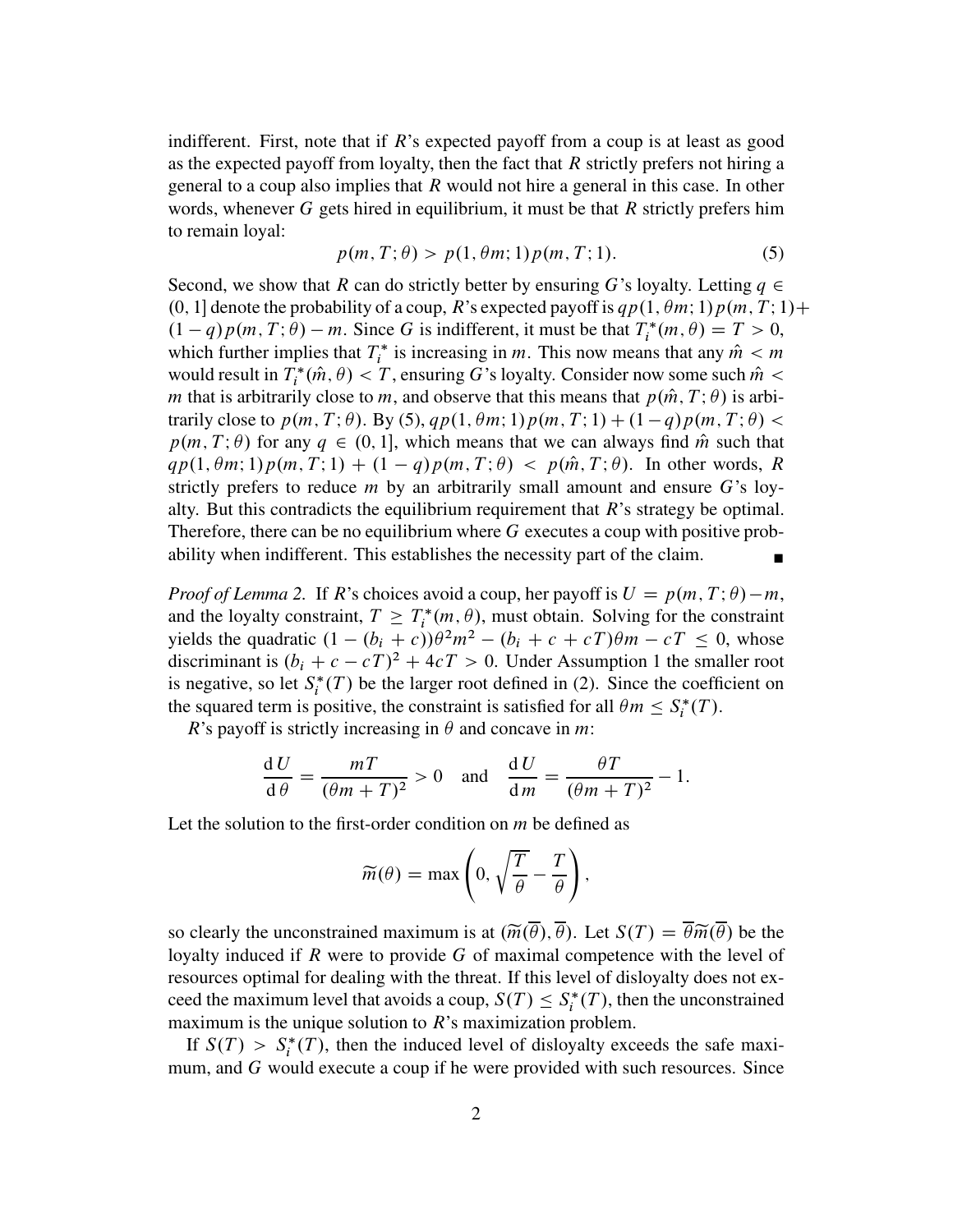this cannot happen in an equilibrium where coups are avoided, the loyalty constraint must bind:  $\theta m = S_i^*(T)$ . (If it were slack at some  $\theta m$ , then R could strictly increase her payoff by increasing  $\theta$  until it binds.) This means that R's expected payoff can be written as

$$
U = \frac{S_i^*(T)}{S_i^*(T) + T} - \frac{S_i^*(T)}{\theta},
$$

which is strictly increasing in  $\theta$ . Therefore, R will pick  $\overline{\theta}$  again except that this time she will handicap  $G$  by providing him with fewer resources.

*Proof of Lemma 3.* When G's resources are not constrained by loyalty considerations, the envelope theorem tells us that

$$
\frac{\mathrm{d} U(m_i^*(\overline{\theta}),\overline{\theta})}{\mathrm{d} \overline{\theta}} = \frac{\partial U(m_i^*(\overline{\theta}),\overline{\theta})}{\partial \overline{\theta}} = \frac{m_i^*(\overline{\theta})T}{\left(\overline{\theta}m_i^*(\overline{\theta})+T\right)^2} > 0.
$$

Since  $R$ 's payoff when not hiring a general can be represented by the payoff of hiring a general with competence  $\theta = 1$  for whom the constraint is not binding, we conclude that if  $\theta$  < 1, then R strictly prefers not to hire a general than to hire one whose loyalty will not be a problem at the optimal level of resource provision. Since  $R$ 's payoff is strictly smaller when the loyalty constraint binds, this further implies that  $R$  will not want to hire a general at all. This establishes case (i) of the lemma.

If  $\overline{\theta} > 1$ , then R strictly prefers to hire G provided that his loyalty will not be a problem. We know, however, that for  $\overline{\theta}$  sufficiently high,  $S(T) > S_i^*(T)$ will obtain, and so  $R$  will be forced to reduce the resources in order to ensure  $G$ 's loyalty. Would she still wish to hire this general? Assume that  $S(T) > S_i^*(T)$  so  $m_i^*(T) = S_i^*(T) / \overline{\theta}$ . Hiring a general yields

$$
\frac{S_i^*(T)}{S_i^*(T) + T} - \frac{S_i^*(T)}{\overline{\theta}} > 0,
$$

where we can establish the inequality as follows. The inequality holds if, and only if,  $\overline{\theta} > S_i^*(T) + T$ . But since  $S(T) > S_i^*(T)$  here, it follows that  $\sqrt{\overline{\theta}T} >$  $S_i^*(T) + T$ , which reduces to  $\overline{\theta} > (S_i^*(T))^2 / T + 2S_i^*(T) + T > S_i^*(T) + T$ . Thus, whenever the loyalty constraint binds,  $R$ 's (constrained) payoff is strictly positive.

Not hiring a general with optimal allocation  $m = \sqrt{T} - T$  (provided  $T < 1$ ) yields

$$
\frac{\sqrt{T} - T}{\sqrt{T}} - \sqrt{T} + T = 1 + T - 2\sqrt{T} > 0.
$$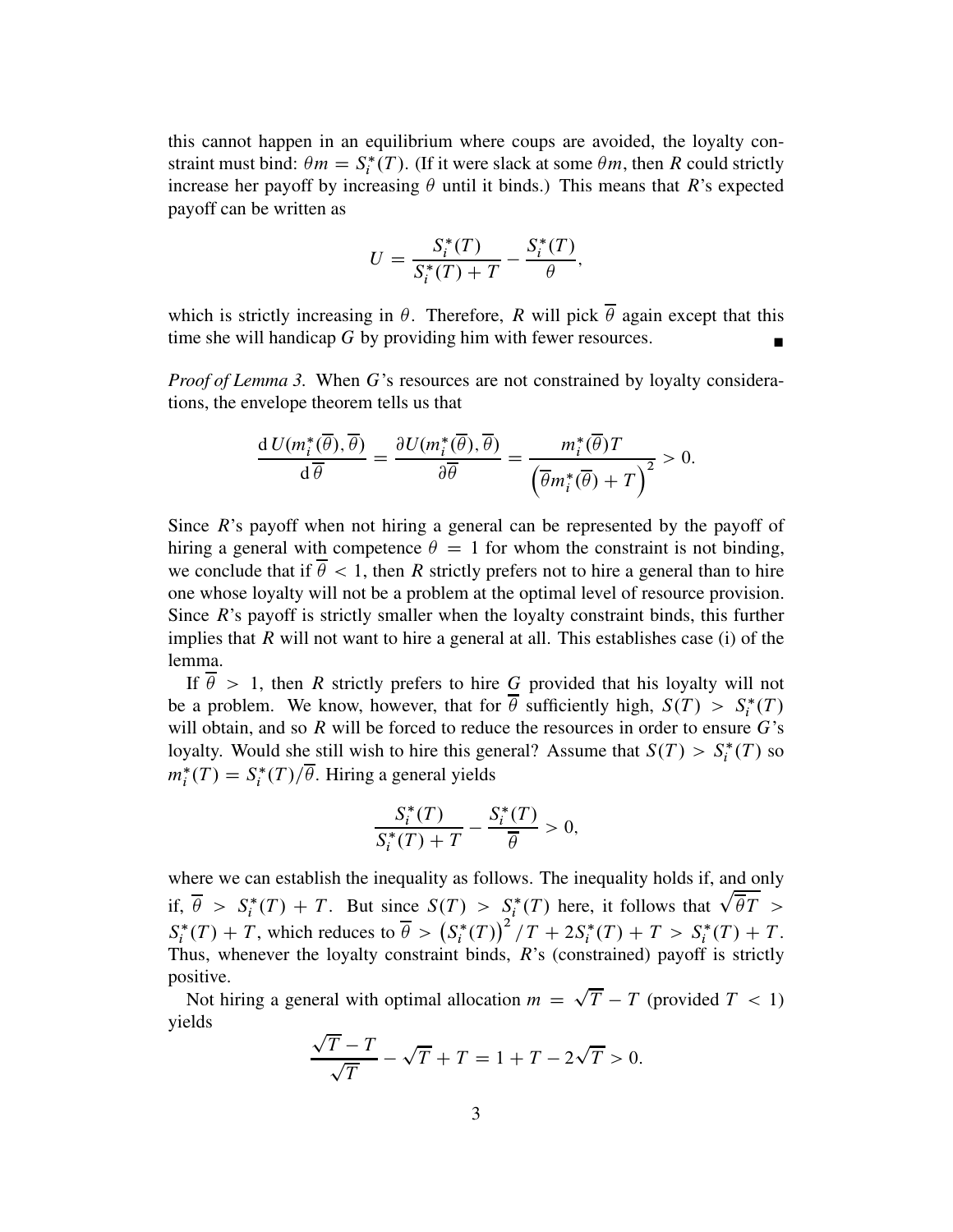Since  $T \geq 1$  means that not hiring yields a payoff of zero (because the optimal allocation is zero), it follows that in all such cases  $R$  strictly prefers to hire a general even if doing so requires R to impose constraints on him. This establishes case (ii) of the lemma.

Suppose then that  $T < 1$ , so that the payoffs from hiring and not hiring are both positive. We now show that it is possible that  $R$  prefers not to hire at all. Note first that

$$
\lim_{c \to 0} S_i^*(T) = \frac{b_i}{1 - b_i},
$$

and since we require that  $S_i^*(T) < S(T)$ , the condition that the constraint is binding will be satisfied for any

$$
b_i < \frac{S(T)}{1 + S(T)}.
$$

This means that as  $b_i \rightarrow 0$ , the constraint must be binding, and since  $\lim_{b_i\rightarrow 0} b_i/(1-\frac{1}{\sqrt{2}})$  $b_i$ ) = 0, we obtain

$$
\lim_{c \to 0, b_i \to 0} \frac{S_i^*(T)}{S_i^*(T) + T} - \frac{S_i^*(T)}{\overline{\theta}} = 0 < 1 + T - 2\sqrt{T}.
$$

In other words, if c and  $b_i$  are sufficiently small, then it must be the case that R strictly prefers not to hire. This establishes case (iii) of the lemma.

*Proof of Lemma 4.* It is clear by inspection of (2) that  $S_i^*$  is strictly increasing in  $b_i$ . Since  $S(T)$  is constant in  $b_i$ , it follows that  $b^* > 0$  such that  $S_i^*(T) = S(T)$ exists and is unique. If  $\overline{b} \leq b^*$ , then the loyalty constraint is binding, so the military allocation is  $m_i^*(T) = S_i^*(T)/\overline{\theta}$ , which is increasing in  $S_i^*(T)$ . Moreover, since this constrained allocation is less than the unconstrained optimum, it follows that  $R$ 's expected payoff is strictly increasing in  $m_i^*$  as well. In other words, in this case R's expected payoff strictly increases in  $b_i$ , which implies that she must pick  $\overline{b}$ . If  $b > b^*$ , then the loyalty constraint is no longer binding, so R's military allocation is at the unconstrained optimum, which itself is independent of  $b_i$ . In these cases, R is indifferent among any  $b_i \in (b^*, \overline{b})$ , as claimed.

*Proof of Lemma 5.* Suppose a coup will occur, so R's payoff is

$$
U = \left(\frac{m}{1+\theta m}\right) \left(\frac{q}{m+T_{\rm S}} + \frac{1-q}{m+T_{\rm L}}\right) - m,
$$

which is always strictly worse than not hiring a general for any  $m > 0$ . Since  $T_i^*(0, \theta) = 0 < T_s$ , the probability of a coup is zero when  $m = 0$ , which implies that in any subgame where a coup is certain to occur it must be the case that  $m>0$ , and so  $R$  is strictly better off not hiring a general. In other words, there exists no equilibrium where a coup is certain to occur.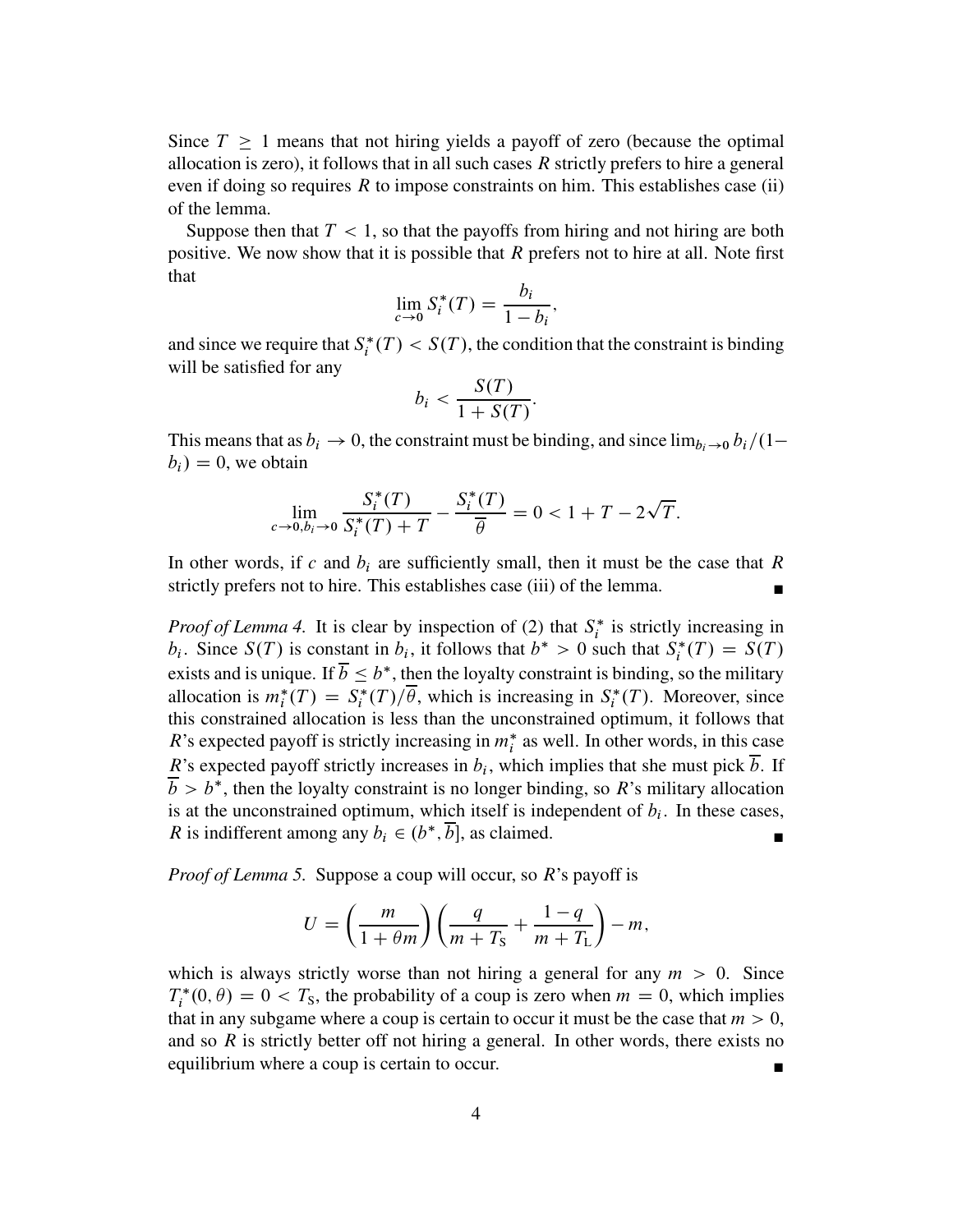*Proof of Lemma 6.* NO COUP. Suppose there is an equilibrium in which no coups occur regardless of the size of the threat. We know that this requires  $m$  to be such that G remains loyal under  $T_S$ . It turns out that  $m_i^*(T_S)$  must be the optimal security-preserving allocation under asymmetric information as well. We know that it cannot exceed that level because if it did, G would execute a coup under  $T<sub>S</sub>$ . It also cannot be less than that level because if it did, R's payoffs under both  $T_s$  and  $T_L$ (under Assumption 3) would decrease, leading to a decrease in the expected payoff as well. Thus, the best expected payoff that  $R$  can obtain where no coup occurs is

$$
U_{\rm N}(q) = q \left( \frac{\theta m_i^*(T_{\rm S})}{\theta m_i^*(T_{\rm S}) + T_{\rm S}} \right) + (1 - q) \left( \frac{\theta m_i^*(T_{\rm S})}{\theta m_i^*(T_{\rm S}) + T_{\rm L}} \right) - m_i^*(T_{\rm S}).
$$

Since  $m_i^*(T_s)$  does not depend on q,  $U_N$  is a simple linear function of q. In particular, since  $T_s < T_L$ , it is strictly increasing

$$
\frac{d U_{\rm N}}{dq} = \frac{\theta m_i^*(T_{\rm S})(T_{\rm L} - T_{\rm S})}{(\theta m_i^*(T_{\rm S}) + T_{\rm S})(\theta m_i^*(T_{\rm S}) + T_{\rm L})} > 0.
$$

We now show that if  $\theta \leq 1$ , then R prefers to go it alone when the alternative is hiring a general who would not execute a coup. This follows immediately from the fact that  $\theta < 1 \Rightarrow U_A > U_N$  for any  $m > 0$  and any q. We can write  $U_A > U_N$  as

$$
q [p(m, T_{\rm S}; 1) - p(m, T_{\rm S}; \theta)] + (1 - q) [p(m, T_{\rm L}; 1) - p(m, T_{\rm L}; \theta)] > 0,
$$

so it is sufficient to show that both bracketed terms are positive. Since  $p(m, T; \theta)$  is strictly increasing in  $\theta$ , they are positive when  $\theta$  < 1, so the claim holds. Moreover, since  $\theta \leq T_S$  implies that  $m_i^*(T_S) = 0$ , we obtain  $U_N = 0 < U_A$ , so R will also prefer to go it alone in this case as well. Thus, the necessary condition for hiring  $G$ in such an equilibrium is  $\theta > \max(1, T_s)$ .

PROBABILISTIC COUP. Suppose there is an equilibrium in which G executes a coup under  $T_s$  but remains loyal under  $T_L$ . This means that  $T_s < T_i^*(m, \theta) \leq T_L$ . Recalling from Lemma 1 that  $T_i^*$  is increasing in both parameters whenever it is positive (as it must be here), we conclude that the optimal allocation must be some  $m_{\rm C} \in (m_i^*(T_{\rm S}), m_i^*(T_{\rm L})].$ 

When the coup is probabilistic,  $R$ 's expected payoff is

$$
U_{\rm C}(q) = q \left[ \left( \frac{1}{1 + \theta m} \right) \left( \frac{m}{m + T_{\rm S}} \right) - m \right] + (1 - q) \left( \frac{\theta m}{\theta m + T_{\rm L}} - m \right). \tag{6}
$$

We now show that  $\theta \leq 1 \Rightarrow U_A > U_C$ , so R will never hire a general that is less competent than herself if she expects the continuation game to involve a probabilistic coup. We can write  $U_A > U_C$  as

$$
q [p(m, T_{\rm S}; 1) - p(1, \theta m; 1) p(m, T_{\rm S}; 1)] + (1 - q) [p(m, T_{\rm L}; 1) - p(m, T_{\rm L}; \theta)] > 0,
$$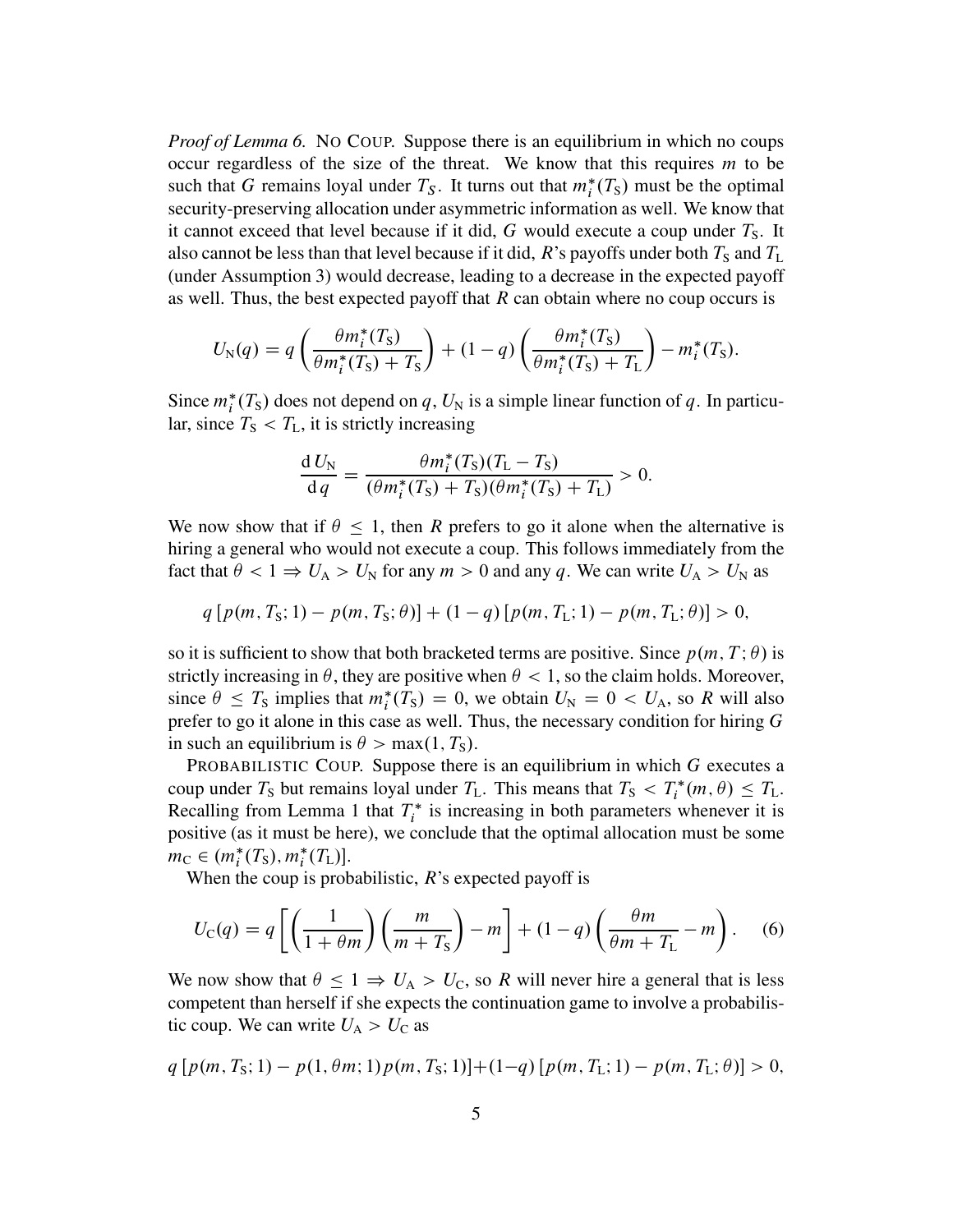so it is sufficient to show that both bracketed terms are positive. The first is positive because  $p(1, \theta m; 1)$  < 1, and the second is non-negative if  $\theta \leq 1$  because  $p(m, T; \theta)$  is strictly increasing in  $\theta$ . Moreover,  $\theta \leq T_S < T_L$  implies that  $m_i^*(T_s) = m_i^*(T_1) = 0$ , so there exists no  $m_c$  that will induce a probabilistic coup. In other words, if  $\theta \leq T_s$ , then such an equilibrium does not exist. Thus, the necessary condition for hiring G in such an equilibrium is also  $\theta > \max(1, T_S)$ .

Since R will not hire G with  $\theta \leq 1$ , for the remainder of this proof we shall assume that  $\theta > 1$ . The unconstrained FOC for (6) is

$$
\frac{\partial U_{\rm C}}{\partial m} = \frac{q(T_{\rm S} - \theta m^2)}{(1 + \theta m)^2 (m + T_{\rm S})^2} + \frac{(1 - q)\theta T_{\rm L}}{(\theta m + T_{\rm L})^2} - 1
$$
  
\n
$$
= q \left[ \frac{T_{\rm S} - \theta m^2}{(1 + \theta m)^2 (m + T_{\rm S})^2} - \frac{\theta T_{\rm L}}{(\theta m + T_{\rm L})^2} \right] + \frac{\theta T_{\rm L}}{(\theta m + T_{\rm L})^2} - 1
$$
  
\n
$$
\equiv q \zeta + \frac{\theta T_{\rm L}}{(\theta m + T_{\rm L})^2} - 1 = 0. \tag{7}
$$

Since the derivative is strictly decreasing in m, it attains a maximum at  $m = 0$ , where it is strictly positive if, and only if,  $qT_L + (1 - q)\theta T_S > 1$ . By Assumption 2 and  $\theta > 1$ , this condition is satisfied, so the fact that  $\lim_{m\to\infty} \frac{\partial U}{\partial m} = -1$  implies that there exists a unique  $m_C(q) > 0$  for which the FOC is satisfied (i.e., the function is concave). The question now is to ensure that the solution satisfies the constraints.

We begin by showing that  $m<sub>C</sub>(q)$  must be decreasing. The implicit function theorem tells us that (7) implies that

$$
\frac{\mathrm{d} m_{\mathrm{C}}}{\mathrm{d} q} = -\frac{\partial^2 U_{\mathrm{C}}}{\partial m \partial q} / \frac{\partial^2 U_{\mathrm{C}}}{\partial m \partial m_{\mathrm{C}}}
$$

which then tells us that since

$$
\frac{\partial^2 U_C}{\partial m \partial m_C} < 0 \Rightarrow \text{sgn}\left(\frac{dm_C}{dq}\right) = \text{sgn}\left(\frac{\partial^2 U_C}{\partial m \partial q}\right) = \text{sgn}\left(\zeta\right) = \text{sgn}\left(1 - \frac{\theta T_L}{(\theta m + T_L)^2}\right),
$$

where the last step also follows from (7) and  $q>0$ . This, of course, yields

$$
sgn\left(1-\frac{\theta T_{\rm L}}{(\theta m+T_{\rm L})^2}\right)=-1 \quad \Leftrightarrow \quad m<\sqrt{\frac{T_{\rm L}}{\theta}}-\frac{T_{\rm L}}{\theta}\equiv \widetilde{m},
$$

where the last expression is the unconstrained optimum for the complete-information case under  $T_{\rm L}$ .

We now show that  $m<sub>C</sub>$  can never exceed this value. Consider the payoff in (6). The expression in the square brackets (the expected payoff from a coup with  $T_s$ ) is strictly decreasing in *m* because

$$
\frac{T_{\rm S} - \theta m^2}{(1 + \theta m)^2 (m + T_{\rm S})^2} - 1 < 0
$$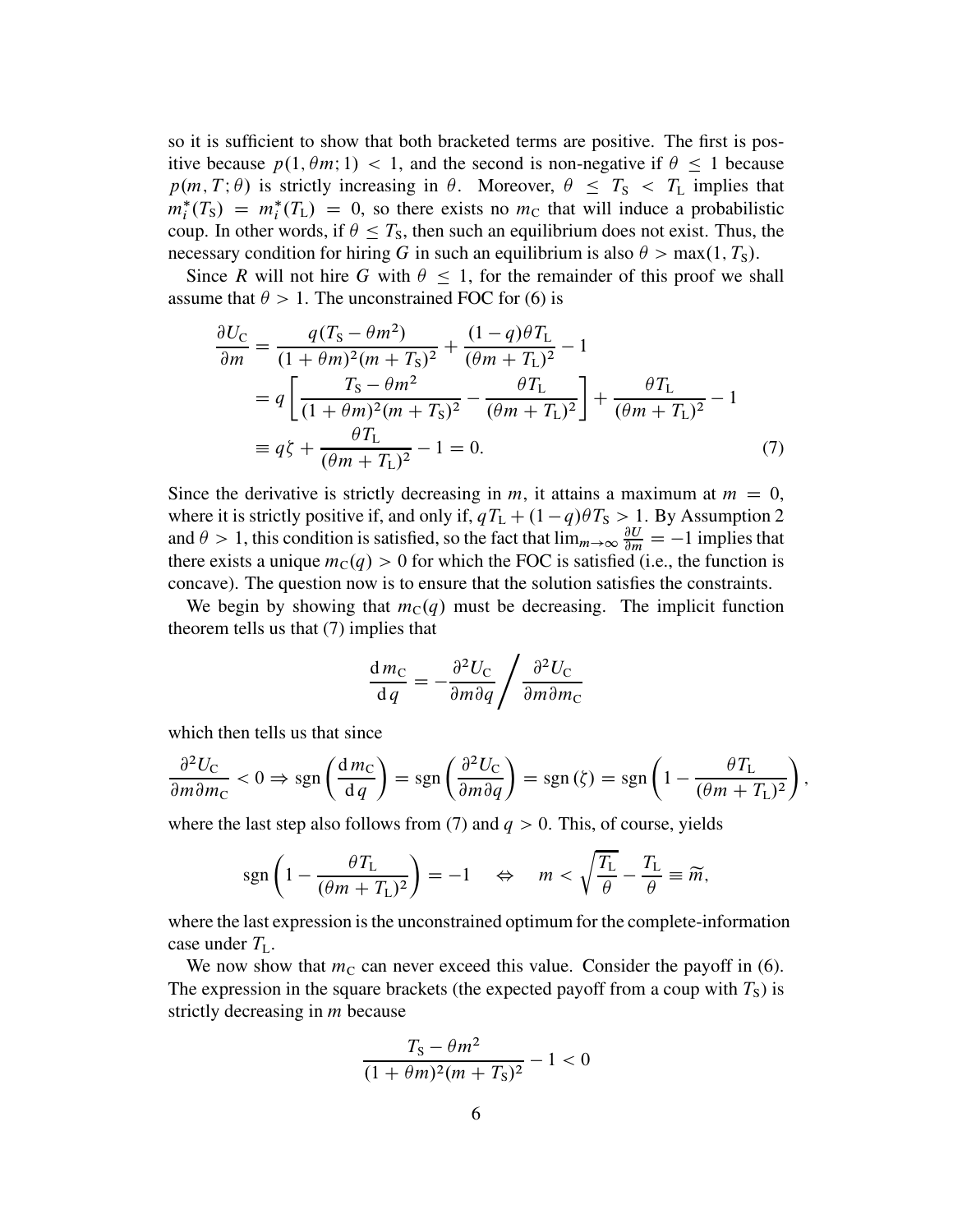obtains. To see this, observe that it is certainly true for any  $T_s - \theta m^2 \leq 0$ . When this expression is positive, we can write the inequality as  $T_S - \theta m^2 < (1 + \theta m)^2 (m +$  $(T<sub>S</sub>)<sup>2</sup>$ , and observe that the left-hand side is strictly decreasing in m while the righthand side is strictly increasing. Thus, if the inequality holds at  $m = 0$ , it must hold at  $m > 0$  as well. But at  $m = 0$  the inequality reduces to  $T_s < T_s^2 \Leftrightarrow 1 < T_s$ , which holds by Assumption 2. Thus, the first component in the expected payoff is always strictly decreasing in m.

The second component of this payoff is, of course, the complete-information payoff without a coup against  $T<sub>L</sub>$ , and we know that its unconstrained optimum is  $\widetilde{m} = \sqrt{T_L/\theta - T_L/\theta}$ . This immediately tells us that  $m_C < \widetilde{m}$ : if this were not so, one could improve the payoff by decreasing  $m<sub>C</sub>$  to  $\widetilde{m}$  since this will strictly increase both components.

Thus,  $m_C(q) < \widetilde{m}$ , which in turn means that  $sgn(\zeta) = -1$ , and we conclude that  $m<sub>C</sub>(q)$  is strictly decreasing.

Observe now that at  $q = 0$ , the payoff in (6) is equivalent to the completeinformation case under  $T_L$ , which means that  $m_C(0) = m_i^*(T_L) > m_i^*(T_S)$ , where the inequality follows from Assumption 3, so the constraints are satisfied (the general executes a coup if the threat is  $T<sub>S</sub>$  but does not if it is  $T<sub>L</sub>$ ). Moreover, since  $m_i^*(T_L)$  is the (possibly constrained) optimum against  $T_L$ , it follows that

$$
U_{\rm C}(0) = \frac{\theta m_i^*(T_{\rm L})}{\theta m_i^*(T_{\rm L}) + T_{\rm L}} - m_i^*(T_{\rm L}) > \frac{\theta m_i^*(T_{\rm S})}{\theta m_i^*(T_{\rm S}) + T_{\rm L}} - m_i^*(T_{\rm S}) = U_{\rm N}(0),
$$

which means that at  $q = 0$ , the ruler must strictly prefer to play the risky strategy by endowing  $G$  with enough resources to meet the large external threat. (Of course, at  $q = 0$ , this risk is zero.)

Consider now what happens as q increases, in which case we have shown that  $m<sub>C</sub>$  must decrease. There are two cases, depending on whether  $m<sub>C</sub>(q)$  satisfies the constraints or not.

*Case 1:*  $m_C(q) \geq m_i^*(T_L)$ , which implies that the solution must be constrained at  $m_i^*(T_L)$  (or else G would execute the coup regardless of the threat size): since the payoff function is concave in m, it must be increasing for all  $m < m<sub>C</sub>(q)$ . Moreover, since  $m_C < \widetilde{m}$ , it follows that  $m_C(q) \ge m_i^*(T_L)$  can only obtain when  $m_i^*(T_L)$  is the constrained solution to the complete-information case, which means that  $m_i^*(T_L) = S_i^*(T_L)/\theta$ . For  $U_C$  to be decreasing, it must be the case that

$$
\frac{\mathrm{d} U_{\mathrm{C}}}{\mathrm{d} q} = \frac{\partial U_{\mathrm{C}}}{\partial m_i^*(T_{\mathrm{L}})} \frac{\mathrm{d} m_i^*(T_{\mathrm{L}})}{\mathrm{d} q} + \frac{\partial U_{\mathrm{C}}}{\partial q} = \frac{\partial U_{\mathrm{C}}}{\partial q}
$$
\n
$$
= \frac{m_i^*(T_{\mathrm{L}})}{(1 + \theta m_i^*(T_{\mathrm{L}})) (m_i^*(T_{\mathrm{L}}) + T_{\mathrm{S}})} - \frac{\theta m_i^*(T_{\mathrm{L}})}{\theta m_i^*(T_{\mathrm{L}}) + T_{\mathrm{L}}} < 0,
$$

where the first step follows from the fact that  $\frac{dm_i^*(T_L)}{dq} = 0$  at the constrained solution. Letting  $m \equiv m_i^*(T_L) > 0$  to simplify notation, we can rewrite the inequality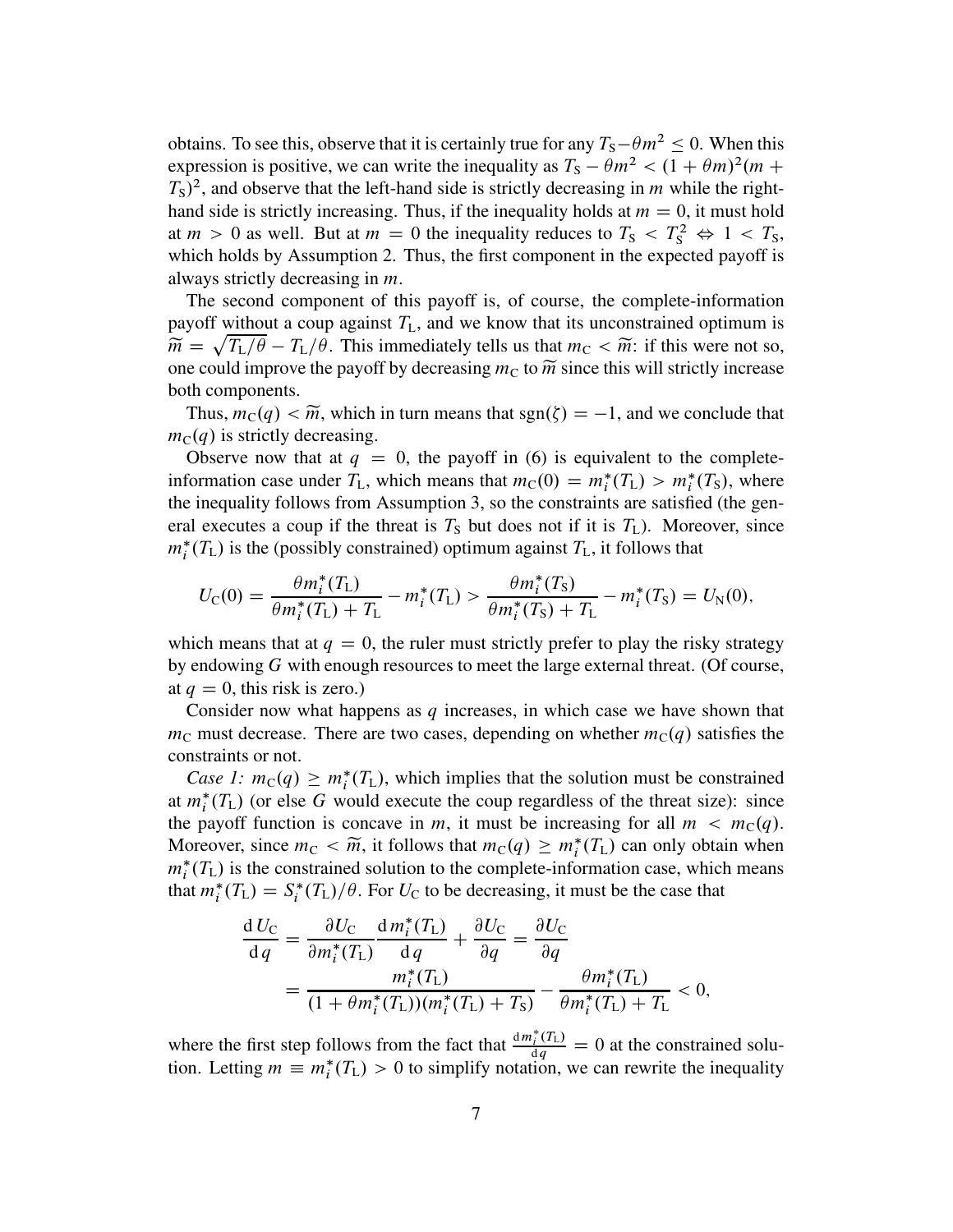above as

$$
\frac{1}{(1+\theta m)(m+T_{\rm S})} < \frac{\theta}{\theta m+T_{\rm L}},\tag{8}
$$

Recall that  $m_i^*(T_L)$  is the constrained solution to the complete information case, which means that  $S(T_L) > S_i^*(T_L) > 0$ , which in turn implies that  $S(T_L) > 0$  must be satisfied, and so  $\theta > T_L$  must obtain. But this now implies that

$$
\frac{1}{(1+\theta m)(m+T_{\rm S})} < \frac{1}{(1+mT_{\rm L})(m+T_{\rm S})} \quad \text{and} \quad \frac{\theta}{\theta m+T_{\rm L}} > \frac{T_{\rm L}}{mT_{\rm L}+T_{\rm L}} = \frac{1}{1+m},
$$

so it will be sufficient to show that

$$
\frac{1}{(1+mT_{\rm L})(m+T_{\rm S})} < \frac{1}{1+m} \quad \Leftrightarrow \quad 1+m < (1+mT_{\rm L})(m+T_{\rm S}),
$$

where the last inequality is easily verified because  $mT_L > 0$  and  $T_S > 1$  together imply that  $(1 + mT_L)(m + T_S) > m + T_S > m + 1$ . Thus,  $U_C$  is strictly decreasing in q for any  $m_C \geq m_i^*(T_L)$ .

Summarizing, start with  $q = 0$ , where the solution is  $m_C = m_i^*(T_L)$ . If  $m_i^*(T_L)$ is the constrained solution to the complete-information case, then it is possible that the solution to (7) is actually strictly greater. If this is so, then increasing  $q$  will decrease this solution until at some point it will equal  $m_i^*(T_L)$ : in this interval, the optimal allocation is constant at  $m_i^*(T_L)$ , and the payoff is strictly decreasing. If  $m_i^*(T_L)$  is the unconstrained solution, then the fact that  $m_C(q)$  is decreasing means that the second case applies.

*Case 2:*  $m_C(q) \in [m_i^*(T_S), m_i^*(T_L))$ . In this region, the constraint that ensures that G remains loyal under  $T_L$  is no longer binding, and since this means that  $\frac{\partial U_C}{\partial m}$  = 0 at the optimum, we can apply the envelope theorem to obtain

$$
\frac{dU_C}{dq} = \frac{\partial U_C}{\partial m} \frac{dm}{dq} + \frac{\partial U_C}{\partial q} = \frac{\partial U_C}{\partial q}
$$

$$
= \frac{m_C}{(1 + \theta m_C)(m_C + T_S)} - \frac{\theta m_C}{\theta m_C + T_L} < 0,
$$

where we can establish this inequality as follows. If  $m_i^*(T_L)$  is the constrained solution to the complete-information case, then  $\theta > T_L$  must obtain, and the argument following (8) applies. If, on the other hand,  $m_i^*(T_L)$  is the unconstrained solution to the complete-information case, then we argue as follows. Loosely, since the first component of the payoff in (6) is strictly decreasing in  $m$  while the second one is strictly increasing, putting more weight on the first component decreases  $m<sub>C</sub>$  (we showed this already), which in turn decreases  $U_{\rm C}$ . We need to show that

$$
\frac{m_{\rm C}}{(1+\theta m_{\rm C})(m_{\rm C}+T_{\rm S})}-m<\frac{\theta m_{\rm C}}{\theta m_{\rm C}+T_{\rm L}}-m.
$$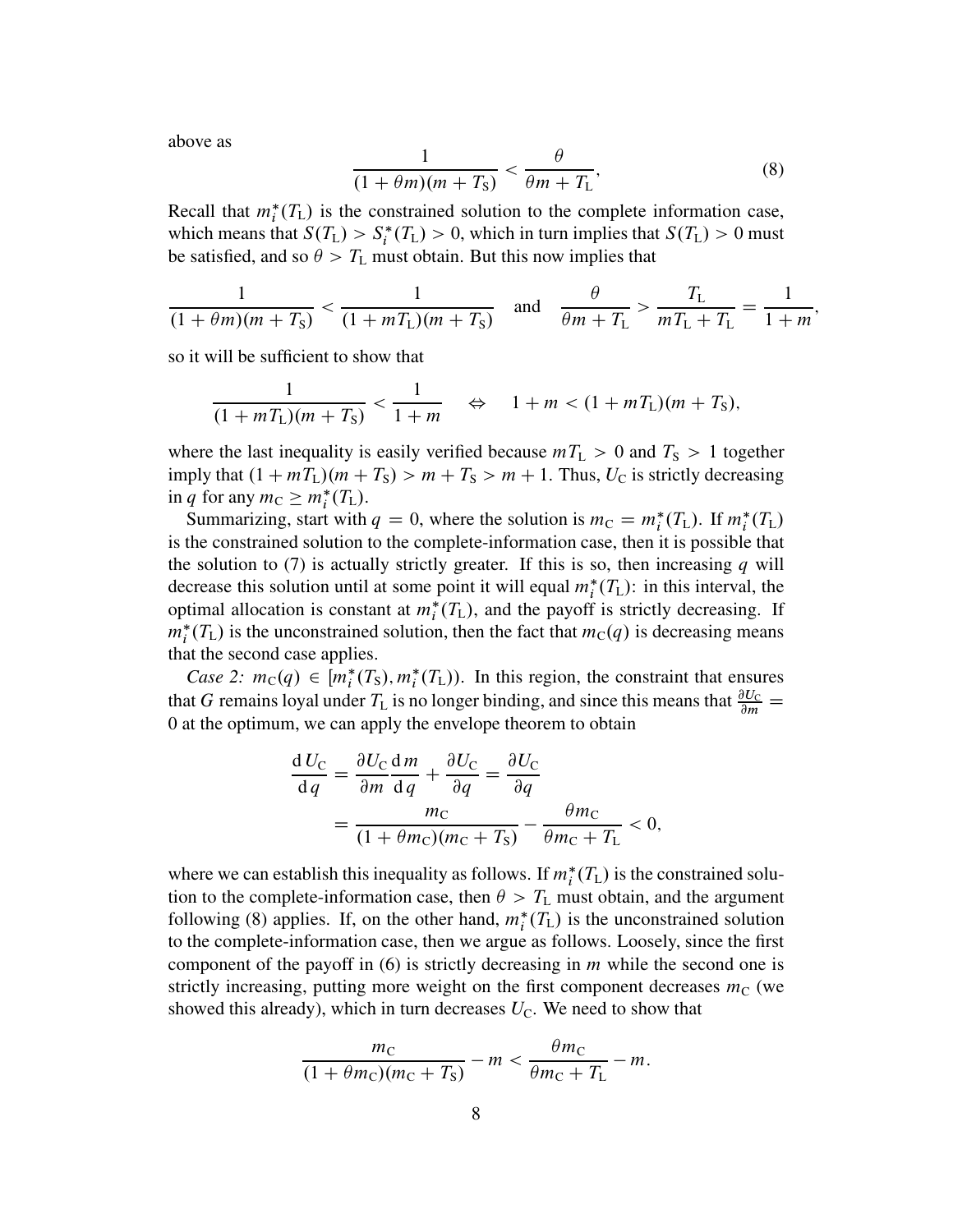Recall that the left-hand side is strictly decreasing in  $m$  and we know that the righthand side is strictly increasing because  $m<sub>C</sub>$  is smaller than the unconstrained optimum of the complete-information case under  $T<sub>L</sub>$ . But since at  $m = 0$  both sides are zero, the inequality must obtain for any  $m>0$  in this region. In other words,  $U_{\rm C}$  is strictly decreasing here as well. Note in particular that this also covers the cases where  $m_C(q) < m_i^*(T_S)$ , but this cannot occur because in that case G will not execute a coup at  $T_s$ , and if the solution to (7) is that small, R's optimal choice is to optimize the "no-coup" scenario.

We conclude that the optimal payoff,  $U_C(m_C(q))$ , is strictly decreasing in q (it is clearly continuous).

Finally, we show that at  $q = 1$ , the ruler prefers to play the riskless strategy:

$$
U_{\rm C}(1) = \frac{\widetilde{m}}{(1+\theta\widetilde{m})(\widetilde{m}+T_{\rm S})} - \widetilde{m} < \frac{\theta m_i^*(T_{\rm S})}{\theta m_i^*(T_{\rm S})+T_{\rm S}} - m_i^*(T_{\rm S}) = U_{\rm N}(1),
$$

where the inequality follows from

$$
\frac{\widetilde{m}}{(1+\theta\widetilde{m})(\widetilde{m}+T_{\rm S})}-\widetilde{m}<\frac{\widetilde{m}}{\widetilde{m}+T_{\rm S}}-\widetilde{m}<\frac{\theta\widetilde{m}}{\theta\widetilde{m}+T_{\rm S}}-\widetilde{m}\leq\frac{\theta m_i^*(T_{\rm S})}{\theta m_i^*(T_{\rm S})+T_{\rm S}}-m_i^*(T_{\rm S}),
$$

where the last inequality follows from  $m_i^*(T_s)$  being the optimizer under complete information.

We have now established that  $U_{\rm C}(0) > U_{\rm N}(0), U_{\rm C}(1) < U_{\rm N}(1)$ , that  $U_{\rm N}$  is strictly increasing while  $U_{\rm C}$  is strictly decreasing. Since both functions are continuous, it follows that there exists precisely one intersection, at some  $q^* \in (0, 1)$ , such that R strictly prefers the risky strategy for all  $q < q^*$ , and strictly prefers the riskless one for all  $q > q^*$ .

Since  $\theta > 1$  makes hiring a general strictly preferable to not hiring one as long as the probability of a coup is zero, it follows that with  $\theta > 1$  R will always hire a general (if R prefers the risky strategy to the one that ensures that no coup takes place, then she must prefer it to not hiring G as well). Conversely,  $\theta$  < 1 ensures that  $R$  does not hire anyone.

The final claims of the lemma follow immediately: if  $m_C(q) < m_i^*(T_L)$  when the risky strategy is chosen, the allocation obviously falls short of the optimum to deal with the large threat.<sup>10</sup> Since  $m_i^*(T_s) < m_i^*(T_L)$ , the same is certainly true under the safe strategy.

*Proof of Lemma 7.* We establish this result by showing that both  $U_N$  and  $U_C$  are increasing in  $\theta$  regardless of the value of q.

Consider  $U_N$  first and start with  $\theta$  sufficiently small so that  $\sqrt{\theta T_S} - T_S \leq S_i^*(T_S)$ ; that is, any  $\theta$  that makes the complete-information constraint not binding against  $T_s$ 

<sup>&</sup>lt;sup>10</sup>For example, this happens when  $b_i = 0.2, c = 0.3, \theta = 20, T_s = 1$ , and  $T_L = 7$ . In this case  $q^* \approx 0.055$ , while  $m_C(q) < m_i^*(T_L)$  for all  $q > 0.005$ .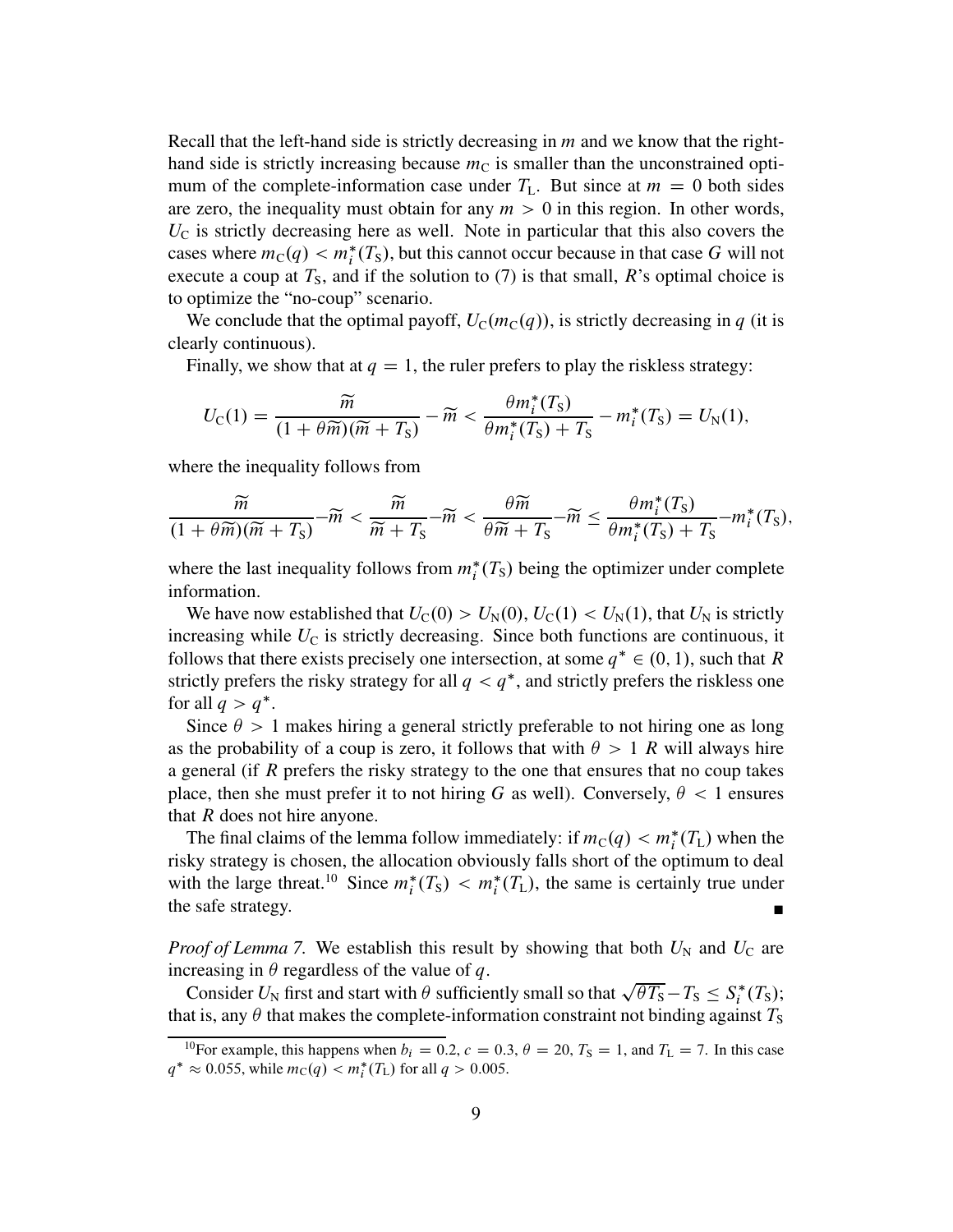so that  $m_i^*(T_S) = \max(0, \sqrt{T_S/\theta} - T_S/\theta)$ . If  $\theta \le T_S$ , then  $m_i^*(T_S) = 0$ , and  $U_N = 0$ for any such  $\theta$ . (This means that R will rather go it alone than a hire a general even when doing so means no coup will occur.) If, on the other hand,  $\theta > T_s$ , then  $\theta m_i^*(T_S) = \sqrt{\theta T_S} - T_S > 0$ , so we can write

$$
U_{\rm N} = q \left( 1 - \sqrt{\frac{T_{\rm S}}{\theta}} \right) + (1 - q) \left( \frac{\sqrt{\theta T_{\rm S}} - T_{\rm S}}{\sqrt{\theta T_{\rm S}} - T_{\rm S} + T_{\rm L}} \right) - \sqrt{\frac{T_{\rm S}}{\theta}} + \frac{T_{\rm S}}{\theta}.
$$

Taking the derivative with respect to  $\theta$  and setting it greater than zero yields, after some algebra,

$$
q + (1 - q) \left[ \frac{\theta T_{\rm L}}{(\sqrt{\theta T_{\rm S}} - T_{\rm S} + T_{\rm L})^2} \right] + 1 > 2 \sqrt{\frac{T_{\rm S}}{\theta}}.
$$

Since  $\theta > T_s \Rightarrow \sqrt{T_s/\theta} < 1$ , this inequality will hold whenever

$$
q + (1 - q) \left[ \frac{\theta T_{\rm L}}{(\sqrt{\theta T_{\rm S}} - T_{\rm S} + T_{\rm L})^2} \right] > \sqrt{\frac{T_{\rm S}}{\theta}}
$$

obtains. But since the left-hand side is a linear combination of 1 and the bracketed term, the fact that  $\sqrt{T_S/\theta}$  < 1 further tells us that this inequality will hold whenever

$$
\frac{\theta T_{\rm L}}{(\sqrt{\theta T_{\rm S}} - T_{\rm S} + T_{\rm L})^2} > \sqrt{\frac{T_{\rm S}}{\theta}},
$$

obtains, which we can establish as follows. Taking the derivative of the left-hand side with respect to  $T_L$  yields

$$
\frac{\theta\left(\sqrt{\theta T_{\rm S}}-T_{\rm S}+T_{\rm L}\right)}{\left(\sqrt{\theta T_{\rm S}}-T_{\rm S}+T_{\rm L}\right)^3}>0,
$$

and since this means that it is strictly increasing, it is sufficient to establish the inequality for the smallest value  $T<sub>L</sub>$  can hold; that is, it is sufficient to establish the inequality for  $T_L = T_S$ . But in this case, the left-hand side reduces to 1, and we already know that  $1 > \sqrt{T_S/\theta}$ . Thus, we conclude that  $U_N$  is strictly increasing in  $\theta$  whenever the optimal complete-information allocation is unconstrained and positive.

Consider now  $\theta$  high enough so that  $\sqrt{\theta T_S} - T_S > S_i^*(T_S)$ ; that is, any  $\theta$  that makes the complete-information constraint binding against  $T_s$  so that  $m_i^*(T_s)$  =  $S_i^*(T_S)/\theta$ . Since  $S_i^*(T_S)$  is constant in  $\theta$ , the inequality will be preserved for any larger  $\theta$  as well. But now we obtain  $\theta m_i^*(T_s) = S_i^*(T_s)$ , so we can write

$$
U_{\rm N} = \frac{qS_i^*(T_{\rm S})}{S_i^*(T_{\rm S}) + T_{\rm S}} + \frac{(1-q)S_i^*(T_{\rm S})}{S_i^*(T_{\rm S}) + T_{\rm L}} - \frac{S_i^*(T_{\rm S})}{\theta},\tag{9}
$$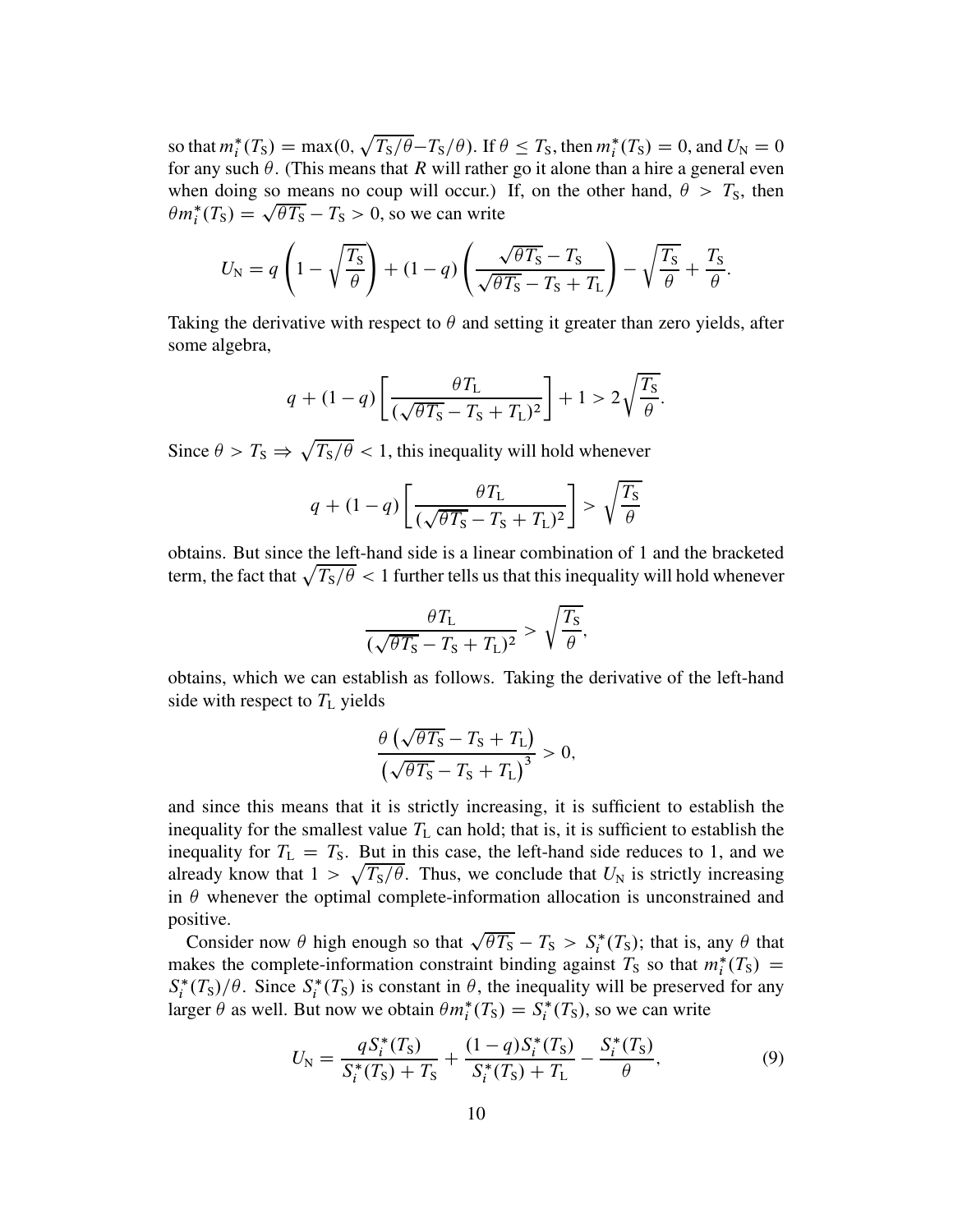which is clearly increasing in  $\theta$ . Thus, once  $\theta$  is high enough that the completeinformation constraint binds, increasing it further will only increase  $U_N$  as well (since the constraint will continue to bind).

Let us now establish the equivalent claim for  $U_{\rm C}$ . We have two cases to consider.

*Case 1:*  $m_C = m_i^*(T_L)$ , which we recall from the proof of Lemma 6 further means that  $m_C = S_i^*(T_L)/\theta$ . Substituting this into (6) yields

$$
U_{\rm C} = \left(\frac{q}{1 + S_i^*(T_{\rm L})}\right) \left(\frac{S_i^*(T_{\rm L})}{S_i^*(T_{\rm L}) + \theta T_{\rm S}}\right) + \frac{(1 - q)S_i^*(T_{\rm L})}{S_i^*(T_{\rm L}) + T_{\rm L}} - \frac{S_i^*(T_{\rm L})}{\theta},\tag{10}
$$

from which we obtain

$$
\frac{d U_C}{d \theta} = \frac{S_i^*(T_L)}{\theta^2} - \frac{q T_S S_i^*(T_L)}{(1 + S_i^*(T_L))(S_i^*(T_L) + \theta T_S)^2} > 0,
$$

where the inequality can be established with simple algebra. Thus,  $U_{\rm C}$  is strictly increasing in  $\theta$  whenever  $m<sub>C</sub>$  is the constrained solution.

*Case 2:*  $m_c$  is the unconstrained optimizer so the FOC is satisfied:  $\frac{\partial U_c}{\partial m} = 0$  at the optimum. We can simply apply the envelope theorem to obtain

$$
\frac{\mathrm{d} U_{\mathrm{C}}}{\mathrm{d} \theta} = \frac{\partial U_{\mathrm{C}}}{\partial m} \frac{\mathrm{d} m}{\mathrm{d} \theta} + \frac{\partial U_{\mathrm{C}}}{\partial \theta} = \frac{\partial U_{\mathrm{C}}}{\partial \theta} = m_{\mathrm{C}} \left[ \frac{(1-q)T_{\mathrm{L}}}{(\theta m_{\mathrm{C}} + T_{\mathrm{L}})^2} - \frac{qm_{\mathrm{C}}}{(m_{\mathrm{C}} + T_{\mathrm{S}})(1 + \theta m_{\mathrm{C}})^2} \right],
$$

which tells us that  $U_{\rm C}$  must be increasing in  $\theta$  if

$$
\frac{(1-q)T_{\rm L}}{(\theta m_{\rm C} + T_{\rm L})^2} > \frac{qm_{\rm C}}{(m_{\rm C} + T_{\rm S})(1 + \theta m_{\rm C})^2}.
$$
\n(11)

Since (7) is satisfied, we know that

$$
\frac{(1-q)T_{\rm L}}{(\theta m_{\rm C} + T_{\rm L})^2} = \left(\frac{1}{\theta}\right) \left[1 - \frac{q(T_{\rm S} - \theta m_{\rm C}^2)}{(m_{\rm C} + T_{\rm S})^2 (1 + \theta m_{\rm C})^2}\right].
$$

We substitute this into (11) and after some algebra reduce that inequality to

$$
(m_{\rm C}+T_{\rm S})^2(1+\theta m_{\rm C})>qT_{\rm S},
$$

which clearly holds:  $(m_C + T_S)^2 (1 + \theta m_C) > (m_C + T_S)^2 > m_C + T_S > T_S > qT_S$ . Thus, if  $m<sub>C</sub>$  is the unconstrained optimizer,  $U<sub>C</sub>$  is strictly increasing in  $\theta$ .

*Proof of Lemma 8.* We shall establish this result by showing that both  $U_N$  and  $U_C$ are either constant in  $b_i$  or strictly increasing.

We begin with  $U_N$ . If  $m_i^*(T_S)$  is the unconstrained complete-information optimum, then it is independent of  $b_i$ , and so  $U_N$  itself is constant in  $b_i$ . If  $m_i^*(T_S) =$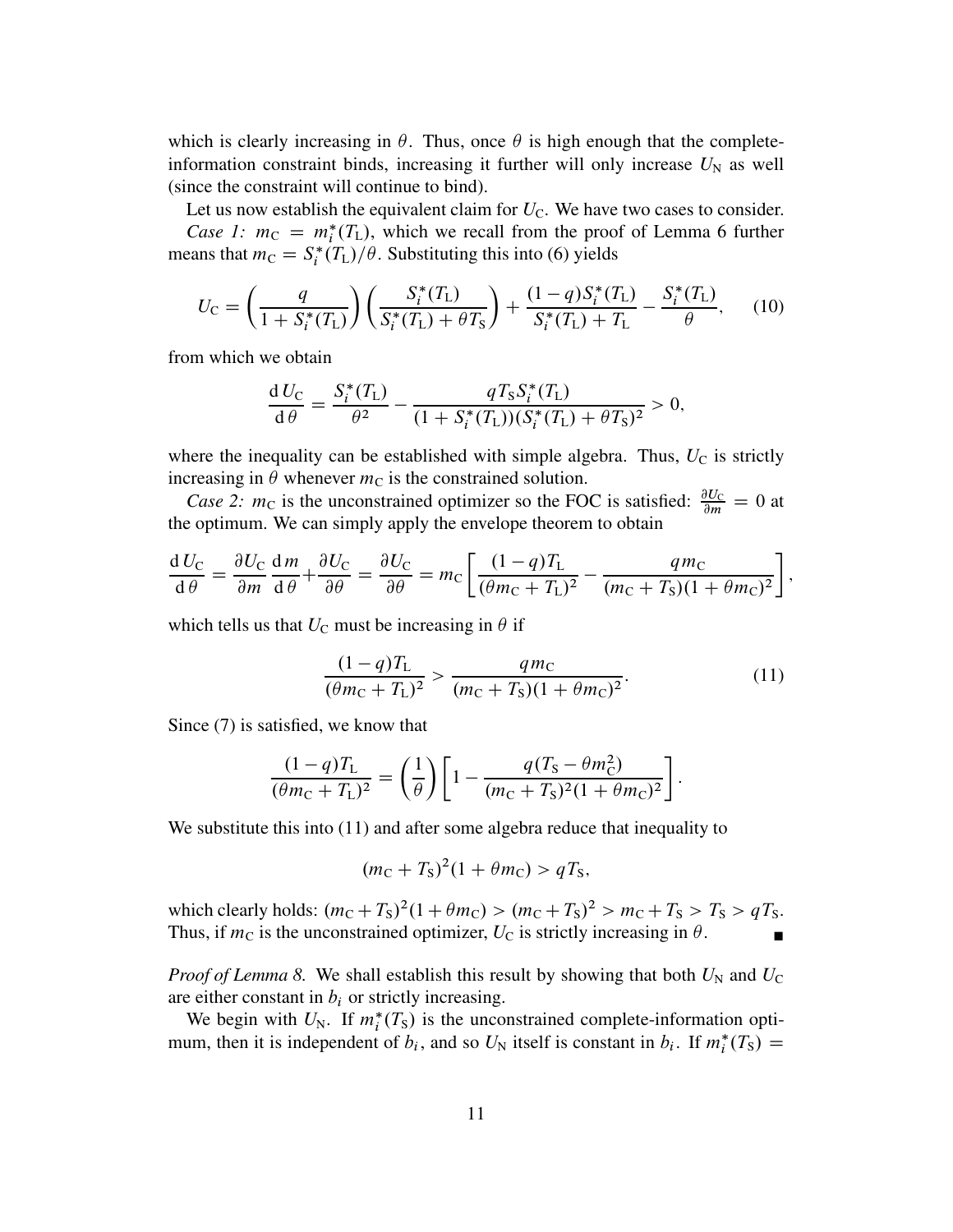$S_i^*(T_S)/\overline{\theta}$ , on the other hand, then the allocation is strictly increasing in  $b_i$  because  $S_i^*(T_s)$  does. The payoff in this case is given by (9). Since

$$
\frac{\mathrm{d} U_{\mathrm{N}}}{\mathrm{d} b_i} = \frac{\partial U_{\mathrm{N}}}{\partial S_i^*} \frac{\mathrm{d} S_i^*}{\mathrm{d} b_i} + \frac{\partial U_{\mathrm{N}}}{\partial b_i}
$$

but  $\frac{\partial U_N}{\partial b_i} = 0$  and  $\frac{dS_i^*}{db_i} > 0$ , it follows that

$$
sgn\left(\frac{d U_N}{d b_i}\right) = sgn\left(\frac{\partial U_N}{\partial S_i^*}\right).
$$

Thus, we need to show that

$$
\frac{\partial U_{\rm N}}{\partial S_i^*} = \frac{qT_{\rm S}}{(S_i^*(T_{\rm S}) + T_{\rm S})^2} + \frac{(1-q)T_{\rm L}}{(S_i^*(T_{\rm S}) + T_{\rm L})^2} - \frac{1}{\theta} > 0.
$$

We are going to split the proof in two cases. First, suppose that  $S_i^*(T_S) < \sqrt{T_S T_L}$ , which implies that  $T_S (S_i^*(T_S) + T_L)^2 > T_L (S_i^*(T_S) + T_S)^2$ . We can rewrite the condition on the derivative as

$$
\overline{\theta} > \frac{\left(S_i^*(T_S) + T_S\right)^2 \left(S_i^*(T_S) + T_L\right)^2}{q T_S \left(S_i^*(T_S) + T_L\right)^2 + (1 - q) T_L \left(S_i^*(T_S) + T_S\right)^2} \equiv \underline{\theta}.
$$

By Assumption 3,  $\overline{\theta} > (\sqrt{T_S} + \sqrt{T_L})^2$ , so it suffices to show that  $(\sqrt{T_S} + \sqrt{T_L})^2 >$  $\frac{\theta}{\theta}$ . But since  $S_i^*(T_s) < \sqrt{T_s T_L}$ , it follows that

$$
\frac{\theta}{T_{\rm L}} < \frac{\left(S_i^*(T_{\rm S}) + T_{\rm S}\right)^2 \left(S_i^*(T_{\rm S}) + T_{\rm L}\right)^2}{T_{\rm L} \left(S_i^*(T_{\rm S}) + T_{\rm S}\right)^2} = \frac{\left(S_i^*(T_{\rm S}) + T_{\rm L}\right)^2}{T_{\rm L}},
$$

so we only need to show that

$$
\left(\sqrt{T_{\rm S}}+\sqrt{T_{\rm L}}\right)^2>\frac{\left(S_i^*(T_{\rm S})+T_{\rm L}\right)^2}{T_{\rm L}}\quad\Leftrightarrow\quad S_i^*(T_{\rm S})<\sqrt{T_{\rm S}T_{\rm L}}.
$$

Since the last inequality is true by supposition, the claim holds.

Turning now to the other possibility, suppose that  $S_i^*(T_S) > \sqrt{T_S T_L}$ , which implies that  $T_S(S_i^*(T_S) + T_L)^2 < T_L(S_i^*(T_S) + T_S)^2$ . Recall that  $m_i^*(T_S)$  is the binding allocation, which means that  $S(T_S) > S_i^*(T_S)$ , which implies that

$$
\overline{\theta} > \frac{(S_i^*(T_{\rm S}) + T_{\rm S})^2}{T_{\rm S}}.
$$

But this now means that

$$
\frac{\partial U_{\rm N}}{\partial S_i^*} > \frac{(1-q)T_{\rm L}}{(S_i^*(T_{\rm S})+T_{\rm L})^2} - \frac{(1-q)T_{\rm S}}{(S_i^*(T_{\rm S})+T_{\rm S})^2},
$$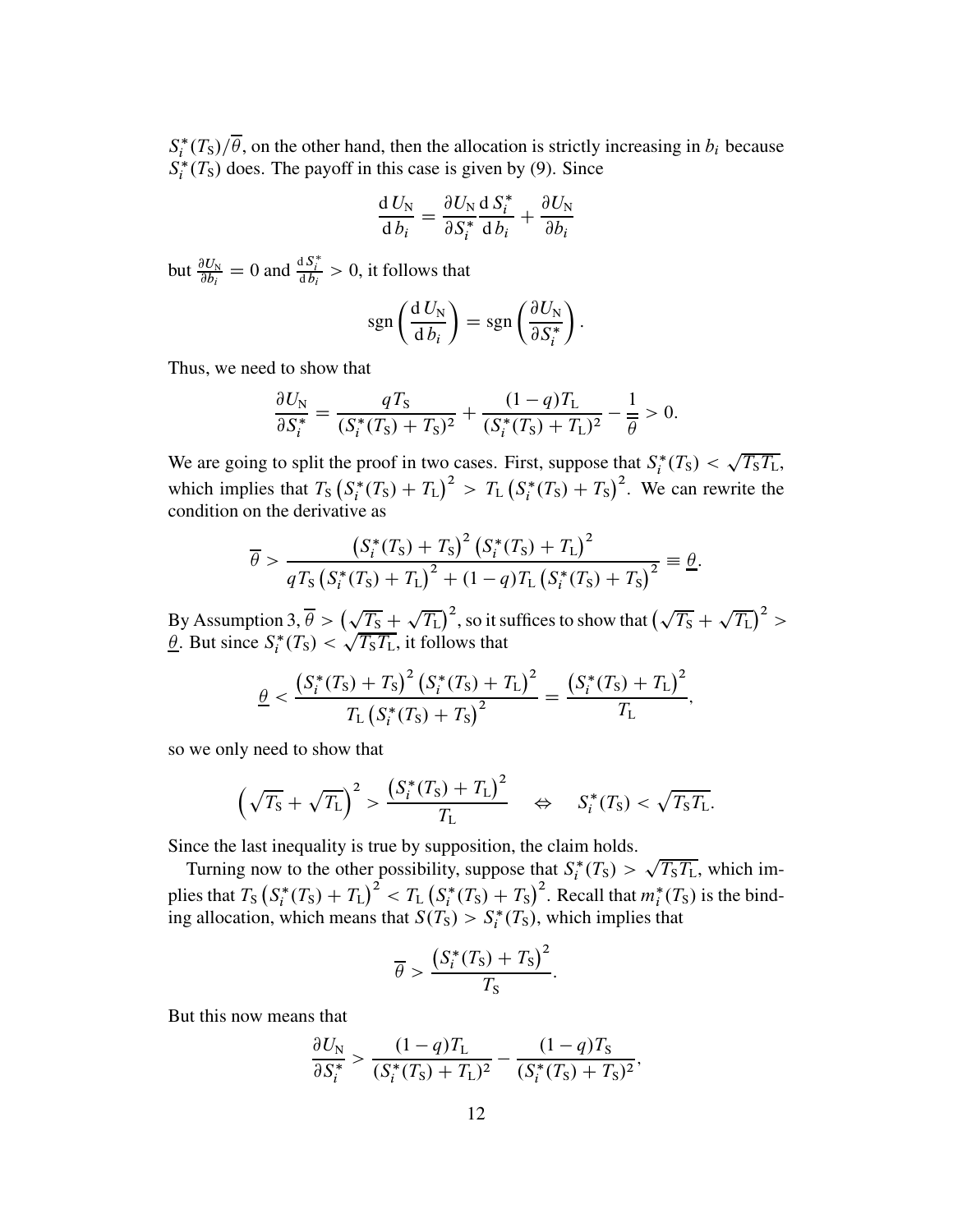so it suffices to show that

$$
\frac{T_{\rm L}}{(S_i^*(T_{\rm S})+T_{\rm L})^2} > \frac{T_{\rm S}}{(S_i^*(T_{\rm S})+T_{\rm S})^2} \quad \Leftrightarrow \quad S_i^*(T_{\rm S}) > \sqrt{T_{\rm S}T_{\rm L}}.
$$

Since the last inequality is true by supposition, the claim holds. Thus,  $U_N$  is nondecreasing in  $b_i$ .

Consider now  $U_{\rm C}$ . If  $m_{\rm C}$  is the unconstrained optimizer, then  $\frac{\partial U_{\rm C}}{\partial m}$  $\Big|_{m_{\rm C}} = 0$ . The envelope theorem then tells us that

$$
\frac{\mathrm{d} U_{\mathrm{C}}}{\mathrm{d} b_i} = \frac{\partial U_{\mathrm{C}}}{\partial m} \frac{\mathrm{d} m}{\mathrm{d} b_i} \bigg|_{m_{\mathrm{C}}} + \frac{\partial U_{\mathrm{C}}}{\partial b_i} = \frac{\partial U_{\mathrm{C}}}{\partial b_i} = 0,
$$

which means that  $U_{\rm C}$  is independent of  $b_i$  in this case.

If, on the other hand,  $m<sub>C</sub>$  is the constrained optimizer, then  $\frac{\partial U_C}{\partial m}$  $\Big|_{m_C} > 0$  and  $m_C = m_i^*(T_L) = S_i^*(T_L)/\theta$ . Since  $\frac{\partial U_C}{\partial b_i} = 0$ , we obtain

$$
\frac{\mathrm{d} U_{\mathrm{C}}}{\mathrm{d} b_i} = \frac{\partial U_{\mathrm{C}}}{\partial m} \frac{\mathrm{d} m}{\mathrm{d} b_i}\Bigg|_{m_{\mathrm{C}}} > 0,
$$

where the inequality follows from  $\frac{dm}{db_i}$  $\Big|_{m_{\rm C}} = \Big(\frac{\mathrm{d} S_i^*}{\mathrm{d} b_i}$  $\int/\theta > 0$  and  $\frac{\partial U_C}{\partial m}$  $\Big|_{m_{\rm C}} > 0$ . Thus,  $U_{\rm C}$  is non-decreasing in  $b_i$  as well.

We conclude that the payoffs are strictly increasing whenever  $m_i^*(T_s) = S_i^*(T_s)/\overline{\theta}$ (in the riskless subgame) or  $m_i^*(T_L) = S_i^*(T_L)/\overline{\theta}$  (in the risky subgame) are the constrained optima under complete information.

Recall that  $S_i^*$  itself is increasing in  $b_i$ , that  $S(T)$  is independent of  $b_i$ , that  $S_i^*(T_S) < S_i^*(T_L)$ , and that  $S(T_S) < S(T_L)$  under Assumption 3. Consider now very low values of  $b_i$  (and possibly c) such that the loyalty constraint binds in both cases:  $S_i^*(T) < S(T)$  for  $T \in \{T_s, T_t\}$ . In other words, consider  $b_i < b_1$ .<sup>11</sup> The results above indicate that R's payoff from both  $U_N$  or  $U_C$  is strictly increasing in  $b_i$ , so she must pick the highest such  $b_i$  that still ensures that the constraints obtain. If  $b \le b_1$ , then R must select from the most privileged group regardless of q.

If  $b \in (b_1, b_2)$ , then at least one of the constraints will cease to be binding. The corresponding payoff will now be constant in  $b_i$  whereas the other one will continue to increase. If  $b_1 = b^*(T_S)$ , then the constraint that affects  $U_N$  will no longer bind. R is now indifferent among any  $b_i \in [b_1, \overline{b}]$  when the equilibrium outcome is riskless, which we know to be the case for any  $q > q^*$ . On the other hand, since  $b_1 = b^*(T_S)$  implies that  $b_2 = b^*(T_L)$ , it follows that  $b < b^*(T_L)$ , so

 $11b*(T)$  can be concave or strictly decreasing in T, depending on the values of c, which is why we cannot say which constraint will be relaxed first in general.